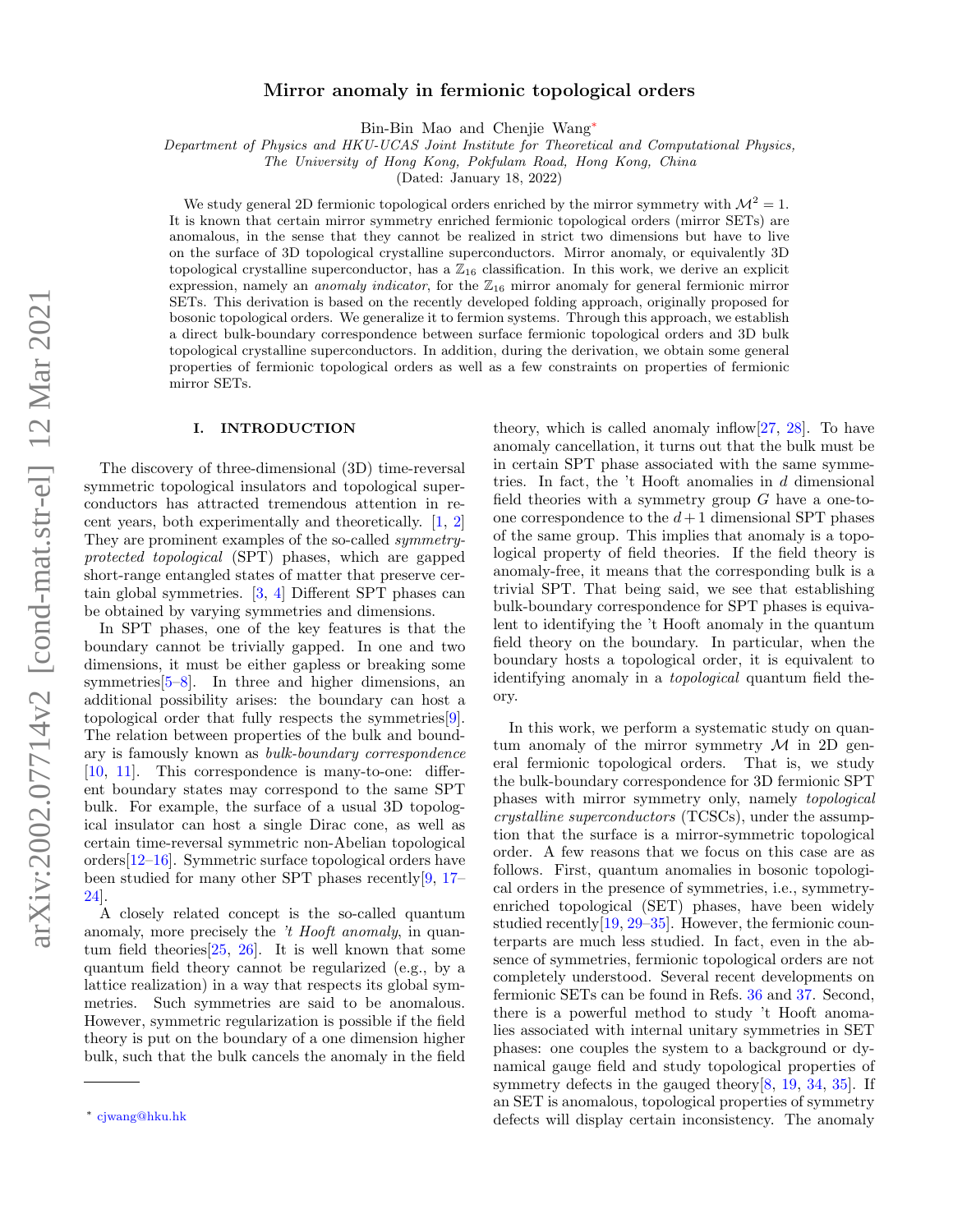can be read out from the inconsistency. However, for spatial symmetries (e.g., mirror symmetry) and anti-unitary symmetries (e.g., time-reversal symmetry), there are no corresponding gauge fields. So, we need to look for other methods to analyze anomalies. Some recent works on anomalies of spatial and time-reversal symmetries can be found in Refs. [38](#page-22-16)[–46.](#page-22-17) We will study mirror anomaly following the recently developed folding approach [\[45\]](#page-22-18), which will be discussed in detail in the main text. It was originally introduced for bosonic topological orders. In this work, we extend the folding approach to fermionic topological orders.

The mirror symmetry in those 3D TCSCs that we study satisfies  $\mathcal{M}^2 = 1$ . In the non-interacting limit, they have a  $\mathbb Z$  classification, characterized by integer copies of Majorana cones on the surface. Strong interaction reduces the classification to  $\mathbb{Z}_{16}$ , which means that mirror anomaly in 2D fermionic topological orders is classified by  $\mathbb{Z}_{16}$  too[\[16,](#page-22-3) [22,](#page-22-19) [47,](#page-22-20) [48\]](#page-22-21). We note that there are also 3D fermion systems with  $\mathcal{M}^2 = P_f$ , where  $P_f$  is the fermion parity — a symmetry that must be preserved in all fermion systems. However, there are no non-trivial 3D TCSCs in this case, i.e., all 2D fermionic topological orders with  $\mathcal{M}^2 = P_f$  are free from 't Hooft anomaly of the mirror symmetry. Therefore, we only study the case that  $\mathcal{M}^2 = 1$ .

We show that mirror anomaly in any 2D fermionic topological orders can be computed through the following explicit formula

<span id="page-1-0"></span>
$$
\eta_{\mathcal{M}} = \frac{1}{\sqrt{2}D_c} \sum_{a \in \mathcal{C}} d_a \theta_a \mu_a,\tag{1}
$$

where  $\eta_{\mathcal{M}} = 1, e^{i\pi/8}, \dots, e^{i15\pi/8}$ , with these sixteen values indicating the  $\mathbb{Z}_{16}$  classification of mirror anomaly. We call the quantity  $\eta_{\mathcal{M}}$  an anomaly indicator. A mirror symmetry enriched fermionic topological order is anomaly-free if and only if  $\eta_{\mathcal{M}} = 1$ . The summation in [\(1\)](#page-1-0) is over all anyons a in a fermionic topological order denoted by  $\mathcal{C}$ . The quantity  $d_a$  is the quantum dimension of anyon a,  $D_{\mathcal{C}} = \sqrt{\sum_a d_a^2}$  is the total quantum dimension,  $\theta_a$  is the topological spin of a, and  $\mu_a = 0, \pm 1$  is a quantity that characterizes mirror symmetry fractionalization (see definitions in Sec. [III A\)](#page-4-0).

The main results of this work are the explicit derivation of the anomaly indicator  $\eta_{\mathcal{M}}$  in [\(1\)](#page-1-0) and generalization of the folding approach [\[45\]](#page-22-18) to fermionic topological orders. During the derivation of  $\eta_{\mathcal{M}}$ , we also obtain some general properties of fermionic topological orders. We will see that our derivation is a direct establishment of bulk-boundary correspondence. In fact,  $\eta_{\mathcal{M}}$  can be interpreted as a bulk quantity describing the bulk of 3D TCSCs, while all quantities on the right-hand side of [\(1\)](#page-1-0) describe properties of the surface topological order. Hence, Eq. [\(1\)](#page-1-0) not only provides a simple way to compute mirror anomaly, but also is a *quantitative* bulk-boundary correspondence.

We point out that the expression  $(1)$  is totally expected. Reference [41](#page-22-22) conjectured an anomaly indicator  $\eta_{\mathcal{T}}$  for time-reversal symmetric fermionic topological orders, with  $\mathcal{T}^2 = P_f$ . Its explicit expression is given by

<span id="page-1-1"></span>
$$
\eta_{\mathcal{T}} = \frac{1}{\sqrt{2}D_{\mathcal{C}}} \sum_{a \in \mathcal{C}} d_a \theta_a \tilde{\mathcal{T}}_a^2,\tag{2}
$$

where  $\tilde{\mathcal{T}}_a^2 = 0, \pm 1$  describes time-reversal properties of anyon a (e.g., whether it carries a Kramers degeneracy, etc; see Ref. [41](#page-22-22) for details). This conjecture was proved in Ref. [42](#page-22-23) through an analysis based on continuum topological quantum field theory. It is obvious that [\(1\)](#page-1-0) and [\(2\)](#page-1-1) are very similar. This similarity is expected from the topological crystalline equivalence principle[\[49\]](#page-22-24), which states that classifications of SPT/SET phases are equivalent for internal (such as time-reversal) and crystalline (such as mirror) symmetries. It is also expected from the similarity between time-reversal and mirror anomalies in the bosonic systems  $[41, 45]$  $[41, 45]$  $[41, 45]$ . We believe the proof of Ref. [42](#page-22-23) can be easily adjusted to mirror-symmetric topological orders, as in the continuum time-reversal and mirror reflection are related by Lorentz transformations. Compared to the proof of Ref. [42,](#page-22-23) the novelty of our derivation of [\(1\)](#page-1-0) includes two aspects: (i) it establishes a direct bulk-boundary correspondence and (ii) it uses algebraic properties of fermionic SETs, rather than a field theoretical analysis.

The rest of the paper is organized as follows. In Sec. IIA, we review the dimensional reduction description of 3D TCSCs, introduce the folding approach, and set up the main system in Fig.  $1(c)$  $1(c)$  for the derivation of Eq.  $(1)$ . In Sec. [II B,](#page-3-0) we give a bulk interpretation of  $\eta_{\mathcal{M}}$ . In Sec. [III,](#page-4-1) we describe properties of mirror symmetric fermionic SETs as well as several topological orders that will occur in the folding approach. Next, we analyze properties of the gapped domain wall in Fig. [1\(](#page-2-0)c) through anyon condensation theory in Sec. [IV.](#page-9-0) In Sec. [V,](#page-16-0) we derive the expression [\(1\)](#page-1-0) of the anomaly indicator. We describe several explicit examples in Sec. [VI.](#page-17-0) We con-clude in Sec. [VII.](#page-19-0) In Appendix  $A$ , we discuss some general properties of fermionic topological orders after the fermion parity is gauged.

### II. GENERAL PICTURE

In this section, we discuss the general physical picture behind the folding approach[\[45\]](#page-22-18) in the context of 3D TC-SCs. In particular, we give a bulk interpretation of the anomaly indicator  $\eta_{\mathcal{M}}$ .

#### <span id="page-1-2"></span>A. Dimensional reduction and folding

3D TCSCs are topologically non-trivial because they are short-range entangled and the entanglement cannot be removed by finite-depth local unitary transformations [\[50\]](#page-22-25) (LUTs) in a fully symmetric way without closing the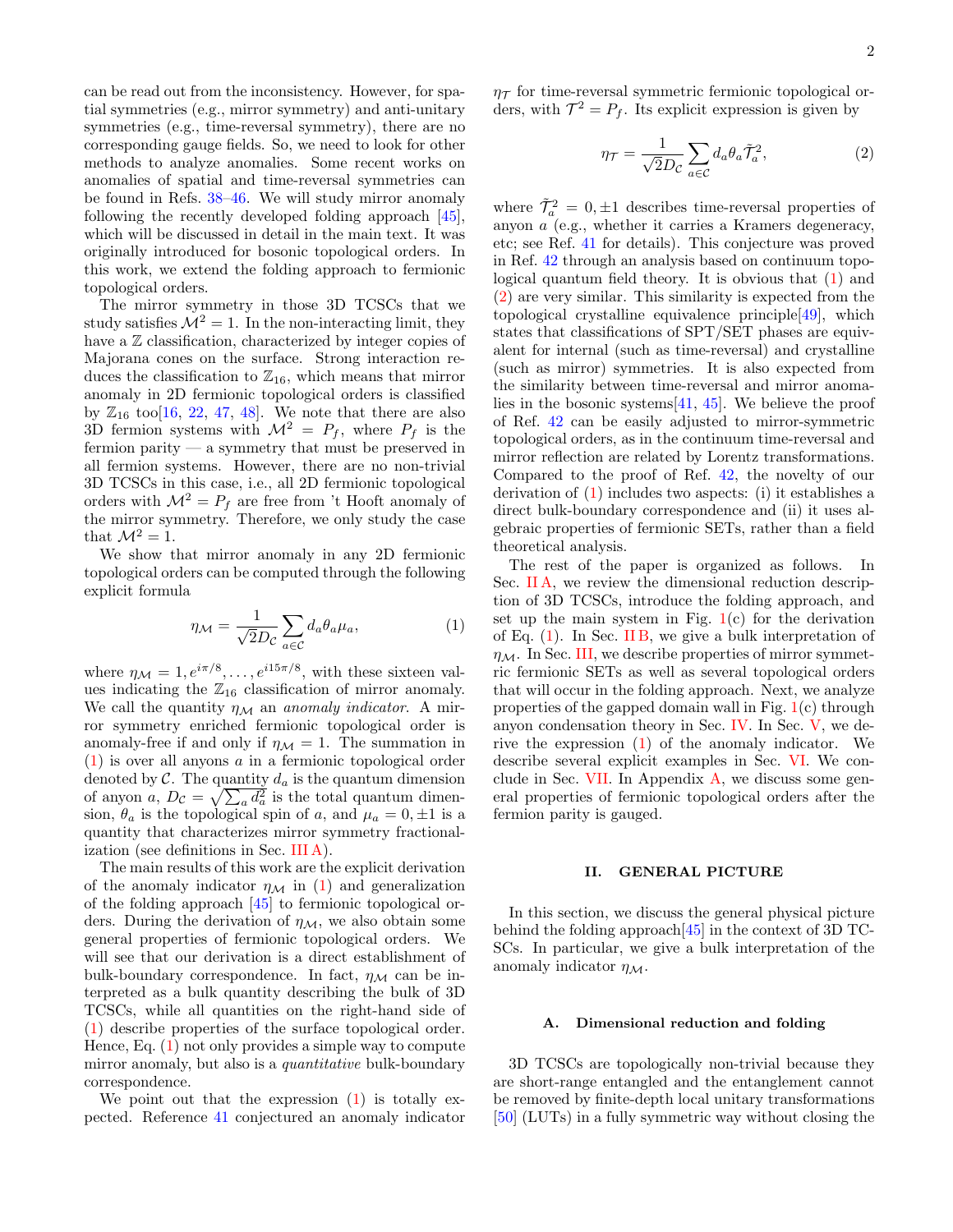

<span id="page-2-0"></span>FIG. 1. Dimensional reduction and folding. (a) Short-range entanglement (light blue) in the disjoint union  $R\bigcup \bar{R}$  can be removed by applying a mirror-symmetric local unitary transformation  $U \cdot M^{-1} U M$ . (b) By enlarging R and R, only entanglement on and near the mirror plane (light red) and the surface (dark blue) remains, giving rise to an inverted-T-like junction decoupled from other degrees of freedom. The two wings of the inverted-T-like junction are mirror images of each other, hosting topological orders with opposite chiralities. Arrows represent chiralities. (c) We fold the two wings and obtain a double-layer system. The domain wall between the double-layer system and mirror plane is gapped.

energy gap. Nevertheless, if we ignore the mirror symmetry, entanglement can be fully removed by finite-depth LUTs and the ground state can be smoothly deformed into a trivial state. Below we review the physics of 3D TCSCs, following the dimensional reduction approach of Ref. [51.](#page-22-26)

Imagine a 3D TCSC with the mirror plane in the mid-dle [Fig. [1\(](#page-2-0)a)]. Let R be a region inside the bulk on the left-hand side of the mirror plane, and  $R$  be its mirror image. The two regions do not overlap. Since the bulk is short-range entangled, we can apply a LUT  $\mathcal U$ on region  $R$  and remove all the entanglement inside. To make it symmetric, we also apply  $\mathcal{M}^{-1}\mathcal{U}\mathcal{M}$  on region  $\bar{R}$ , where  $M$  denotes the unitary operator of mirror symmetry. Indeed, the product  $\mathcal{U} \cdot \mathcal{M}^{-1} \mathcal{U} \mathcal{M}$  respects the mirror symmetry and removes the short-range entanglement in the regions R and  $\overline{R}$ . One can continue to remove entanglement by enlarging the regions  $R$  and  $\overline{R}$ . Finally, all entanglement in the bulk is removed, only except near the mirror plane [Fig.  $1(b)$  $1(b)$ ]. On and near the mirror plane, R and  $\bar{R}$  overlap, so the above LUT does not work. This leads to a dimensional reduction: the bulk physics is captured by the effective 2D system on (and near) the mirror plane. Moreover, the mirror symmetry is effectively an *internal*  $\mathbb{Z}_2$  symmetry on the mirror plane, making it easier to be analyzed. Accordingly, the effective system is a 2D invertible topological order (iTO) with an internal  $\mathbb{Z}_2$  symmetry. We will discuss properties of the effective system below in Sec. [II B.](#page-3-0)

Next we consider a TCSC in the presence of a surface. We assume that the surface is mirror-symmetric and topologically ordered throughout the paper. In this case, the surface is long-range entangled, i.e., entanglement cannot be removed even in the absence of any symmetry. Nevertheless, we can still apply mirror-symmetric LUTs as above, both in the bulk and on the surface. While not being able to turn the surface into the trivial state, we can deform distinct mirror SETs into almost the same state, for a fixed surface topological order. The

only exception is near the intersection line of the mirror plane and the surface, where distinct mirror SETs can not be deformed into the same. Then, we obtain an inverted-T-like junction  $[Fig. 1(b)],$  $[Fig. 1(b)],$  $[Fig. 1(b)],$  which contains all the entanglement and decouples from other degrees of freedom. We see that all information of mirror SETs is transformed onto the intersection line between the surface and the mirror plane. Accordingly, the intersection line is the key to mirror SETs. It is worth mentioning that the left and right wings of the inverted-T-like junction have opposite chiralities, as they are mirror partners of each other.

Therefore, it is enough to consider the inverted-T-like junction only. Ref. [45](#page-22-18) proposes to fold the two wings of the junction and turn it into Fig.  $1(c)$  $1(c)$ . Then, the lefthand side is a double-layer topological order, and the right-hand side is the original mirror plane hosting a  $\mathbb{Z}_2$ symmetric invertible topological order. The whole system in Fig.  $1(c)$  $1(c)$ , including the domain wall, is energetically gapped. Upon folding, the mirror symmetry, which originally exchanges the two surface wings, now becomes a layer-exchange symmetry on the double-layer system. Accordingly, the whole system in Fig.  $1(c)$  $1(c)$  also has an internal  $\mathbb{Z}_2$  symmetry. From now on, we will denote this internal symmetry as  $\mathbb{Z}_2^{\text{ex}}$  for clarity (for the iTO, we still refer it as  $\mathbb{Z}_2$  sometimes when it does not cause any confusion). The advantage of turning the mirror symmetry into an internal symmetry is that we can now gauge it and study mirror-SETs as if they are internal SETs.

To sum up, through dimensional reduction and folding, we obtain the main setup, shown in Fig.  $1(c)$  $1(c)$ . It contains three parts: (i) the double-layer topological order on the left-hand side, (ii) the invertible topological order on the right-hand side, and (iii) a gapped domain between them. All parts are symmetric under  $\mathbb{Z}_2^{\text{ex}}$ . The double-layer topological order is universal, in the sense that it is the same for all mirror SETs, given a fixed intrinsic topological order[\[45\]](#page-22-18). Properties of the double-layer system will be discussed in detail in Sec. [III.](#page-4-1) As discussed above, all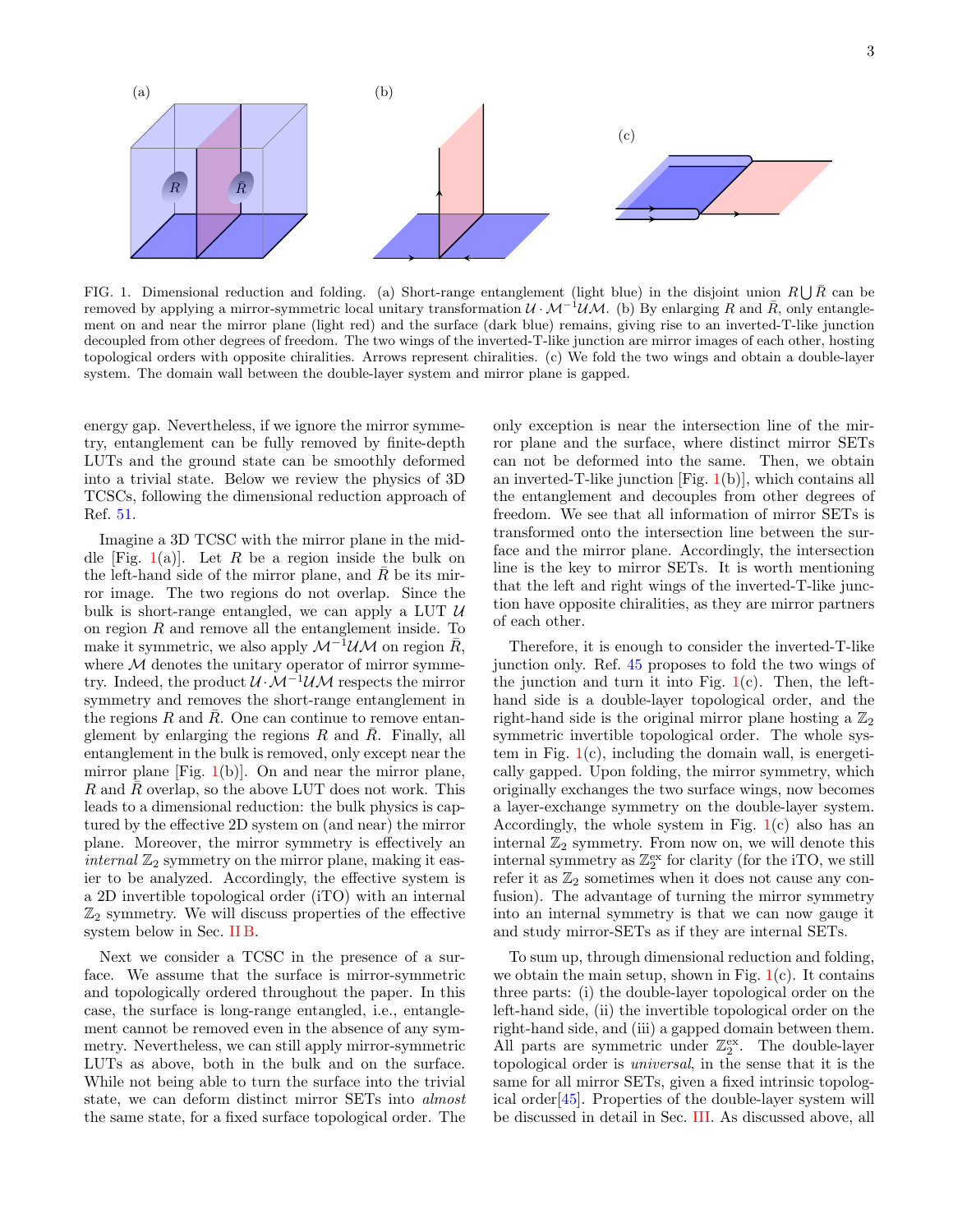information about mirror SETs are encoded at the domain wall. In Sec. [IV,](#page-9-0) we will use anyon condensation theory to study the domain wall. Properties of the domain wall are the keys to understand mirror symmetry fractionalization. Finally, the invertible topological order corresponds to the bulk TCSC and the anomaly of the surface SETs. We discuss the invertible topological order(iTO) below in Sec. [II B.](#page-3-0)

Two comments are in order. First, for purely 2D mirror SETs, we can think of them as living on the surface of a trivial mirror-symmetric 3D system. Then, the above analysis still holds. The effective 2D system on the mirror plane must be in a trivial phase. Second, in this work, we have focused the mirror symmetry with  $\mathcal{M}^2 = 1$ . When  $\mathcal{M}^2 = P_f$ , it is known that there is no non-trivial 3D TC-SCs. This can also be seen from dimensional reduction. The bulk will be reduced to a 2D system with  $\mathbb{Z}_4^f$  internal symmetry, which does not support any nontrivial iTO after taking care of adjoining operations.[\[51,](#page-22-26) [52\]](#page-22-27)

#### <span id="page-3-0"></span>B. Bulk interpretation of  $\eta_{\mathcal{M}}$

As discussed in the introduction,  $\eta_{\mathcal{M}}$  in Eq. [\(1\)](#page-1-0) is a bulk quantity that characterizes 3D TCSCs. Ref. [42](#page-22-23) gives an interpretation of  $\eta_M$  through topological quantum field theories that are defined on (3+1)D un-oriented



<span id="page-3-1"></span>FIG. 2. Adjoining operation by placing  $p_x \pm i p_y$  superconductors on the two sides of the mirror plane to the inverted-T-like junction in Fig.  $1(b)$  $1(b)$ . For simplicity, only front views of the 3D system are shown. Arrows correspond to chirality. Two lines connected by a blue stripe correspond to a pair of  $p_x+ip_y$ and  $p_x - ip_y$  superconductors that can be removed by finite depth LUTs. Existence of the two paths, (a)-(b)-(c) and (a)- (d)-(e), shows that the states in (c) and (e) are topologically equivalent. We see that (e) has two extra  $p_x + ip_y$  superconductors on the two sides of the mirror plane, compared to (c).

space-time manifolds. Here, we give an alternative interpretation through the invertible topological order in Fig.  $1(c)$  $1(c)$ . More explicitly, we give the quantitative definition in Eq.  $(10)$ .

Before giving our interpretation, we discuss a subtlety on the equivalence between  $\mathbb{Z}_2$ -symmetric iTOs and 3D TCSCs. According to Ref. [53,](#page-22-28) 2D iTOs with an internal  $\mathbb{Z}_2$  symmetry (an overall  $\mathbb{Z}_2^f \times \mathbb{Z}_2$  symmetry group) are classified by  $\mathbb{Z}\times\mathbb{Z}_8$ . On the other hand, 3D TCSCs have a  $\mathbb{Z}_{16}$  classification. To resolve the mismatch, one needs to consider the so-called adjoining operation [\[51\]](#page-22-26), shown in Fig. [2.](#page-3-1) It shows that through proper LUTs, placing two  $p_x + ip_y$  superconductors (or  $p_x - ip_y$  superconductors) symmetrically on the two sides of the mirror plane is topologically equivalent to doing nothing. Accordingly, under the adjoining operation, certain non-trivial phases when viewed as authentic 2D iTOs become trivial when viewed as effective 2D phases that are dimensionally reduced from 3D TCSCs. That is, the classification is reduced.

To see why it is reduced to  $\mathbb{Z}_{16}$ , we take a close look at the  $\mathbb{Z} \times \mathbb{Z}_8$  classification of the  $\mathbb{Z}_2$ -symmetric iTOs. The root state for the Z classification is the  $p_x + ip_y$ superconductor, on which the  $\mathbb{Z}_2$  symmetry acts trivially. The root state for the  $\mathbb{Z}_8$  classification is a non-chiral SPT state, which can be obtained by simply stacking a  $p_x + ip_y$  superconductor with a  $p_x - ip_y$  superconductor. The edge of the second root state can be described by a pair of counter-propagating chiral Majorana fermions

$$
H = i\psi_L \partial_x \psi_L - i\psi_R \partial_x \psi_R, \tag{3}
$$

where  $\psi_{\sigma}^{\dagger} = \psi_{\sigma}$ , with  $\sigma = L, R$ . Here, L and R stand for left- and right-moving modes. The  $\mathbb{Z}_2$  symmetry, which we denote as x, acts on the fermions as follows

$$
\mathbf{x}: \ \psi_L \to \psi_L, \quad \psi_R \to -\psi_R. \tag{4}
$$

That is,  $\psi_L$  is neutral while  $\psi_R$  is charged. A general phase in the  $\mathbb{Z} \times \mathbb{Z}_8$  classification can then be labeled by an integer pair  $(\mu_1, \mu_2)$ , where  $\mu_2$  is defined only modulo 8. The two integers count the numbers of root states in a general phase. Since  $p_x + ip_y$  has a chiral central charge  $c = 1/2$ , a general phase indexed by  $(\mu_1, \mu_2)$  shall have a central charge  $c = \mu_1/2$ .

Now we analyze how precisely the adjoining operation modifies the classification of 3D TCSCs. To do that, we imagine the mirror plane has an edge. Under the adjoining operation, the edge acquires two additional rightmoving chiral Majorana fermions,  $\psi_{R1}$  and  $\psi_{R2}$ . Under the mirror symmetry action, we have

$$
\mathcal{M}: \ \psi_{R1} \leftrightarrow \psi_{R2}.\tag{5}
$$

Let us perform a unitary transformation by defining

$$
\tilde{\psi}_{R_1} = \frac{1}{\sqrt{2}} (\psi_{R1} + \psi_{R2}),
$$
  
\n
$$
\tilde{\psi}_{R_2} = \frac{1}{\sqrt{2}} (\psi_{R1} - \psi_{R2}).
$$
\n(6)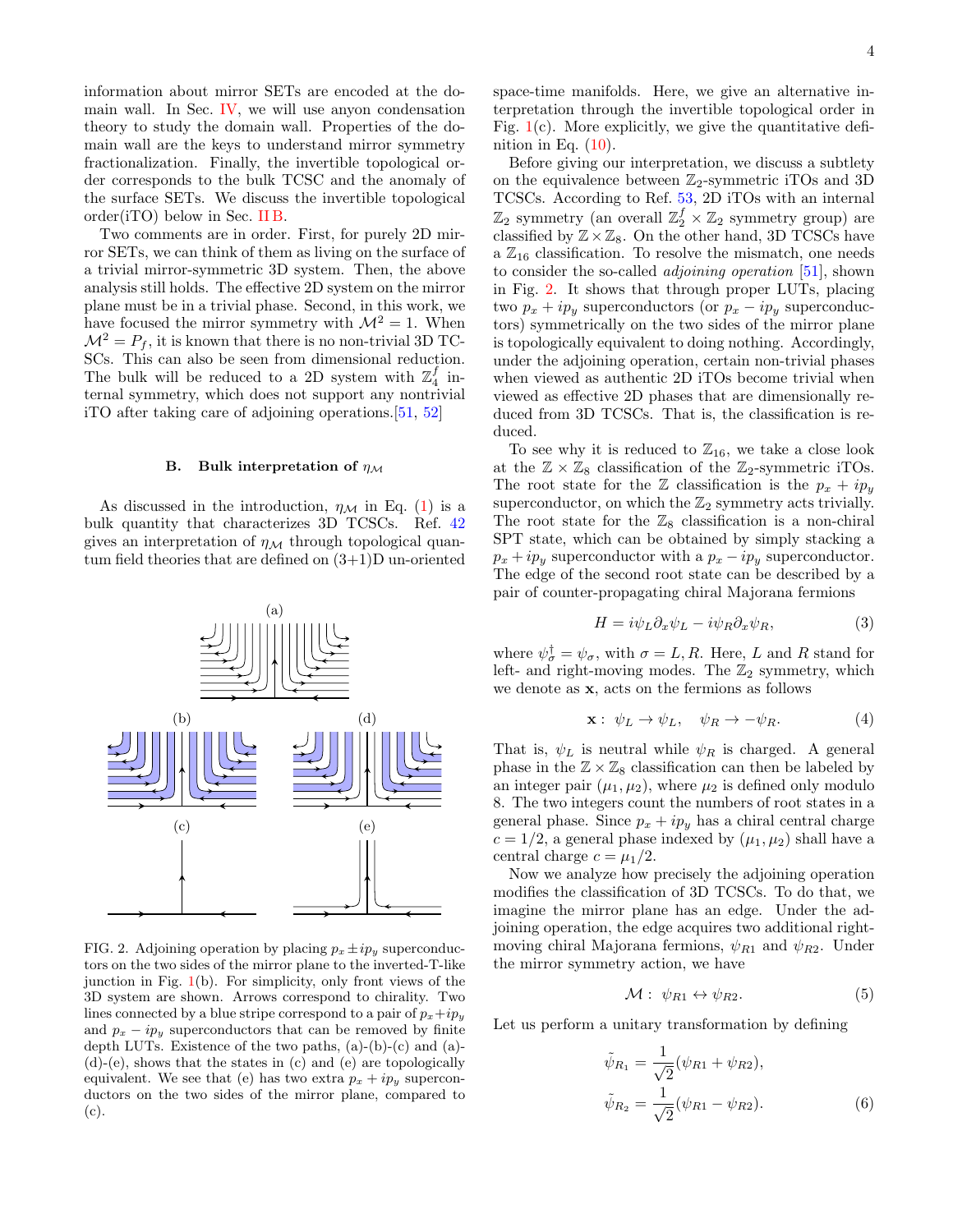The two new fermions transform as  $\psi_{R1} \rightarrow \psi_{R1}$ , and  $\psi_{R1} \rightarrow -\psi_{R1}$ . Then, it is not hard to see that this edge corresponds to  $(\mu_1, \mu_2) = (2, 1)$ . Accordingly,  $(\mu_1, \mu_2) =$  $(2, 1)$  corresponds to a trivial state in the classification of 3D TCSCs. Let us define the index

<span id="page-4-3"></span>
$$
\nu = \mu_1 - 2\mu_2. \tag{7}
$$

It is invariant under adjoining operations. One can see that  $\nu$  is distinct up to modulo 16, giving rise to a  $\mathbb{Z}_{16}$ classification of 3D TCSCs.

With the above understanding, we now define  $\eta_{\mathcal{M}}$ through properties of 2D  $\mathbb{Z}_2$ -symmetric iTOs. According to Ref. [54,](#page-22-29) SPTs and iTOs with internal symmetries can be studied by gauging the symmetries and analyzing the braiding statistics between the symmetry fluxes. In our case, the total symmetry is  $\mathbb{Z}_2^f \times \mathbb{Z}_2$ . The states in the Z classification are characterized by the central charge  $c = \mu_1/2$  of its edge theory. The topological spin of any fermion parity flux  $w$  is

<span id="page-4-4"></span>
$$
\theta_w = e^{i2\pi\mu_1/16}.\tag{8}
$$

Note that there may be many fermion parity fluxes, but all have the same topological spin. The states in the  $\mathbb{Z}_8$ classification are characterized by

<span id="page-4-5"></span>
$$
\theta_x^2 = e^{i2\pi\mu_2/8},\tag{9}
$$

where x denotes a  $\mathbb{Z}_2$  flux. The topological spin  $\theta_x$  itself is not a topological invariant because different  $\mathbb{Z}_2$  fluxes have different topological spins, but they only differ by a minus sign.[\[53,](#page-22-28) [55\]](#page-22-30) Accordingly, the squared quantity  $(\theta_x)^2$  is insensitive to the choice of flux. It is an topological invariant. More detailed discussion on gauged iTOs can be found in Sec. [IV C 1.](#page-12-0)

Finally we consider the index  $\nu$  that labels the  $\mathbb{Z}_{16}$ classification of 3D TCSCs. We define  $\eta_{\mathcal{M}} = e^{i2\pi\nu/16}$ . Then, with the equations  $(7)$ ,  $(8)$  and  $(9)$ , we obtain the following relation,

<span id="page-4-2"></span>
$$
\eta_{\mathcal{M}} = \theta_w(\theta_x^*)^2. \tag{10}
$$

That is, the quantity  $\eta_{\mathcal{M}}$  can be interpreted as a special combination of the topological spins of a fermion parity flux and a  $\mathbb{Z}_2$  flux. Equation [\(10\)](#page-4-2) serves as the definition of  $\eta_{\mathcal{M}}$ . It is the starting point to derive the formula [\(1\)](#page-1-0).

### <span id="page-4-1"></span>III. DOUBLE-LAYER TOPOLOGICAL ORDER

In this section, we study properties of the double-layer topological order in Fig.  $1(c)$  $1(c)$ . The main strategy is to gauge the  $\mathbb{Z}_2^f \times \mathbb{Z}_2^{\text{ex}}$  symmetry and study properties of the symmetry fluxes.

#### <span id="page-4-0"></span>A. Mirror SETs

To start, we describe several quantities that characterize the mirror-SETs before folding. Quantities for both topological and symmetry properties will be discussed.

### 1. Topological properties

General algebraic theory of anyons can be found in Ref. [56.](#page-22-31) Here, we mention a few basic properties. Let us denote the surface topological order by  $\mathcal{C}$ , and let  $|\mathcal{C}|$  be the number of anyons it contains. We will use  $1, a, b, \ldots$ to denote the anyons, where  $1$  is the vacuum anyon representing local bosonic excitations. Anyons satisfy the fusion rules  $a \times b = \sum_{c} N_{ab}^{c} c$ , where  $N_{ab}^{c}$  is called the fusion coefficient. In particular, for each anyon  $a$ , there exists a unique anti-particle  $\bar{a}$ , such that  $N_{a\bar{a}}^{\mathbb{I}} = 1$ . From the fusion and braiding properties of anyons, one can also define other topological quantities, including quantum dimension  $d_a$ , topological spin  $\theta_a$ , the matrices T and S, etc. When  $d_a = 1$ , anyon a is said to be Abelian; otherwise, a is non-Abelian. The quantum dimension satisfies  $d_a d_b = \sum_c N_{ab}^c d_c$ . The quantity  $\mathcal{D}_c = \sqrt{\sum_a d_a^2}$ is called the total quantum dimension of  $\mathcal{C}$ . In the case of Abelian anyons, topological spin  $\theta_a$  is equivalent to the phase obtained by exchanging two identical a anyons; for non-Abelian anyons,  $\theta_a$  has only an algebraic definition (see Ref. [56\)](#page-22-31). We have  $\theta_{\bar{a}} = \theta_a$ . The matrices T and S are of size  $|\mathcal{C}| \times |\mathcal{C}|$ . They are defined by

$$
T_{a,b} = \theta_a \delta_{a,b},
$$
  
\n
$$
S_{a,b} = \frac{1}{D_c} \sum_c N_{ab}^c \frac{\theta_c}{\theta_a \theta_b} d_c.
$$
\n(11)

For topological orders whose constituent particles are bosons, an important property is that  $S$  is a unitary matrix, i.e.,  $S^{\dagger}S = 1$ . This property is called the *modular*ity of bosonic topological orders. Modularity guarantees that 1 is the only particle that has trivial mutual braiding statistics, or is "transparent", with respect to all anyons in the system. Mathematically speaking, a bosonic topological order is equivalent to a unitary modular tensor category (UMTC).

In our case, the constituent particles are fermions. The significant difference in fermion systems is that in addition to 1, there always exists another local excitation, the fermion  $f$ . Like  $\mathbb{1}$ , the fermion  $f$  is also transparent to all anyons. That is,

<span id="page-4-6"></span>
$$
M_{f,a} = 1,\tag{12}
$$

for all  $a \in \mathcal{C}$ , where  $M_{f,a}$  denotes the mutual statistics between  $f$  and  $a$ . In general, mutual statistics depends on the fusion channel, but not if one of the two anyons is Abelian. The existence of f makes the S matrix in fermionic topological orders not unitary and thereby fermionic topological orders are not modular. Mathematically speaking, fermionic topological orders are de-scribed by unitary pre-modular tensor categories [\[57–](#page-22-32)[59\]](#page-22-33). Another feature of fermionic topological orders is that all anyons come in pairs, a and  $af$ , where  $a \times f = af$ . That is,

$$
\mathcal{C} = \{ \underbrace{\mathbb{1}, f}_{[\mathbb{1}]} \underbrace{a, af}_{[a]}, \underbrace{b, bf}_{[b]}, \dots \},
$$
\n(13)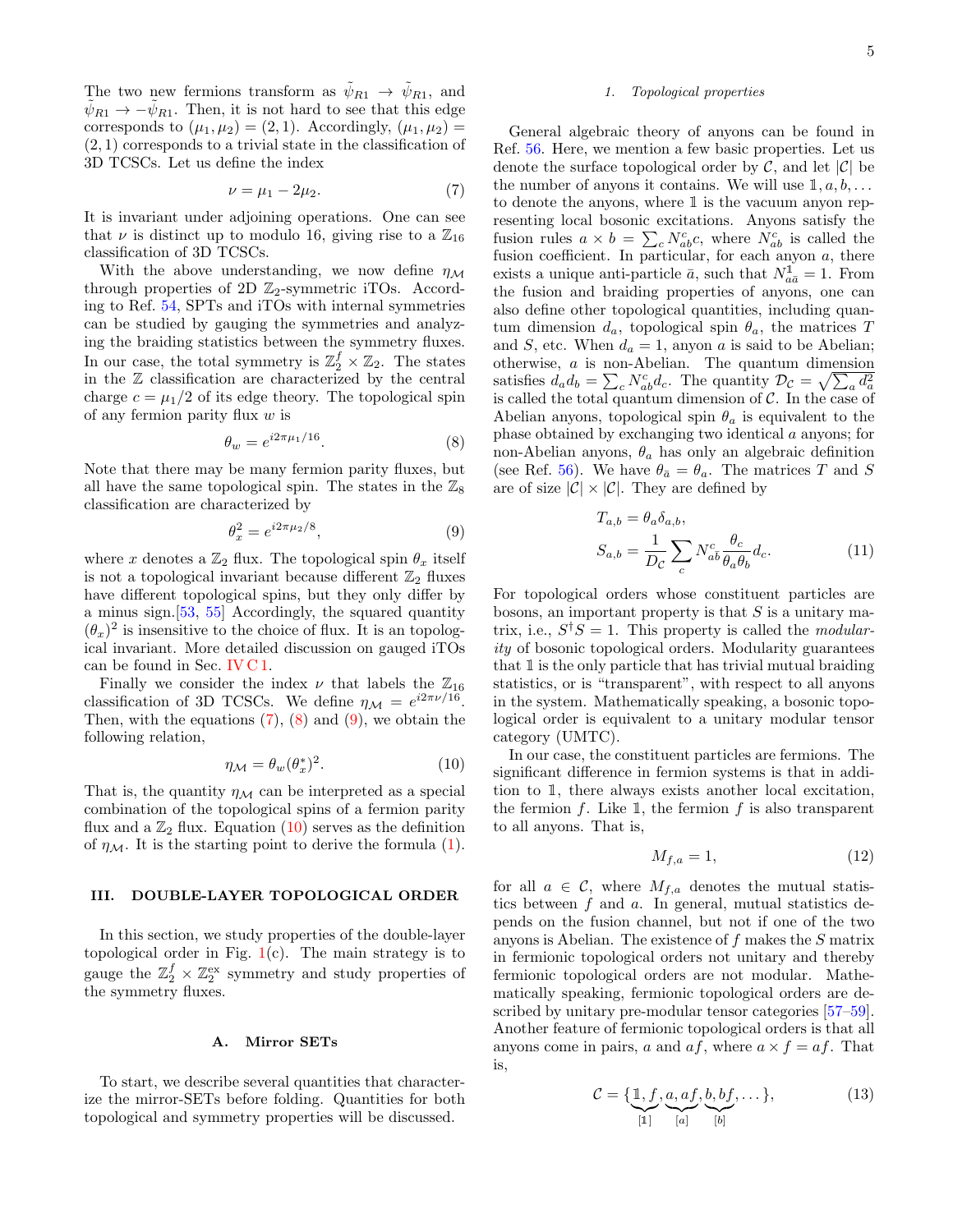where we use [a] to denote the pair  $\{a, af\}$  for later convenience. Note that  $[a] = [af]$ . The topological spins satisfy  $\theta_{af} = -\theta_a$ . In some special cases, we can separate a fermionic topological order  $C$  into a "direct product" of  $\{1, f\}$  and bosonic topological order  $\mathcal{C}_{bto}$ , in the sense that all fusion and braiding properties can be separated. We will denote it as  $\mathcal{C} = \{1, f\} \boxtimes \mathcal{C}_{bto}$ . One may physically think of the symbol " $\mathbb{Z}$ " as stacking. Accordingly, C is a simple stack of the trivial fermionic topological order and a bosonic topological order  $C_{bto}$ . However, generally speaking, such separation may not be possible. We will refer those topological orders that cannot be separated as intrinsically fermionic topological orders.

### 2. Symmetry properties

The surface topological order of 3D TCSCs preserves the mirror symmetry M, which satisfies  $\mathcal{M}^2 = 1$ . In general, the interplay between symmetry and topological order in SETs includes three layers of data[\[34\]](#page-22-15): (i) anyon permutation by symmetries, (ii) symmetry fractionalization on anyons, and (iii) stacking of 2D SPT phases. Below we describe them one by one for mirror SETs.

First, anyon permutation by the mirror symmetry is described by a group homomorphism  $\rho : \mathbb{Z}_2^{\mathcal{M}} \to \text{Aut}^*(\mathcal{C}),$ where  $\mathbb{Z}_2^{\mathcal{M}} = \{1, \mathcal{M}\}\$ is the mirror symmetry group and  $Aut^{\ast}(\mathcal{C})$  is the group of autoequivalences and antiautoequivalences of the topological order  $\mathcal{C}$ . An autoequivalence is a one-to-one map from  $\mathcal C$  to itself such that all the fusion and braiding quantities are preserved. An anti-autoequivalence is a one-to-one map from  $\mathcal C$  to itself such that all the fusion and braiding quantities are preserved with complex conjugation. The mirror symmetry M reserves the spatial orientation, so  $\rho(\mathcal{M})$  must be an anti-autoequivalence. At the same time,  $\rho(1)$  must be the trivial autoequivalence, i.e.,  $\rho(1) = 1$ . For simplicity, we will use the short-hand notation  $\rho(\mathcal{M}) = \rho_m$ . Here, we list a few useful properties that  $\rho_m$  should satisfy. To respect  $\mathcal{M}^2 = 1$ , we have  $\rho_m^2 = 1$ . That is, permuting any anyon a twice is trivial,  $\rho_m(\rho_m(a)) = a$ . As an anti-autoequivalence, we have  $N_{\rho_m(a)\rho_m(b)}^{\rho_m(c)} = N_{ab}^c$ and  $\theta_{\rho_m(a)} = \theta_a^*$ . In addition,  $\rho_m(\bar{a}) = \overline{\rho_m(a)}$ . We will see later that it is convenient to define an antiautoequivalence  $\bar{\rho}_m$  by  $\bar{\rho}_m(a) = \rho_m(a)$ . In fermionic topological orders, the two local excitations cannot be permuted by mirror symmetry, so we must have  $\rho_m(\mathbb{1}) =$ 1 and  $\rho_m(f) = f$ .

Second, to characterize fractionalization of the mirror symmetry, one can consider a two-anyon state  $|a, \rho_m(a)\rangle$ . The two anyons a and  $\rho_m(a)$  are symmetrically located on the two sides of the mirror axis (Fig. [3\)](#page-5-0). This state can be made mirror symmetric by locally adjusting the wave function near a and  $\rho_m(a)$ . So, it has a well-defined mirror eigenvalue  $\mu_a = \pm 1$ :

<span id="page-5-1"></span>
$$
\mathcal{M}|a,\rho_m(a)\rangle = \mu_a|a,\rho_m(a)\rangle. \tag{14}
$$



<span id="page-5-0"></span>FIG. 3. Defining mirror symmetry fractionalization through the mirror eigenvalue  $\mu_a$  of a mirror-symmetric two-anyon state  $|a, \rho_m(a)\rangle$ . Such two-anyon state is physically possible only if a and  $\rho_m(a)$  fuse to local excitations, i.e., 1 and f.

It was shown in Ref. [60](#page-22-34) that  $\mu_a$  cannot be changed in a given SET and so it is topologically robust. Note that the state  $|a, \rho_m(a)\rangle$  is physically possible only if the two anyons fuse to local excitations, i.e.,  $\mathbbm{1}$  and  $f$ . That is, we have either  $\rho_m(a) = \bar{a}$  or  $\rho_m(a) = \bar{a}f$ . For later convenience, we define

<span id="page-5-3"></span>
$$
\xi_a = \begin{cases} 1, & \text{if } \rho_m(a) = \bar{a}, \\ -1, & \text{if } \rho_m(a) = \bar{a}f, \\ 0, & \text{otherwise}, \end{cases}
$$
 (15)

and

<span id="page-5-2"></span>
$$
\mu_a = 0, \quad \text{if } \xi_a = 0. \tag{16}
$$

Since  $\theta_{\rho_m(a)} = \theta_a^*$ , we must have  $\theta_a = \pm 1$  if  $\rho_m(a) = \bar{a}$ , and  $\theta_a = \pm i$  if  $\rho_m(a) = \bar{a}f$ . The quantity  $\mu_a = \pm 1$  for  $\rho_m(a) = \bar{a}f$  is analogous to the " $\mathcal{T}_a^2 = \pm i$ " fermionic Kramers' degeneracy, first discussed in Refs. [21](#page-22-35) and [22](#page-22-19) for time-reversal SETs. Two special cases of  $\mu_a$  are

$$
\mu_1 = 1, \quad \mu_f = -1,\tag{17}
$$

where the latter follows from the anti-commutation relation of fermion creation operators. One of the constraints on  $\mu_a$  is that if  $a, b, c$  all have well-defined mirror eigenvalues  $(\mu_a \neq 0)$  and  $N_{ab}^c \neq 0$ , we must have

$$
\mu_c = \mu_a \mu_b. \tag{18}
$$

Then,  $\mu_{af} = -\mu_a$  since  $\mu_f = -1$ . Another constraint is that for Abelian anyons, if  $b \times \rho_m(b) = a$ , we have  $\xi_a = 1$ and

$$
\mu_a = \theta_a. \tag{19}
$$

A proof of the latter constraint can be found in Refs. [\[12,](#page-22-2) [13,](#page-22-36) [15,](#page-22-37) [34,](#page-22-15) [61\]](#page-22-38) in the context of time-reversal SETs. The complete set of constraints is not known yet. Nevertheless,  $\{\mu_a\}$  together with  $\rho_m$  seems enough to characterize mirror SETs, i.e., no other quantities are needed. At least, they are enough to determine the anomaly indicator in  $(1)$ .

Finally, we can also stack mirror-symmetric SPTs. It is known that 2D fermionic SPT phases with  $\mathcal{M}^2 = 1$  have a  $\mathbb{Z}_2$  classification. (Accordingly to the crystalline equivalence principle[\[49\]](#page-22-24), the nontrivial phase corresponds to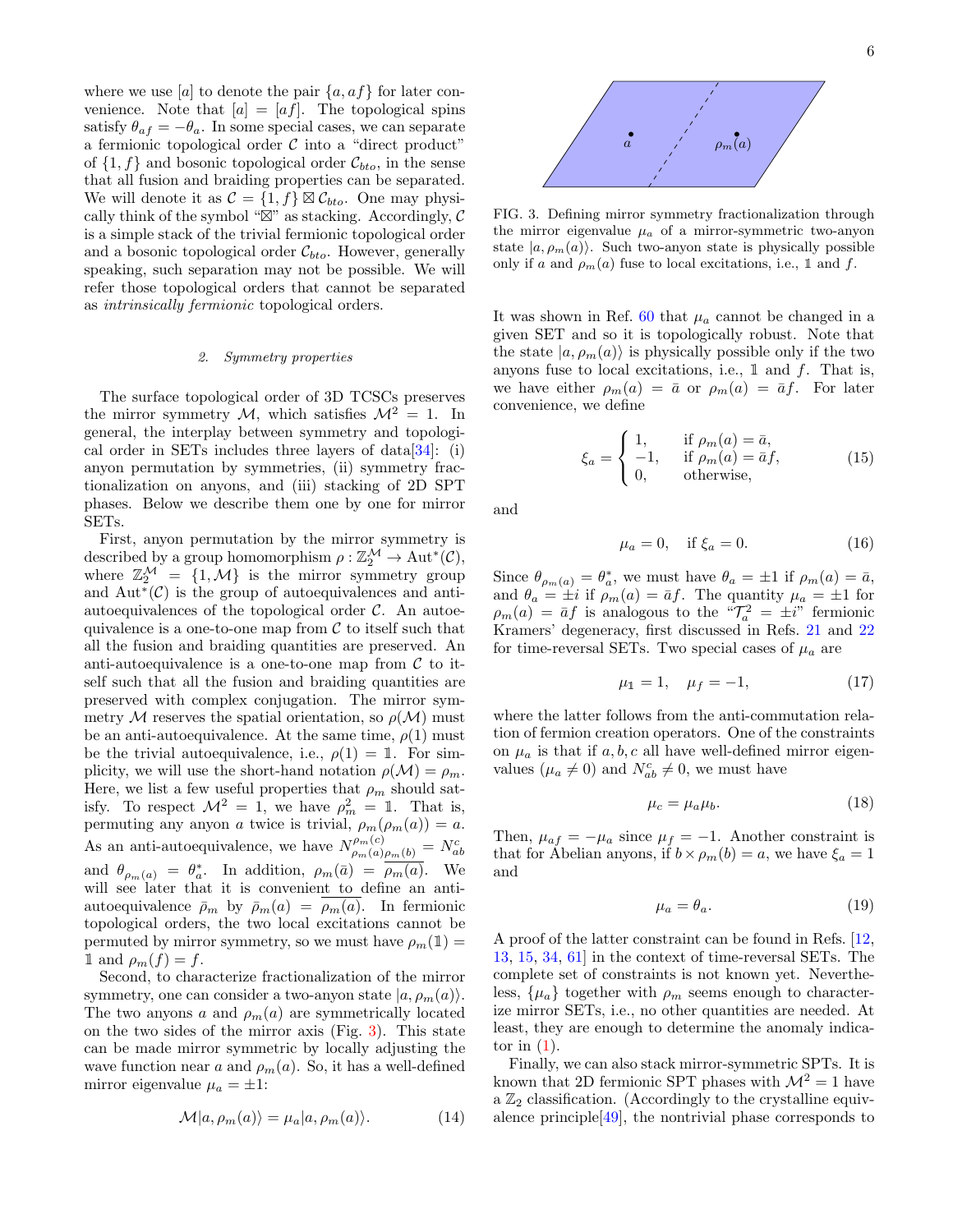2D  $\mathcal{T}^2 = -1$  topological superconductors.) However, stacking SPTs will not affect our discussion of mirror anomalies, so we will not look into it.

In this work, we always assume that a valid  $\rho_m$  is given. Generally speaking, there are obstructions to certain seemingly valid  $\rho_m$ . In bosonic systems, there is the so-called  $H^3$  obstruction [\[34\]](#page-22-15). In fermionic cases, it may be more complicated. We assume obstructions on  $\rho_m$ do not occur. We focus on the constraints on the data  $\{\mu(a)\}\$ , and aim to derive the anomaly indicator  $\eta_{\mathcal{M}}$  with a valid  $\rho_m$ .

# <span id="page-6-5"></span>B. Gauging  $\mathbb{Z}_2^f$  before folding

As discussed in Sec. IIA, to study mirror SETs, our strategy is to perform proper LUTs and then fold the surface along the mirror axis as in Fig. [1.](#page-2-0) The folded doublelayer topological order has a  $\mathbb{Z}_2^f \times \mathbb{Z}_2^{\text{ex}}$  internal symmetry, so we can further analyze it by gauging the symmetries. However, we find it more convenient to gauge the fermion parity  $\mathbb{Z}_2^f$  before folding. Therefore, here we discuss properties of the mirror SETs after gauging  $\mathbb{Z}_2^f$ . We will see later that gauging  $\mathbb{Z}_2^f$  before and after folding work equally well for our purpose.

To gauge  $\mathbb{Z}_2^f$ , we couple the system to a dynamical gauge field through the minimal coupling procedure (see Refs. [54](#page-22-29) and [62](#page-22-39) for technical details). After gauging, new excitations, namely fermion parity vortices, are introduced into the system. We denote the enlarged topological order as  $\beta$ . We list a few properties of  $\beta$  below; more can be found, e.g., in Refs. [58](#page-22-40) and [59.](#page-22-33) It contains the original anyons in  $\mathcal C$  and the new fermion-parity vortices,

$$
\mathcal{B} = \{ \underbrace{1, f, a, af, \dots}_{\mathcal{C}}, \underbrace{v_1, v_1 f, \dots}_{\text{non-Majorana}}, \underbrace{v_j, v_{j+1}, \dots}_{\text{Majorana}} \}.
$$
 (20)

We distinguish two types of vortices, "Majorana type" and "non-Majorana type". Non-Majorana-type vortices come in pairs  $v_i$  and  $v_i f$ , while Majorana-type vortices come alone. This distinction is characterized by the fusion rule between vortex  $v$  and  $f$ :

$$
v \times f = \begin{cases} v, & \text{Majorana type,} \\ vf, & \text{non-Majorana type.} \end{cases} \tag{21}
$$

For non-Majorana vortices, we have  $\theta_v = \theta_{vf}$ . The topological order  $\beta$  is *modular*, i.e., it should be viewed as a bosonic topological order. The fermion  $f$  is not transparent any more after gauging  $\mathbb{Z}_2^f$ . In particular, its mutual statistics with respect to any vortex is given by

<span id="page-6-4"></span>
$$
M_{f,v} = -1,\t\t(22)
$$

which is essentially the Aharonov-Bohm phase in  $\mathbb{Z}_2$ gauge theories. Another property is that

$$
\sum_{a \in \mathcal{C}} d_a^2 = \sum_{v \in \bar{\mathcal{C}}} d_v^2,\tag{23}
$$

where  $\bar{\mathcal{C}}$  is the complement of  $\mathcal{C}$  in  $\mathcal{B}$ . Accordingly, the total quantum dimension  $D_{\mathcal{B}} = \sqrt{2D_{\mathcal{C}}}$ .

Like in  $\mathcal{C}$ , we use the notation [v] to denote the pair  $\{v, vf\}$  for non-Majorana-type vortices; for the Majorana type, [v] contains only one vortex. Regardless of this, we will simply say "[v] is a pair". The total number of vortex pairs is  $|\mathcal{C}|/2$ , the same as pairs of the original anyons in  $C$  [\[58\]](#page-22-40). Below, we will also use the notation  $vf$  for Majorana-type vortices to simplify discussions. However, it should be noted that  $v f$  and  $v$  are the *same* anyon for Majorana-type vortices. We find it convenient to define the following quantity

<span id="page-6-1"></span>
$$
\sigma_v = \begin{cases} 1, & \text{if } v \text{ is non-Majorana,} \\ \sqrt{2}, & \text{if } v \text{ is Majorana.} \end{cases}
$$
 (24)

It is obvious that  $\sigma_v = \sigma_{vf}$ . With this, we define a matrix Λ,

<span id="page-6-2"></span>
$$
\Lambda_{a,v} = \frac{2}{\sigma_v} S_{a,v},\tag{25}
$$

where  $a \in \mathcal{C}$ ,  $v \in \overline{\mathcal{C}}$ , and  $S_{a,v}$  is the S matrix of B. That is,  $\Lambda$  is the off diagonal part of S between original anyons and fermion-parity vortices, up to renormalization. An important property of  $\Lambda$  is that

<span id="page-6-3"></span>
$$
\sum_{[a]} \Lambda_{a,v} \Lambda_{a,v'}^* = \delta_{[v],[v']},
$$
  

$$
\sum_{[v]} \Lambda_{a,v} \Lambda_{a',v}^* = \delta_{a,a'} - \delta_{af,a'},
$$
 (26)

where the summation over  $[a]$  or  $[v]$  means that only one anyon in each pair is summed over. We prove this property in Appendix [A.](#page-20-0) The sum does not depend on which anyon in  $[a]$  (and  $[v]$ ) is summed over, due to the following properties

$$
\Lambda_{a,v} = \Lambda_{a,vf} = -\Lambda_{af,v}.\tag{27}
$$

One may view  $\Lambda$  as a unitary matrix, if we only count [a] as its index. We will assume that  $\Lambda$  is given in our later discussions. In fact, one can show [\[63\]](#page-22-41) that it is not hard to derive  $\Lambda$  by analyzing the Verlinde algebra associated with  $\mathcal C$  (see some discussions in Appendix [A\)](#page-20-0).

It is worth mentioning that  $\mathcal B$  is not unique for a given  $\mathcal C$ (i.e., given all the fusion and braiding data). It is proven that if there exists one<sup>[1](#page-6-0)</sup>, there always exists 16 distinct  $\mathcal{B}$ 's[\[58,](#page-22-40) [59\]](#page-22-33). The sixteen possible  $\mathcal{B}$ 's differ from each other in their chiral central charge c by a multiple of 1/2, up to modulo 8 (as well as other properties such as topological spin of vortices, etc). It is well known that  $c$ 

<span id="page-6-0"></span><sup>&</sup>lt;sup>1</sup> Whether there exists at least one modular extension  $\beta$  of a fermionic topological order remains an open question. It is conjectured to be true. In this work, we take the assumption that a valid  $\beta$  always exists.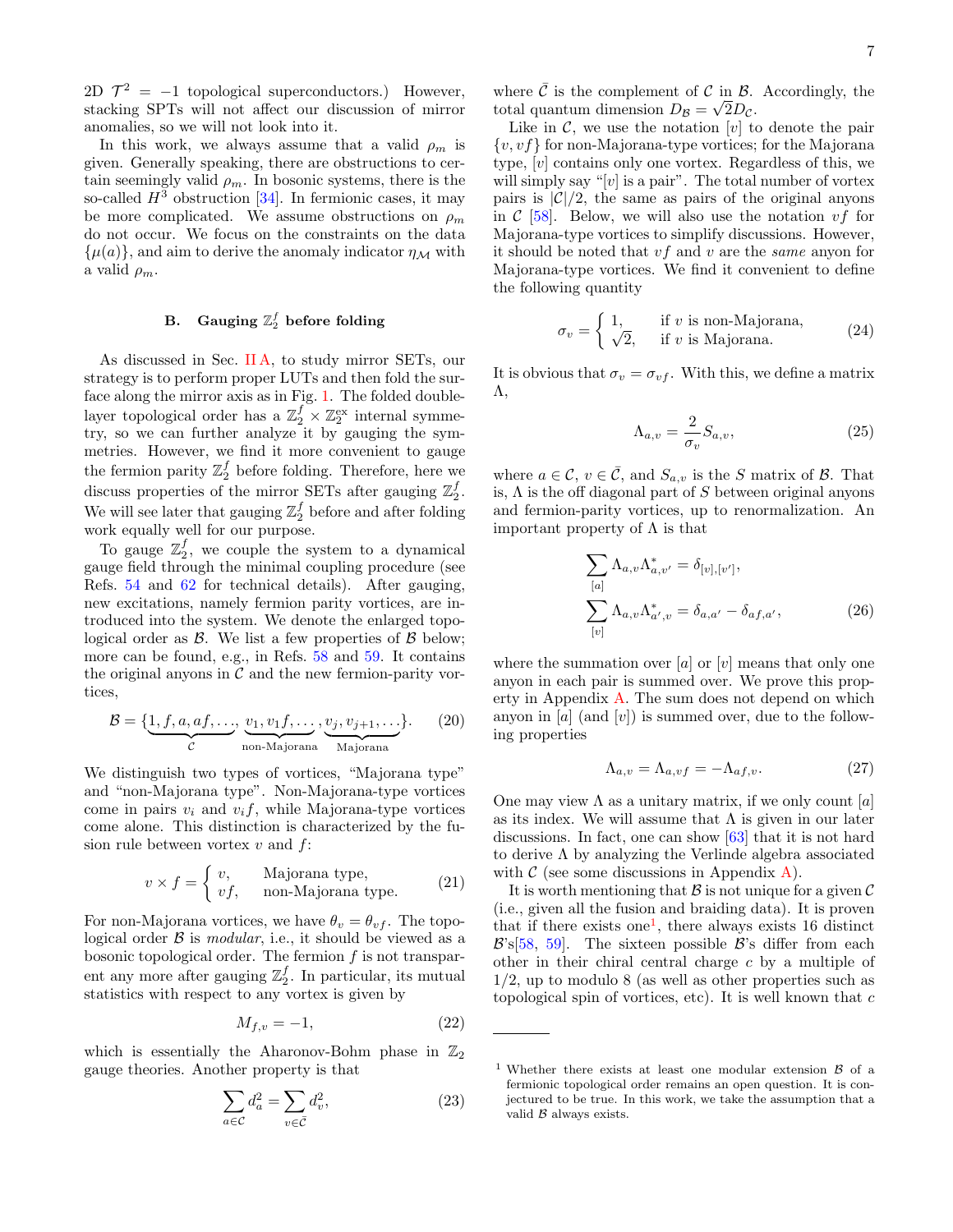TABLE I. List of some notation and convention used in this work, for readers' quick reference.

| $\mathcal{C}$                       | original fermionic topological order                                                                                                             |
|-------------------------------------|--------------------------------------------------------------------------------------------------------------------------------------------------|
| $\bar{C}$                           | the complement of $\mathcal C$ in $\mathcal B$ as a set                                                                                          |
| B                                   | $\mathbb{Z}_2^f$ -gauged theory of C; as sets, we have $\mathcal{B} = \mathcal{C} \oplus \overline{\mathcal{C}}$                                 |
| $\mathcal{B}_l, \mathcal{B}_r$      | $\mathbb{Z}_2^f$ -gauged theories of C on the two sides of the mirror plane respectively; $\mathcal{B} \equiv \mathcal{B}_l$ in most discussions |
| $\mathcal{B} \boxtimes \mathcal{B}$ | double-layer topological order obtained by folding along the mirror axis, after proper relabeling                                                |
| $\mathcal{D}$                       | topological order obtained by gauging $\mathbb{Z}_2^{\text{ex}}$ layer-exchange symmetry in $\mathcal{B} \boxtimes \mathcal{B}$                  |
| $a, b, \ldots$                      | anyons in $\mathcal C$                                                                                                                           |
| $v_1, v_2, \ldots$                  | fermion parity vortices in $\mathcal{B}$ ; $v_i \in \mathcal{C}$                                                                                 |
| $\alpha, \beta, \ldots$             | general anyons in $\mathcal{B}$ , or anyons in general topological orders                                                                        |
| [a]                                 | the pair $\{a, af\}$ for $a \in \mathcal{C}$                                                                                                     |
| [v]                                 | the pair $\{v, vf\}$ for non-Majorana-type vortices; or simply v itself for Majorana-type vortices                                               |
| $\mathfrak{c}$                      | when referred as chiral central charge, it is the chiral central charge of $\beta$                                                               |
| $\mu_a$                             | mirror eigenvalue of certain two-anyon state, defined in Eqs. $(14)$ and $(16)$                                                                  |
| $\xi_a$                             | defined in $(15)$                                                                                                                                |
| $\sigma_v$                          | a quantity that denotes whether v is of Majorana or non-Majorana type, defined in $(24)$                                                         |
| $\Lambda_{a,v}$                     | a block of the S matrix of B after renormalization, defined in $(25)$                                                                            |
| $n_v, p_v, n_v', p_v'$              | restriction/lifting coefficients defined in $(69)$                                                                                               |
| $\hat{n}_v, \hat{p}_v$              | integers defined in $(74)$ and $(75)$                                                                                                            |
|                                     |                                                                                                                                                  |

modulo 8 of a UMTC can be computed from its fusion and braiding data as follows

<span id="page-7-2"></span>
$$
e^{i2\pi c/8} = \frac{1}{D_{\mathcal{B}}} \sum_{\alpha \in \mathcal{B}} d_{\alpha}^2 \theta_{\alpha}.
$$
 (28)

More explicitly, the sixteen possible  $\mathcal{B}$ 's can be obtained by gauging  $\mathbb{Z}_2^f$  in  $\mathcal C$  after it is stacked with multiple copies of  $p_x + ip_y$  superconductors. Stacking  $p_x + ip_y$  superconductors onto  $\mathcal C$  does not change the fusion and braiding data, but it does change the central charge  $c$  of its edge theory by multiples of  $1/2$ . (Note that c does not change after gauging  $\mathbb{Z}_2^f$ .) However, due to adjoining operations (Fig. [2\)](#page-3-1), the central charge  $c$  before gauging  $\mathbb{Z}_2^f$  is fixed only up to modulo  $1/2$ . Accordingly, any of the sixteen  $\mathcal{B}$ 's is a valid  $\mathbb{Z}_2^f$ -gauged theory of C. Nevertheless, we expect that the final result on mirror anomaly does not depend on which  $\beta$  we take, since the adjoining operation does not change the relevant physics of mirror SETs.

Now we consider mirror symmetry properties of the  $\mathbb{Z}_2^f$ -gauged theory. From Fig. [1\(](#page-2-0)b), we see that left and right parts have opposite chiralities after proper LUTs. That is, if only fusion and braiding statistics are considered, the left and right parts both host a fermionic topological order  $C$ , but they are associated with opposite chiral central charges,  $c_r = -c_l$ . After gauging  $\mathbb{Z}_2^f$ ,  $c_l$  and  $c_r$  do not change. In general, the left and right parts have different gauged topological orders, which we denote by  $\mathcal{B}_l$  and  $\mathcal{B}_r$  respectively. Both  $\mathcal{B}_l$  and  $\mathcal{B}_r$  are among the 16 possible  $\mathbb{Z}_2^f$ -gauged theories of C. Moreover,  $\mathcal{B}_r$  is determined once we fix  $\mathcal{B}_l$ , since  $c_r = -c_l$  and chiral central charge uniquely determines the  $\mathbb{Z}_2^f$ -gauged theory of C. In fact, due to the mirror symmetry,  $\mathcal{B}_r$  must be the mirror image of  $\mathcal{B}_l$ . Accordingly, we can extend the domain of the map  $\rho_m$  from C to  $\mathcal{B}_l$ . We define

$$
\rho_m: \mathcal{B}_l \to \mathcal{B}_r,\tag{29}
$$

such that if  $a \in \mathcal{C}$ , we require  $\rho_m(a) \in \mathcal{C} \subset \mathcal{B}_r$  to reduce to the original map  $\rho_m$ .<sup>[2](#page-7-0)</sup> The property  $\theta_{\rho_m(\alpha)} = \theta^*_{\alpha}$  still holds, and it holds for every anyon  $\alpha \in \mathcal{B}_l$  including the fermion parity vortices.

Note that  $\rho_m$  is a map between two topological orders  $\mathcal{B}_l$  and  $\mathcal{B}_r$ . In general,  $\mathcal{B}_r \neq \mathcal{B}_l$ , i.e., after gauging  $\mathbb{Z}_2^f$ the left and right part of the surface are not equivalent. Therefore, after the extension of its domain,  $\rho_m$  is not an anti-autoequivalence any more. Nevertheless, both  $\mathcal{B}_l$  and  $\mathcal{B}_r$  are obtained from the same  $\mathcal{C}$ , so their central charges can only differ by multiples of  $1/2$ . Since  $c_l+c_r =$ 0, we must have  $c_l, c_r$  be multiples of 1/4. In Appendix [A,](#page-20-0) we also prove some properties of the  $\Lambda$  matrix introduced in [\(25\)](#page-6-2), resulting from the presence of mirror symmetry in C.

# <span id="page-7-1"></span>C. Folding the  $\mathbb{Z}_2^f$ -gauged theory

Next we fold the  $\mathbb{Z}_2^f$ -gauged topological order. To be precise, we turn  $\mathcal{B}_r$  round so that it is below  $\mathcal{B}_l$  [Fig. [1\(](#page-2-0)c)]. Since folding reverses the spatial orientation, the doublelayer topological order is actually  $\mathcal{B}_l \boxtimes \mathcal{B}_r^{\text{rev}}$ , which means a simple stack of  $\mathcal{B}_l$  and  $\mathcal{B}_r^{\text{rev}}$ . Topological spins of the anyons in  $\mathcal{B}_r^{\text{rev}}$  should get complex conjugated due to the reverse of orientation. More specifically, if  $\alpha \in \mathcal{B}_r$ , we denote its reverse by  $\alpha^{\text{rev}} \in \mathcal{B}_r^{\text{rev}}$ . Then,  $\theta_{\alpha^{\text{rev}}} = \theta_{\alpha}^*$ .

We observe that  $\mathcal{B}_r^{\text{rev}}$  is equivalent to  $\mathcal{B}_l$ . To see that, we notice that reversing the orientation of  $\mathcal{B}_r$  is the same as taking its mirror image. That is,  $\mathcal{B}_r^{\text{rev}}$  is actually the mirror image of  $\mathcal{B}_r$ . At the same time,  $\mathcal{B}_r$  is in turn the

<span id="page-7-0"></span><sup>&</sup>lt;sup>2</sup> Generally speaking, for given  $\mathcal{B}_l$  and  $\mathcal{B}_r$ , when we extend the domain from  $\mathcal C$  to  $\mathcal B_l$ , the extended map  $\rho_m$  is not unique. However, it is not hard to see distinct extensions differ by some autoequivalences of  $\mathcal{B}_r$ , which is irrelevant for our later discussions.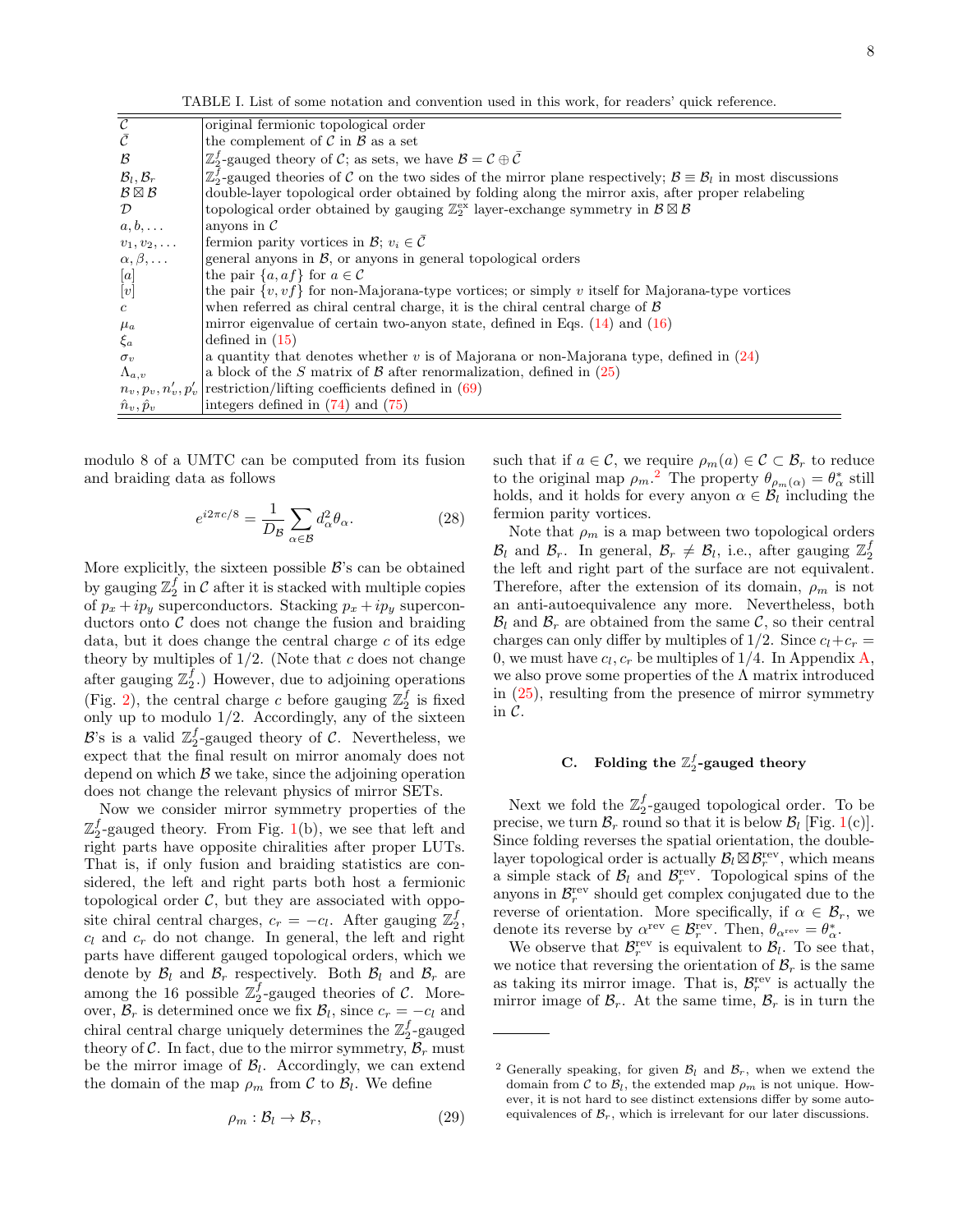mirror image of  $\mathcal{B}_l$ . Accordingly,  $\mathcal{B}_r^{\text{rev}}$  is equivalent to  $\mathcal{B}_l$ . More specifically, under the composite action of  $\rho_m$  and "rev",  $\alpha \in \mathcal{B}_l$  is mapped to  $[\rho_m(\alpha)]^{\text{rev}}$ . We know that  $[\rho_m(\alpha)]^{\text{rev}}$  is actually the double mirror image of  $\alpha$ . So, they are actually the same, except that  $\alpha$  lives in the top layer, while  $[\rho_m(\alpha)]^{\text{rev}}$  lives in the bottom layer. It is convenient to make the relabeling for anyons in  $\mathcal{B}_r^{\text{rev}}$ 

<span id="page-8-0"></span>
$$
[\rho_m(\alpha)]^{\text{rev}} \leftrightarrow \alpha. \tag{30}
$$

Then, we will simply denote the double-layer topological order by  $\mathcal{B} \boxtimes \mathcal{B}$ , where we have suppressed the index l in  $\mathcal{B}_l$ . Anyons in the double-layer topological order then can be denoted as  $(\alpha, \beta)$ , where  $\alpha, \beta \in \mathcal{B}$ .

After folding, the mirror symmetry  $M$  becomes an layer-exchange symmetry of the double-layer topological order. We denote the symmetry group as  $\mathbb{Z}_2^{\text{ex}}$ . It is not hard to see that the mirror symmetry permutes anyons as follows

<span id="page-8-3"></span>
$$
\mathcal{M}: (\alpha, \beta) \leftrightarrow (\beta, \alpha). \tag{31}
$$

Only the diagonal anyon  $(\alpha, \alpha)$  is invariant under layer exchange.

We see that  $\rho_m$  does not enter the above symmetry permutation. It turns out that  $\rho_m$  enters the properties of the gapped domain wall in Fig.  $1(c)$  $1(c)$ , as expected from our conclusion in Sec. IIA that all SET information is encoded at the gapped domain wall. One way to describe a gapped domain wall is to use the theory of anyon condensation [\[64\]](#page-22-42). Qualitatively, it means that a subset of anyons can be "condensed" when they move to the domain wall, causing a "quantum phase transition" to a new topological order living on the other side of the domain wall (see a sketch in Fig. [4;](#page-9-1) certain anyons in  $\mathcal P$ are condensed, giving rise to  $\mathcal{U}$ ). That is, we can use local operators at the domain wall to destroy (and create) the condensed anyons. They become local excitations, i.e., the new vacuum anyon. At the same time, other anyons may be identified with and/or split into the anyons that live on the other side. Anyon condensation theory is such a theory that describes the relation between the topological orders on the two sides of the domain all. In Sec. [IV,](#page-9-0) we will study in detail about anyon condensation. Below, we only give a qualitative description and show how the SET quantities,  $\rho_m$  and  $\{\mu_a\}$ , enter the properties of the gapped domain wall.

Let us consider the double-layer topological order  $C \boxtimes C$ before gauging. We claim that the condensed anyons are of the form  $(a, \bar{p}_m(a))$ , for every  $a \in \mathcal{C}$ . This can be seen as follows: Consider two anyons, a on the left side and b on the right side of the mirror axis, before folding. When they move close and meet at the mirror axis, they can annihilate together and fuse into the vacuum channel if and only if  $b = \bar{a}$ . After folding and the relabelling [\(30\)](#page-8-0), this condition translates into that an anyon  $(a, b)$  can be annihilated (condensed) at the domain wall if and only if  $b = \bar{\rho}_m(a)$ . We can write the condensate in a more

concise form through the so-called lifting map

<span id="page-8-1"></span>
$$
l(1) = \sum_{a \in \mathcal{C}} (a, \bar{p}_m(a)), \tag{32}
$$

where "1" denotes the new vacuum after condensation. At the same time, before folding,  $a$  and  $b$  can fuse together into the f channel, if and only if  $b = \bar{a}f$ . So, in the folded picture, we should have

<span id="page-8-2"></span>
$$
l(f) = \sum_{a \in \mathcal{C}} (af, \bar{p}_m(a)).
$$
 (33)

That is, anyons in  $l(f)$  can be identified as f when they move to domain wall, upon action of proper local operators. Since  $\mathcal{C} \boxtimes \mathcal{C}$  is a subset of anyons in  $\mathcal{B} \boxtimes \mathcal{B}$ , which is closed under fusion and braiding, the above description on the gapped domain wall still holds even after we gauge  $\mathbb{Z}_2^f$  in C. In particular, other anyons in  $\mathcal{B} \boxtimes \mathcal{B}$ , those involving fermion-parity fluxes, will not enter  $l(1)$  and  $l(f)$ . We leave detailed discussions in Sec. [IV.](#page-9-0)

The lifting maps  $(32)$  and  $(33)$  only encode the information of  $\rho_m$ . How about the information of mirror eigenvalues  $\{\mu_a\}$ ? Recall the definition of  $\mu_a$  through the two-anyon state  $|a, \rho_m(a)\rangle$ . Since  $\xi_a$  must be nonzero in order to have a well-defined  $\mu_a$  with value  $\pm 1$ , a and  $\rho_m(a)$  can only fuse into either 1 or f when they meet at the mirror axis. The obtained local excitation (1 or f) carries a mirror eigenvalue  $\mu_a$ . It means that, in the folded system  $\mathcal{C}\boxtimes\mathcal{C}$  after relabelling [\(30\)](#page-8-0), when the anyon  $(a, a)$  moves to the boundary, it "condenses" into a local excitation (either 1 or f) that carries a  $\mathbb{Z}_2^{\text{ex}}$  charge  $\mu_a$ . To have a symmetric gapped domain wall, only neutral anyons can be condensed. So,  $(a, a)$  should be condensed together with an extra  $\mathbb{Z}_2$  charge  $\mu_a$ . We see that the  $\mathbb{Z}_2^{\text{ex}}$  symmetry requirement of the gapped domain wall encodes the information  $\{\mu_a\}$ . Later we will use the notation  $(a, a)^\pm$ , where the sign " $\pm$ " denotes if  $(a, a)$  carries a  $\mathbb{Z}_2^{\text{ex}}$  charge or not. Then, at the domain wall, the condensed anyons should be  $(a, a)^{\mu_a}$  if  $\xi_a \neq 0$ . To better deal with the symmetry issue, we will further gauge  $\mathbb{Z}_2^{\text{ex}}$ in the next subsection.

Before proceeding, we find it a good place to spend some words discussing why gauging  $\mathbb{Z}_2^f$  before folding and after folding work equally well. If the surface is folded before gauging  $\mathbb{Z}_2^f$ , we obtain a simple stack  $\mathcal{C} \boxtimes \mathcal{C}$  after relabelling [\(30\)](#page-8-0). Each layer in the stack has a fermionparity conservation symmetry, which we denote as  $\mathbb{Z}_2^{\text{top}}$ and  $\mathbb{Z}_2^{\text{bot}}$ , respectively. More explicitly, the fermion parity operators are  $(-1)^{N_{\text{top}}}$  and  $(-1)^{N_{\text{bot}}}$ , where  $N_{\text{top}}$  and  $N_{\text{bot}}$  are the fermion numbers in the two layers. By isomorphism, we can equivalently write the symmetry group as  $\mathbb{Z}_2^f \times \mathbb{Z}_2^{\text{extra}}$ , where we take  $(-1)^{N_{\text{top}}+N_{\text{bot}}}$  as the nontrivial element in  $\mathbb{Z}_2^f$ , and  $(-1)^{N_{\text{top}}}$  as the non-trivial element in  $\mathbb{Z}_2^{\text{extra}}$ . That is,  $\mathbb{Z}_2^{\text{extra}} = \mathbb{Z}_2^{\text{top}}$ . One can easily observe that the double-layer topological order  $\mathcal{B} \boxtimes \mathcal{B}$  is the theory obtained from  $\mathcal{C} \boxtimes \mathcal{C}$  by gauging  $\mathbb{Z}_2^f \times \mathbb{Z}_2^{\text{extra}}$ . That is, the extra  $\mathbb{Z}_2^{\text{extra}}$  symmetry is also gauged. In  $\mathcal{B}\boxtimes\mathcal{B}$ , the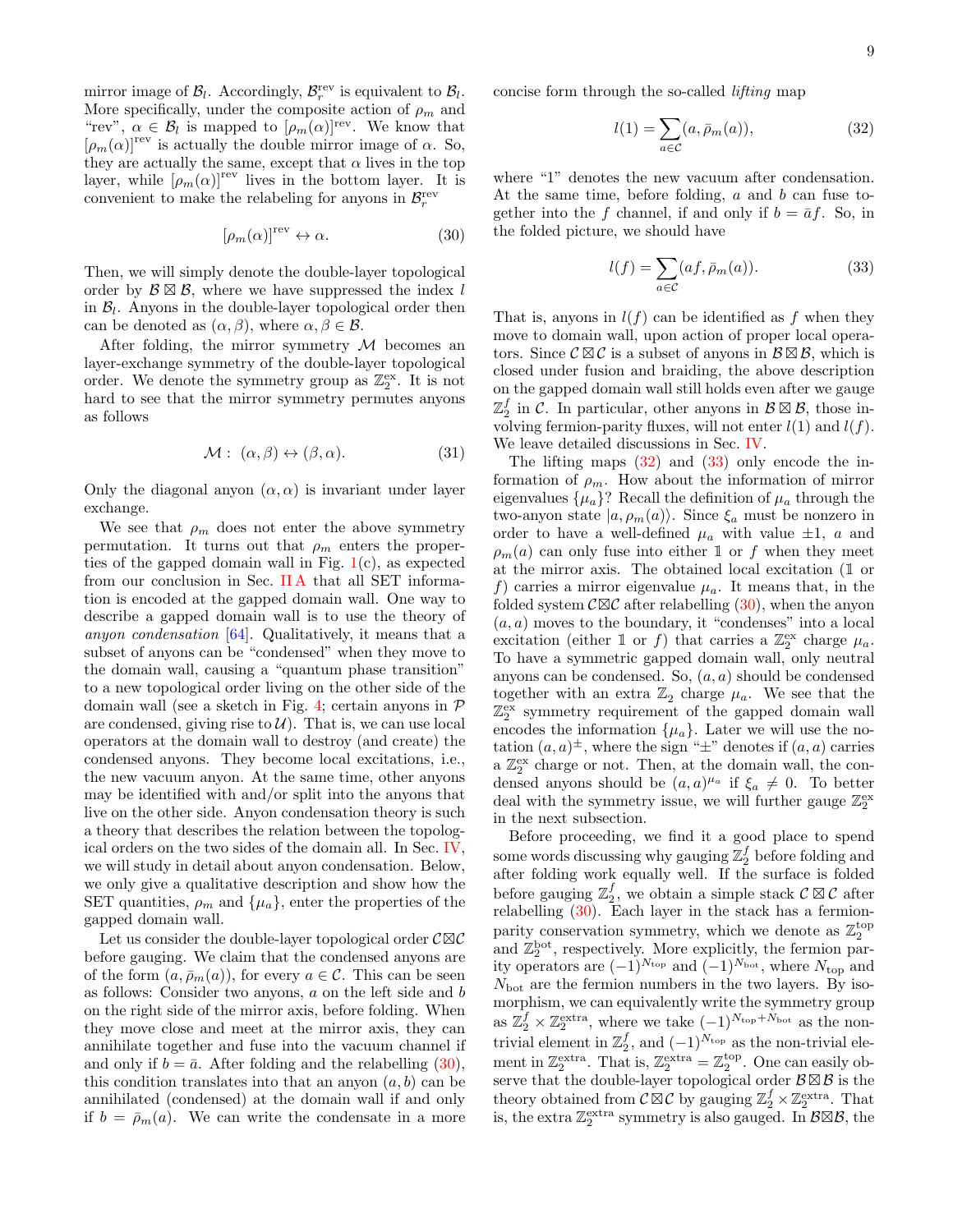

<span id="page-9-1"></span>FIG. 4. Two topological orders  $P$  and  $U$  connected by a gapped domain wall, on which lives a fusion category  $\mathcal{T}$ .

 $\mathbb{Z}_2^{\text{extra}}$  charge is the boson  $(f, f)$ , while the  $\mathbb{Z}_2^f$  charge is  $(1, f)$ . To restore a theory with only  $\mathbb{Z}_2^f$  gauged, one can condense  $(f, f)$  in  $\mathcal{B} \boxtimes \mathcal{B}$ . Nevertheless, we have already included it in  $l(1)$  in  $(32)$ . Therefore, condensing anyons in  $l(1)$  will actually restore a  $\mathbb{Z}_2^f$ -gauged theory, leading to our conclusion that gauging  $\mathbb{Z}_2^f$  before and after folding is equivalent. In this argument, we have implicitly used the fact that doing anyon condensation in a whole or in parts with different orders, gauging symmetries in a whole or in parts with different orders, and doing anyon condensation and gauging interchangeably, all commute. In fact, below we will further gauge  $\mathbb{Z}_2^{\text{ex}}$ , and consider anyon condensation after gauging  $\mathbb{Z}_2^{\text{ex}}$  in Sec. [IV C.](#page-12-1)

# <span id="page-9-2"></span>D. Further gauging  $\mathbb{Z}_2^{\mathrm{ex}}$  symmetry

Above, we have obtained a double-layer topological order  $\mathcal{B} \boxtimes \mathcal{B}$  by folding. It has a  $\mathbb{Z}_2^{\text{ex}}$  layer-exchange symmetry that permutes the anyons according to [\(31\)](#page-8-3). The gapped domain wall in Fig.  $1(c)$  $1(c)$  is also symmetric and encodes the information of  $\rho_m$  and  $\{\mu_a\}$ . To better analyze the symmetric gapped domain wall, we follow Ref. [45](#page-22-18) and gauge the  $\mathbb{Z}_2^{ex}$  symmetry. We are able to do so because folding has turned  $\mathcal M$  into an internal symmetry. We realize that gauging  $\mathbb{Z}_2^{\text{ex}}$  in  $\mathcal{B} \boxtimes \mathcal{B}$  is exactly the same as in the bosonic case. The  $\mathbb{Z}_2^{\text{ex}}$ -gauged theory of  $\mathcal{B} \boxtimes \mathcal{B}$ has been explicitly obtained in Ref. [45.](#page-22-18) So, we just need to borrow the result from there. This is also one of the reasons that we gauge  $\mathbb{Z}_2^f$  before folding, as it simplifies our computation. Below we review a few properties of the  $\mathbb{Z}_2^{\text{ex}}$ -gauged theory, which we denote as  $\mathcal{D}$ .

The  $\mathbb{Z}_2^{\text{ex}}$ -gauged theory  $\mathcal D$  consists of anyons that originate from  $\mathcal{B}\boxtimes\mathcal{B}$ , as well as new anyons which are vortices of the  $\mathbb{Z}_2^{\text{ex}}$  symmetry. We list them below. First, for each pair  $\alpha, \beta \in \mathcal{B}$ , with  $\alpha \neq \beta$ , we have an anyon  $[\alpha, \beta]$  in  $\mathcal{D}$ . This anyon originates from the symmetrization of  $(\alpha, \beta)$ and  $(\beta, \alpha)$  from  $\mathcal{B} \boxtimes \mathcal{B}$ . It has a quantum dimension  $d_{[\alpha,\beta]} = 2d_{\alpha}d_{\beta}$  and a topological spin  $\theta_{[\alpha,\beta]} = \theta_{\alpha}\theta_{\beta}$ . Second, each diagonal anyon  $(\alpha, \alpha) \in \mathcal{B} \boxtimes \mathcal{B}$  becomes  $(\alpha, \alpha)^\pm$ , where  $\pm$  represents the  $\mathbb{Z}_2^{\text{ex}}$  charge that it carries. The quantum dimension is  $d_{(\alpha,\alpha)^{\pm}} = d_{\alpha}^2$  and topological spin is  $\theta_{(\alpha,\alpha)^{\pm}} = \theta_{\alpha}^2$ . Third, there are  $2|\mathcal{B}|$  distinct  $\mathbb{Z}_2^{\text{ex}}$  vortices, which we denote as  $X_{\alpha}^{\pm}$ ,  $\forall \alpha \in \mathcal{B}$ . The quantum dimension is  $d_{X_{\alpha}^{\pm}} = d_{\alpha}D_{\mathcal{B}}$ , and the topological spin is

given by

<span id="page-9-4"></span>
$$
\theta_{X_{\alpha}^{\pm}} = \pm e^{i2\pi c/16} \sqrt{\theta_{\alpha}},\tag{34}
$$

where c is the chiral central charge of  $\beta$ . In total, there are  $|\mathcal{B}|(|\mathcal{B}|+7)/2$  anyons. One can check that the total quantum dimension  $D_{\mathcal{D}} = 2D_{\mathcal{B}}^2$ . We comment that " $\pm$ " on  $X_{\alpha}^{\pm}$  is conventional and has no absolute meaning. Relatively,  $X_{\alpha}^-$  differs from  $X_{\alpha}^+$  by a  $\mathbb{Z}_2^{\text{ex}}$  charge, which is the Abelian anyon  $(1, 1)$ <sup>-</sup>. On the other hand, the " $\pm$ " sign on  $(\alpha, \alpha)$ <sup>±</sup> does have an absolute meaning of  $\mathbb{Z}_2^{\text{ex}}$  charge, at least for the anyons satisfying  $\bar{\rho}_m(a) = a$  or  $af$ , with  $a \in \mathcal{C}$ . For these anyons, the  $\mathbb{Z}_2^{\text{ex}}$  charge inherits from the mirror eigenvalue through folding.

Several fusion and braiding properties are in order. A few useful fusion rules are

$$
(\alpha, \alpha)^{\pm} \times (\mathbb{1}, \mathbb{1})^{-} = (\alpha, \alpha)^{\mp},
$$
  
\n
$$
[\alpha, \beta] \times (\mathbb{1}, \mathbb{1})^{-} = [\alpha, \beta],
$$
  
\n
$$
X_{\alpha}^{\pm} \times (\mathbb{1}, \mathbb{1})^{-} = X_{\alpha}^{\mp},
$$
  
\n
$$
(\alpha, \alpha)^{\pm} \times (f, f)^{+} = (\alpha f, \alpha f)^{\pm},
$$
  
\n
$$
[\alpha, \beta] \times (f, f)^{+} = [\alpha f, \beta f],
$$
  
\n
$$
X_{\alpha}^{\pm} \times (f, f)^{+} = X_{\alpha}^{\pm},
$$
  
\n
$$
X_{\alpha}^{\pm} \times (f, f)^{+} = X_{\alpha}^{\mp},
$$
  
\n
$$
X_{\alpha}^{\pm} \times [1, f] = X_{\alpha f}^{+} + X_{\alpha f}^{-},
$$
\n(35)

where  $\alpha, \beta$  are general anyons in  $\mathcal{B}, a \in \mathcal{C}$  and  $v \in \overline{\mathcal{C}}$ . In the case that  $\alpha$  is a Majorana-type fermion-parity vortex,  $\alpha f \equiv \alpha$  is understood. The T matrix is determined by the topological spins given above. The  $S$  matrix of  $D$ can be expressed in terms of that of  $\beta$ . In particular, we have

<span id="page-9-3"></span>
$$
S^{\mathcal{D}}(X_{\alpha}^{\pm}, [\beta, \gamma]) = 0,
$$
  

$$
S^{\mathcal{D}}(X_{\alpha}^{\pm}, (\beta, \beta)^{\mu}) = \frac{\mu}{2} S^{\mathcal{B}}_{\alpha, \beta},
$$
 (36)

where  $\mu = \pm$ , and we use  $S^{\mathcal{D}}(X, Y)$  instead of  $S_{X,Y}^{\mathcal{D}}$  for notational clarity. Readers can find more properties of  $D$ in Ref. [45.](#page-22-18)

### <span id="page-9-0"></span>IV. ANYON CONDENSATION AT THE DOMAIN WALL

In this section, we study properties of the domain wall in detail through the theory of anyon condensation. These properties, briefly discussed in Sec. [III C,](#page-7-1) serve as boundary conditions of the double-layer topological order, and will be used to determine the iTO on the righthand side of Fig.  $1(c)$  $1(c)$ .

### A. Review on anyon condensation

We briefly review the theory of anyon condensation here. For more details, one may consult Refs. [\[64](#page-22-42)[–69\]](#page-22-43).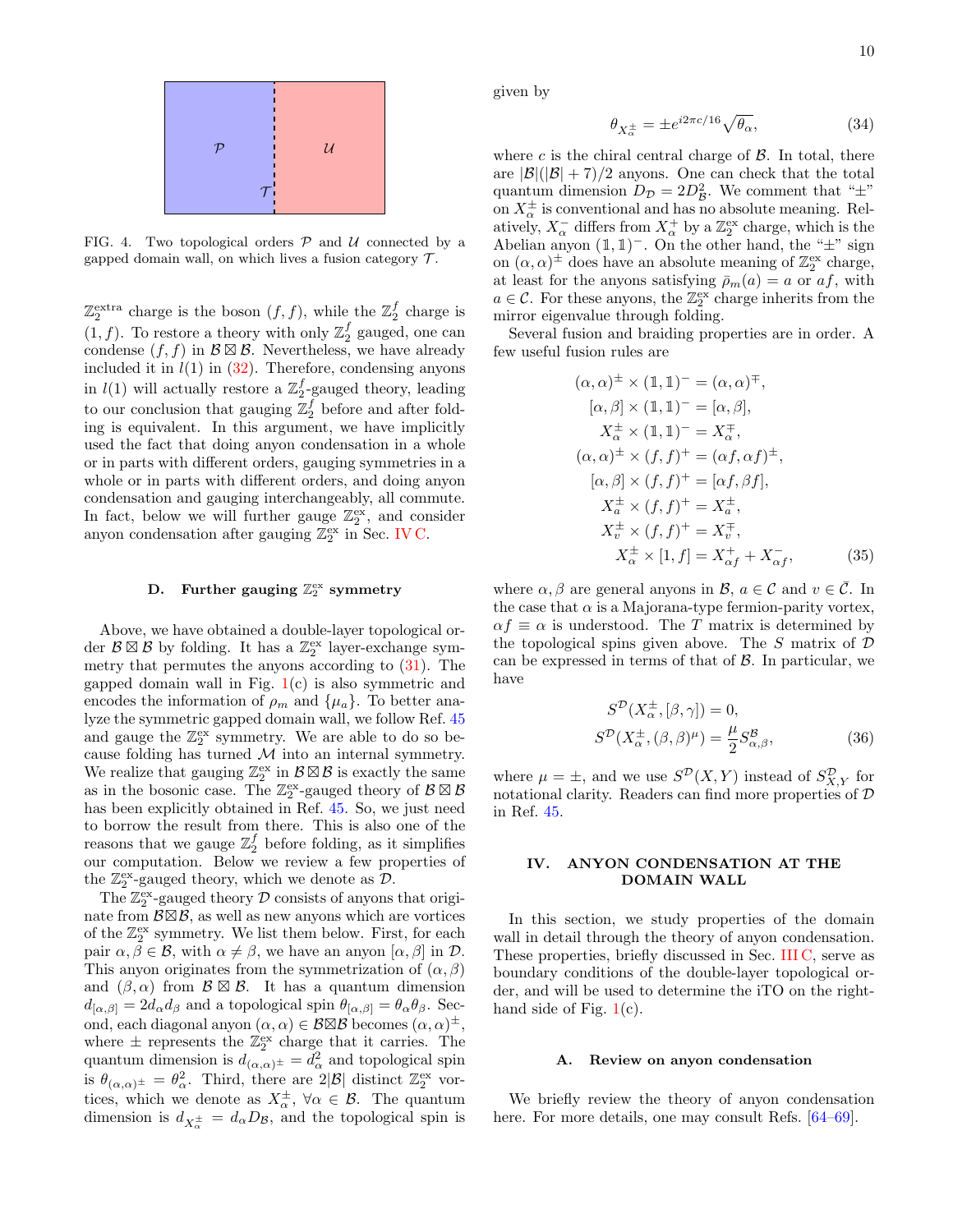Anyon condensation is a quantum phase transition between two topologically ordered phases. Similarly to the usual Bose-Einstein condensation, it occurs when a set of bosons condense, such that the system transits from one topological order to another topological order. Anyon condensation is most commonly studied in the scenario in Fig. [4:](#page-9-1) condensation has occurred in one part of the system (red region), but not in the other (blue region), giving rise to a domain wall between them. It considers the case that the domain wall is energetically gapped. This system can be described by three tensor categories [\[64\]](#page-22-42):

<span id="page-10-0"></span>
$$
\mathcal{P} \to \mathcal{T} \to \mathcal{U},\tag{37}
$$

where  $P$  describes the "parent" topological order before condensation, U describes the "child" topological order after condensation, and  $\mathcal T$  describes the domain wall. Both  $P$  and  $U$  are UMTCs with well-defined fusion and braiding properties of anyons [\[56\]](#page-22-31). On the other hand,  $\mathcal T$ is a unitary fusion category, and not all anyons in  $\mathcal T$  are associated with braiding properties.

Let us understand the relations between the three cat-egories in [\(37\)](#page-10-0). When an anyon  $\alpha$  in  $\mathcal P$  moves to the domain wall, it will be identified as and/or split to some anyons in  $\mathcal T$ . This identification/splitting is described by the *restriction* map  $r : \mathcal{P} \to \mathcal{T}$ , defined as

$$
r(\alpha) = \sum_{t \in \mathcal{T}} n_{\alpha, t} t,\tag{38}
$$

where  $n_{\alpha,t}$  is an integer coefficient. At the same time, there is a reverse map called the lifting map, which reads

$$
l(t) = \sum_{\alpha \in \mathcal{P}} n_{\alpha, t} \alpha.
$$
 (39)

We will use the notation that  $\alpha \in l(t)$  if  $n_{\alpha,t} \neq 0$ . From the two maps, we see that any anyon in  $P$  can be viewed as a linear superposition of anyons in  $\mathcal{T}$ , and vice versa. In particular, every  $\alpha$  with  $n_{\alpha,1} \neq 0$  can become the vacuum anyon 1 in  $\mathcal{T}$ . That is, all anyons in  $l(1)$  are "condensed". It is required that  $1 \in l(1)$ , where 1 is the vacuum anyon of  $P$ . Next, we ask whether anyons in  $T$ can exit the domain wall and move freely into the region of  $U$ ? If so, it is said that these anyons are *deconfined*; if not, they are confined. Deconfined anyons form the category  $U \subset \mathcal{T}$ . The criterion to determine whether an anyon in  $\mathcal T$  is confined or not is as follows: t is deconfined if and only if all  $\alpha \in l(t)$  have the same topological spin. Then,  $\theta_t = \theta_\alpha$  for any  $\alpha \in l(t)$  if t is deconfined. It is required that the vacuum anyon 1 must be deconfined. Since  $1 \in l(1)$ , we see that all anyons in  $l(1)$  must be bosons. If there is an Abelian boson  $b \in l(1)$ , one can show that  $\alpha$  is confined if it has non-trivial mutual statistics with respect to b.

We see that the key quantity to describe anyon condensation is  $n_{\alpha,t}$ , a  $|\mathcal{P}| \times |\mathcal{T}|$  non-negative integer matrix<sup>[3](#page-10-1)</sup>. Here we list two of its constraints. The first constraint is that fusion commutes with the restriction map

<span id="page-10-3"></span>
$$
r(\alpha) \times r(\beta) = r(\alpha \times \beta). \tag{40}
$$

The explicit expression is

<span id="page-10-2"></span>
$$
\sum_{r,s\in\mathcal{T}} n_{\alpha,r} n_{\beta,s} N_{rs}^t = \sum_{\gamma\in\mathcal{P}} N_{\alpha\beta}^{\gamma} n_{\gamma,t},\tag{41}
$$

where  $N_{rs}^t$  and  $N_{\alpha\beta}^{\gamma}$  are the fusion coefficients in  $\mathcal P$  and  $\mathcal T$ , respectively. Since  $\mathcal U$  is a subcategory of  $\mathcal T$ , Eq. [\(41\)](#page-10-2) still holds if we restrict  $r, s, t$  to be inside  $U$ . Another constraint is that when restricted to  $\mathcal{U}$ , the matrix n commutes with the modular  $S$  and  $T$  matrices, in the following sense

$$
S^{\mathcal{P}} n = nS^{\mathcal{U}}, \quad T^{\mathcal{P}} n = nT^{\mathcal{U}}.
$$
 (42)

The explicit expression for S is

<span id="page-10-4"></span>
$$
\sum_{\beta \in \mathcal{P}} S_{\alpha,\beta} n_{\beta,t} = \sum_{s \in \mathcal{U}} n_{\alpha,s} S_{s,t},\tag{43}
$$

where  $\alpha \in \mathcal{P}$  and  $t \in \mathcal{U}$ . Since  $T_{\alpha,\beta} = \delta_{\alpha,\beta} \theta_{\alpha}$ , the above equation for  $T^{\mathcal{P}}$  and  $T^{\mathcal{U}}$  means that  $\theta_{\alpha} = \theta_t$  as long as  $n_{\alpha,t} \neq 0$ , for any  $\alpha$  and t. In particular, all anyons in  $l(t)$ have the same topological spin, if  $t$  is deconfined.

# <span id="page-10-5"></span>B. Ignoring  $\mathbb{Z}_2^{\text{ex}}$

To begin, we apply the anyon condensation theory to a simpler situation, where we ignore  $\mathbb{Z}_2^{\text{ex}}$  symmetry in the folded system. That is, we consider the setup in Fig. [4](#page-9-1) with  $P = \mathcal{B} \boxtimes \mathcal{B}$  and  $\mathcal{U}$  being a  $\mathbb{Z}_2^f$ -gauged iTO. While 2D fermionic iTOs have a  $\mathbb Z$  classification, gauging  $\mathbb Z_2^f$ results in only 16 possible topological orders[\[56\]](#page-22-31). The topological order U contains three anyons  $\{1, f, w\}$  if it has a half-integer chiral central charge, or four anyons  $\{1, f, w, wf\}$  if it has an integer chiral central charge. In the former case,  $w$  is a Majorana-type vortex with quantum dimension  $d_w = \sqrt{2}$ . In the latter case, w and  $wf$  are two non-Majorana-type vortices with quantum dimension  $d_w = d_{wf} = 1$ . The sixteen gauged theories can be distinguished by the topological spin of  $w$ :

$$
\theta_w = e^{i2\pi c^{\mathcal{U}}/8},\tag{44}
$$

where  $c^{\mathcal{U}}$  denotes the chiral central charge associated with  $U$ . For non-Majorana-type vortices, one can check that  $\theta_{wf} = \theta_w$ .

Given  $P = \mathcal{B} \boxtimes \mathcal{B}$  and certain properties of the gapped domain wall, our goal is to determine  $\mathcal U$  out of its sixteen

<span id="page-10-1"></span><sup>&</sup>lt;sup>3</sup> It is known that  $n_{\alpha,t}$  does not provide a complete description of

anyon condensation. However, for our purpose, it is enough for the derivation of mirror anomaly.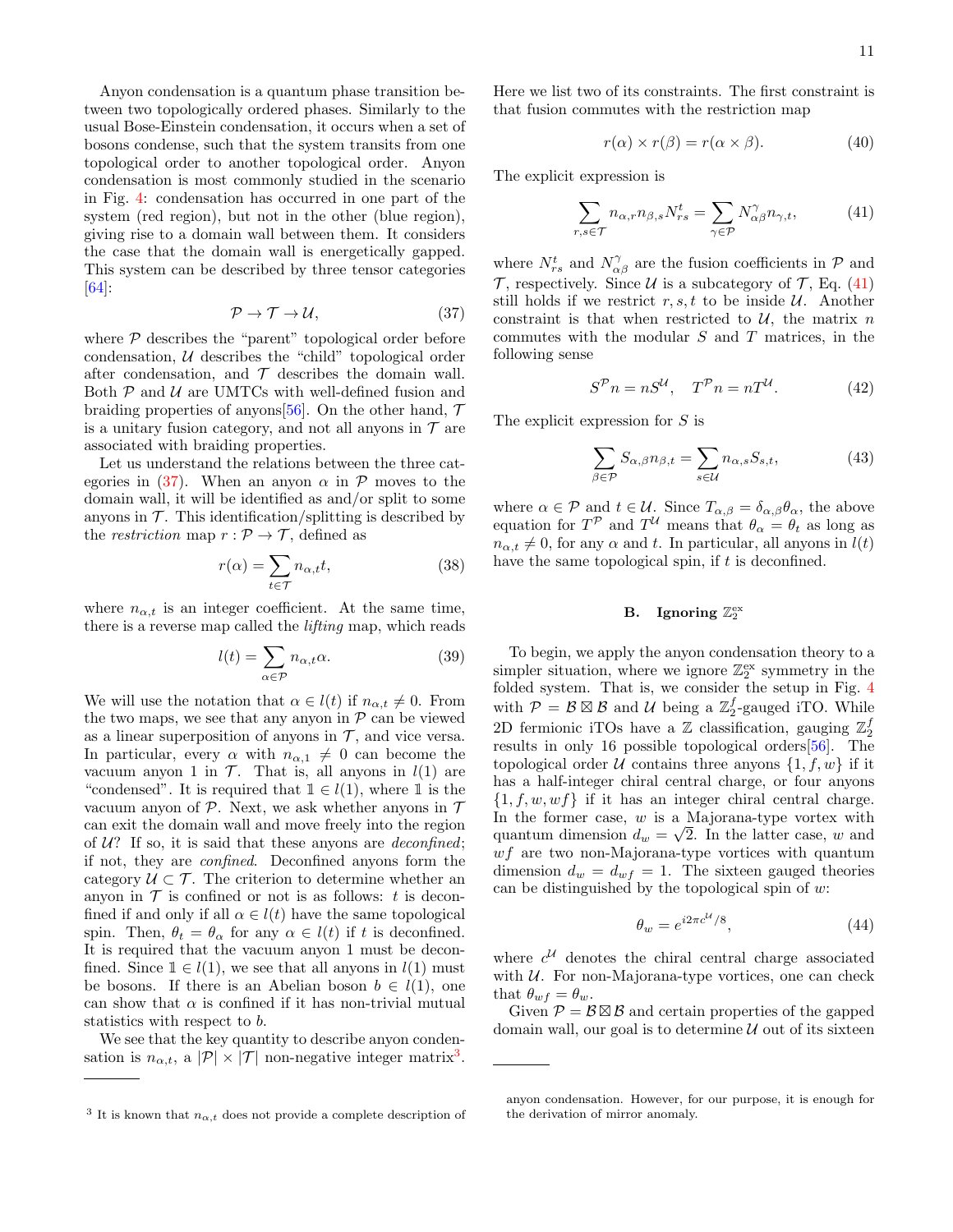possibilities. In the current case that  $\mathbb{Z}_2^{\text{ex}}$  is ignored, there exists an easy way to accomplish this. Since  $\mathcal{B} \boxtimes \mathcal{B}$  and  $U$  are connected by a gapped domain wall, the chiral central charges must be equal, i.e.,  $c^{\mathcal{U}} = 2c$ , where c is the central charge of  $\beta$ . Accordingly, we must have

<span id="page-11-0"></span>
$$
\theta_w = e^{i2\pi c/4}.\tag{45}
$$

We note that the left-hand side of Eq. [\(45\)](#page-11-0) is a quantity of U, and the right-hand side is a quantity of  $\mathcal{B} \boxtimes \mathcal{B}$ . Therefore, a single quantity c of  $\mathcal{B} \boxtimes \mathcal{B}$  uniquely determines U out of its sixteen possibilities.

Below we would like to re-derive [\(45\)](#page-11-0) using anyon condensation theory. Through this exercise, we get familiar with some properties of the gapped domain wall, paving a way for the main study in the next subsection where  $\mathbb{Z}_2^{\text{ex}}$  is included (Sec. [IV C\)](#page-12-1). The fusion category  $\mathcal T$  that lives on the domain wall contains anyons from the original fermion topological order  $C$ , fermion-parity vortices  $w_1, w_2, \ldots$ , and other anyons that carry  $\mathbb{Z}_2^{\text{extra}}$  fluxes (see the discussion at the end of Sec. [III C\)](#page-7-1). We formally write this as

<span id="page-11-9"></span>
$$
\mathcal{T} = \mathcal{C} \oplus \{w_1, w_2, \ldots, \} \oplus \{\text{others}\}.
$$

It follows from the understanding that before gauging symmetries, how anyons in  $\mathcal{C} \boxtimes \mathcal{C}$  restrict themselves on the domain wall is the same as how anyons in  $\mathcal C$  fuse on the mirror axis. That is,  $\mathcal{T} = \mathcal{C}$  with the braiding information in  $\mathcal C$  omitted. Accordingly, we expect  $\mathcal T$  to be some extended category of  $\mathcal C$  after gauging symmetries. Since we gauge fermion parities in both layers,  $\mathcal T$  gains additional fermion-parity vortices, as well as  $\mathbb{Z}_2^{\text{extra}}$  vortices which we do not care and list them above as "others". Inside  $\mathcal{T}$ , only 1,  $f$  and the fermion-parity vortex  $w$  (and  $wf$  if non-Majorana) are deconfined. All others are confined. We will use the convention that  $w_1$  is the deconfined one, i.e.,  $w_1 \equiv w \in \mathcal{U}$ .

We now consider the restriction maps. We claim that

$$
r\{(a,b)\} = \sum_{c \in \mathcal{C}} N^c_{a\rho_m(b)} c,\tag{46a}
$$

$$
r\{(a,v)\} = \text{confined anyons only},\tag{46b}
$$

$$
r\{(v, a)\} = \text{confined anyons only},\tag{46c}
$$

$$
r\{(v_1, v_2)\} = \sum_{w_i} n_{(v_1, v_2), w_i} w_i,
$$
\n(46d)

where we have used  $r\{\cdot\}$  to denote restriction maps for notational clarity,  $N_{a\rho_m(b)}^c$  is the fusion multiplicity in C and  $n_{(v_1, v_2), w_i}$  is some unknown integer. The restriction map [\(46a\)](#page-11-1) can be obtained by comparing with the fusion rules in  $\mathcal C$  before folding and applying the relabelling  $(30)$ . Special cases are

$$
r\{(f, f)\} = r\{(1, 1)\} = 1,r\{(1, f)\} = r\{(f, 1)\} = f.
$$
 (47)

To see [\(46b\)](#page-11-2) and [\(46c\)](#page-11-3), we consider the mutual statistics

<span id="page-11-4"></span>
$$
M_{(f,f),(a,v)} = M_{f,a} M_{f,v} = -1,\tag{48}
$$

which holds for arbitrary a and v. Since  $(f, f)$  is restricted to the vacuum, the nontrivial mutual statistics [\(48\)](#page-11-4) implies that all anyons in  $r{(a, v)}$  and  $r{(v, a)}$  are confined. The restriction [\(46d\)](#page-11-5) is not known generally. In [\(46d\)](#page-11-5), we have implicitly taken only  $w_i$  in  $r\{(v_1, v_2)\}\.$  It is because that  $(v_1, v_2)$  is a fermion-parity vortex before condensation. It can be seen from the mutual statistics

$$
M_{(1,f),(v_1,v_2)} = -1, \quad M_{(f,f),(v_1,v_2)} = 1. \tag{49}
$$

Recall that  $(f, f)$  is the  $\mathbb{Z}_2^{\text{extra}}$  charge and  $(1, f)$  is the  $\mathbb{Z}_2^f$  charge. From the commutativity Eq. [\(40\)](#page-10-3) between restriction and fusion, we obtain some constraints

$$
r\{(v_1, v_2)\} = r\{(v_1, v_2)\} \times r\{(f, f)\}\
$$

$$
= r\{(v_1 f, v_2 f)\},
$$

and

$$
r\{(v_1, v_2)\} \times f = r\{(v_1, v_2)\} \times r\{(1, f)\}\
$$

$$
= r\{(v_1, v_2 f)\},
$$

where  $v_i f = v_i$  if  $v_i$  is a Majorana-type vortex. From these two constraints, we immediately have

$$
\begin{aligned} n_{(v_1,v_2),w} &= n_{(v_1f,v_2f),w} = n_{(v_1,v_2f),wf} = n_{(v_1f,v_2),wf}, \\ n_{(v_1,v_2),wf} &= n_{(v_1f,v_2f),wf} = n_{(v_1,v_2f),w} = n_{(v_1f,v_2),w}. \end{aligned} \tag{50}
$$

Depending on whether  $v_1, v_2, w$  are Majorana-type or non-Majorana-type, these equations may be further reduced and related.

From the restriction maps, we can read out the lifting maps of the deconfined anyons in  $U$  as follows:

<span id="page-11-6"></span>
$$
l(1) = \sum_{a \in \mathcal{C}} (a, \bar{\rho}_m(a)), \tag{51a}
$$

$$
l(f) = \sum_{a \in \mathcal{C}} (af, \bar{\rho}_m(a)), \tag{51b}
$$

<span id="page-11-7"></span>
$$
l(w) = \sum_{v_1, v_2} n_{(v_1, v_2), w}(v_1, v_2).
$$
 (51c)

<span id="page-11-3"></span><span id="page-11-2"></span><span id="page-11-1"></span>This agrees with the expectation in Sec. [III C.](#page-7-1) When  $w$ is of non-Majorana type, we also need to consider the lifting map  $l(wf)$ 

<span id="page-11-8"></span>
$$
l(wf) = \sum_{v_1, v_2} n_{(v_1, v_2), wf}(v_1, v_2).
$$
 (52)

<span id="page-11-5"></span>Soon we will see that the lifting coefficients  $\{n_{(v_1,v_2),w}\}$ and  $\{n_{(v_1,v_2),wf}\}\$ are closely related.

Next, we make use of Eq. [\(43\)](#page-10-4) to further constrain the lifting coefficients in  $l(w)$  and  $l(wf)$ . Let  $\alpha = (v_1, v_2)$ and  $t = 1$  in [\(43\)](#page-10-4). We immediately obtain

$$
\sum_{a \in \mathcal{C}} S[(v_1, v_2), (a, \bar{\rho}_m(a))] = \hat{n}_{(v_1, v_2)} \frac{d_w}{2} \tag{53}
$$

where we have used  $S_{s,1} = d_s/2$  and defined

$$
\hat{n}_{(v_1, v_2)} = \begin{cases} n_{(v_1, v_2), w}, & \text{if } d_w = \sqrt{2} \\ n_{(v_1, v_2), w} + n_{(v_1, v_2), w} f, & \text{if } d_w = 1 \end{cases}
$$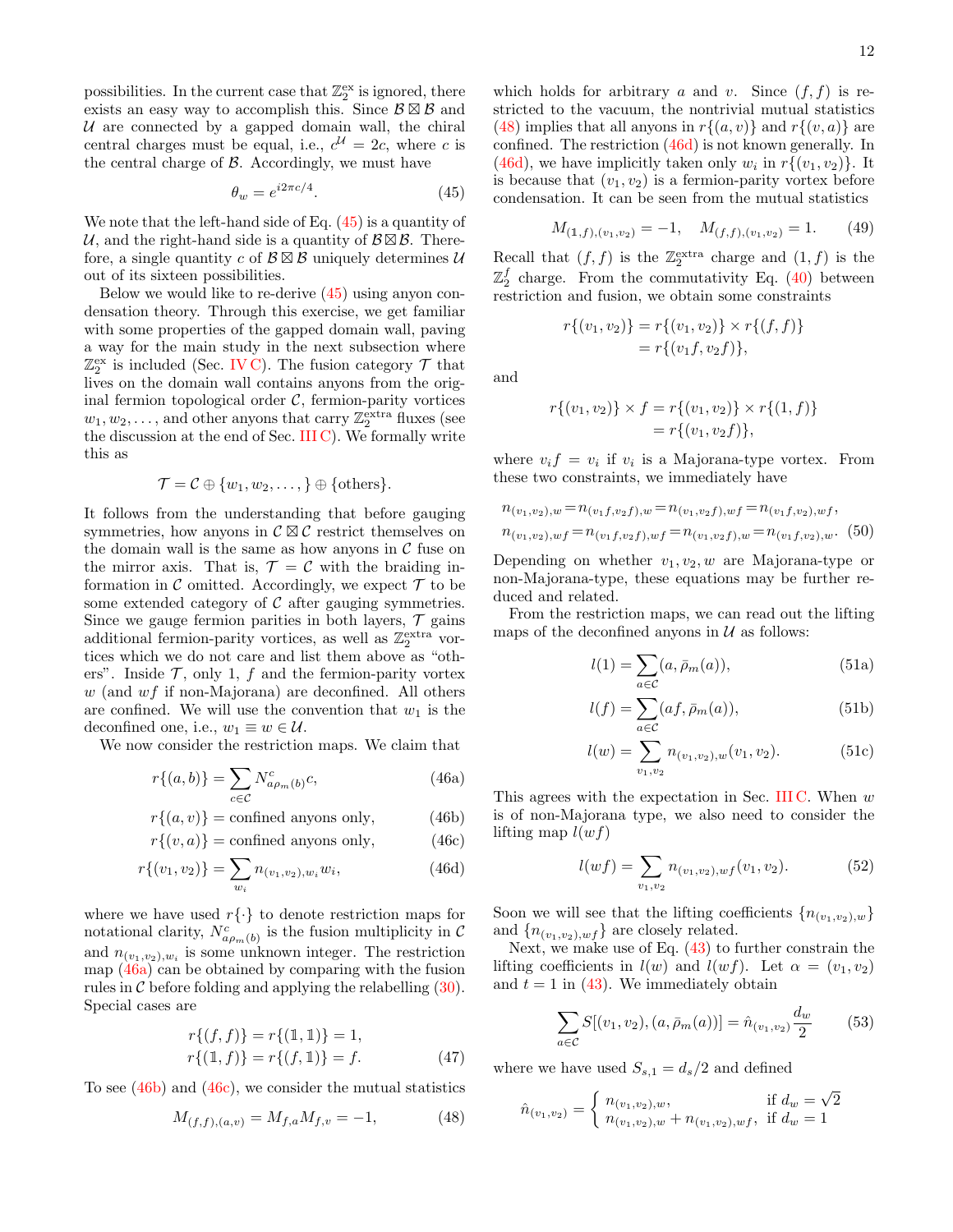Using the relation  $S[(v_1, v_2), (a, \bar{\rho}_m(a))] = S_{v_1, a} S_{v_2, \bar{\rho}_m(a)},$ Eq.  $(25)$ , and Eq.  $(A9)$  from Appendix [A,](#page-20-0) we obtain the following key equation:

$$
\sigma_{v_1} \sigma_{v_2} \delta_{[v_1], \rho_m([\bar{v}_2])} = \hat{n}_{(v_1, v_2)} d_w, \tag{54}
$$

where the permutation  $\rho_m([\bar{v}_2])$  is defined in Appendix [A.](#page-20-0) We see that  $\hat{n}_{(v_1,v_2)}$  is non-vanishing if and only if  $[v_1] = \rho_m([\bar{v}_2])$ . Since  $\hat{n}_{(v_1,v_2)}$  must be an integer, we must have

$$
\frac{\sigma_{v_1}\sigma_{v_2}}{d_w} = \text{integer},\tag{55}
$$

if  $\hat{n}_{(v_1,v_2)} \neq 0$ . That means, among  $v_1, v_2$  and  $w$ , either none or two are of Majorana type. Accordingly, for  $(v_1, v_2)$  with  $\hat{n}_{(v_1, v_2)} \neq 0$ , we have:

- 1. When  $\sigma_{v_1} = 1, \sigma_{v_2} =$ √ 2, we must have  $d_w =$ √ 2 and  $\hat{n}_{(v_1,v_2)} = 1$ . With the constraint [\(50\)](#page-11-6), we have  $n_{(v_1, v_2),w} = n_{(v_1, v_2),w} = 1$ . It is similar for the case that  $\sigma_{v_1} = \sqrt{2}$  and  $\sigma_{v_2} = 1$ .
- 2. When  $\sigma_{v_1} = \sigma_{v_2} =$ √ 2, we must have  $d_w = 1$  and  $\hat{n}_{(v_1,v_2)} = 2$ . With the constraint [\(50\)](#page-11-6), we have  $n_{(v_1,v_2),w} = n_{(v_1,v_2),wf} = 1.$
- 3. When  $\sigma_{v_1} = \sigma_{v_2} = 1$ , we must have  $d_w = 1$  and  $\hat{n}_{(v_1,v_2)} = 1$ . Without lose of generality, we can set  $n_{(v_1,v_2),w} = 1$ ,  $n_{(v_1,v_2),wf} = 0$ . Other lifting coefficients can be obtained from the constraint [\(50\)](#page-11-6).

For other vortices  $(v_1, v_2)$  with  $[v_1] \neq \rho_m([\bar{v}_2])$ , the lifting coefficients are zero. Hence, all the lifting coefficients in [\(51c\)](#page-11-7) and [\(52\)](#page-11-8) are obtained.

Finally we prove Eq. [\(45\)](#page-11-0) based on the above understanding of the gapped domain wall. The topological spin of the deconfined anyon  $w$  is given by

<span id="page-12-3"></span>
$$
\theta_w = \theta_{(v_1, v_2)} = \theta_{v_1} \theta_{v_2},\tag{56}
$$

where  $(v_1, v_2) \in l(w)$ , i.e.,  $n_{(v_1, v_2), w} \neq 0$ . That is, we must have  $[v_1] = \rho_m([\bar{v}_2])$ . To relate  $\theta_w$  to the central charge c, we make use a general property of  $UMTC[56]$  $UMTC[56]$ :

$$
e^{i2\pi c/8}d_{\beta}\theta_{\beta}^{*} = \sum_{\alpha \in \mathcal{B}} d_{\alpha}\theta_{\alpha}S_{\alpha,\beta}.
$$
 (57)

Taking  $\beta$  to be a vortex, we have

$$
e^{i2\pi c/8}d_v\theta_v^* = \sum_{a\in\mathcal{C}} d_a\theta_a S_{a,v} + \sum_{v'\in\bar{\mathcal{C}}} d_{v'}\theta_{v'}S_{v',v},
$$
  

$$
e^{i2\pi c/8}d_{vf}\theta_{vf}^* = \sum_{a\in\mathcal{C}} d_a\theta_a S_{a,v} - \sum_{v'\in\bar{\mathcal{C}}} d_{v'}\theta_{v'}S_{v',v},
$$

where have applied Eqs.  $(A3)$  from Appendix [A.](#page-20-0) Adding up the two equations and using  $d_{vf} = d_v$  and  $\theta_v = \theta_{vf}$ , we have

<span id="page-12-2"></span>
$$
e^{i2\pi c/8}d_v\theta_v^* = \sum_{a \in \mathcal{C}} d_a\theta_a S_{a,v}.\tag{58}
$$

TABLE II. Quantum dimensions of vortices in  $\mathbb{Z}_2^f \times \mathbb{Z}_2$ -gauged iTOs.

<span id="page-12-5"></span>

|                    | $d_x$ | $a_y$ | $d_w$ |
|--------------------|-------|-------|-------|
| GiTO <sub>9</sub>  |       |       |       |
| GiTO <sub>12</sub> |       |       |       |
| $GiTO'_{12}$       |       |       |       |
| $GiTO_{16}$        |       |       |       |

Now we set  $v = v_2$ . Then,

$$
e^{i2\pi c/8}d_{v_2}\theta_{v_2}^* = \sum_{a \in C} d_a\theta_a S_{a,v_2}
$$
  
= 
$$
\sum_{a \in C} d_{\bar{\rho}_m(a)}\theta_{\bar{\rho}_m(a)} S_{\bar{\rho}_m(a),v_2}
$$
  
= 
$$
\sum_{a \in C} d_a\theta_a^* S_{a,v_1}^* \frac{\sigma_{v_2}}{\sigma_{v_1}}
$$
  
= 
$$
e^{-i2\pi c/8} d_{v_1} \theta_{v_1} \frac{\sigma_{v_2}}{\sigma_{v_1}}.
$$
 (59)

From the second to third line, we have used the definition of  $\rho_m([\bar{v}_2])$  and the requirement  $[v_1] = \rho_m([\bar{v}_2])$ . To obtain the last line, we have used [\(58\)](#page-12-2) again. Combining this with Eq.  $(A18)$  from Appendix [A,](#page-20-0) we derive

$$
\theta_{v_1} = \theta_{v_2}^* e^{i2\pi c/4}.
$$

Further combining this equation with [\(56\)](#page-12-3), we immediately obtain [\(45\)](#page-11-0).

# <span id="page-12-1"></span>C. With  $\mathbb{Z}_2^{\text{ex}}$

Now we apply the anyon condensation theory to the folded system with the  $\mathbb{Z}_2^{\text{ex}}$  symmetry included. That is, we set  $P = D$  (see Sec. IIID), and U is a topological order obtained by gauging the full  $\mathbb{Z}_2^f \times \mathbb{Z}_2^{\text{ex}}$  symmetry in the iTO. We aim to determine  $\eta_{\mathcal{M}}$  from the data of  $\mathcal{D}$ through anyon condensation theory. To find  $\eta_{\mathcal{M}}$  through Eq.[\(10\)](#page-4-2), we need to determine  $\theta_w$  and  $\theta_x$ . As Eq. [\(45\)](#page-11-0) already gives  $\theta_w$ , in this subsection we focus on how to determine  $\theta_x$ , the topological spin of a  $\mathbb{Z}_2^{\text{ex}}$  vortex.

# <span id="page-12-0"></span>1.  $\mathbb{Z}_2^f \times \mathbb{Z}_2^{\text{ex}}$ -gauged iTO

Let us first discuss properties of  $U$ , which we obtain by gauging  $\mathbb{Z}_2^f \times \mathbb{Z}_2^{\text{ex}}$  symmetric iTOs. As discussed in the introduction, 2D  $\mathbb{Z}_2^f \times \mathbb{Z}_2^{\text{ex}}$  symmetric iTOs are classified by  $\mathbb{Z} \times \mathbb{Z}_8$ . According to Refs. [\[53,](#page-22-28) [55,](#page-22-30) [56\]](#page-22-31), gauging  $\mathbb{Z}_2^f \times \mathbb{Z}_2^{\text{ex}}$  will give rise to 128 gauged theories<sup>[4](#page-12-4)</sup>. They are

<span id="page-12-4"></span><sup>4</sup> The counting of distinct gauge theories depends on the criterion. We treat two gauge theories as topologically distinct, if there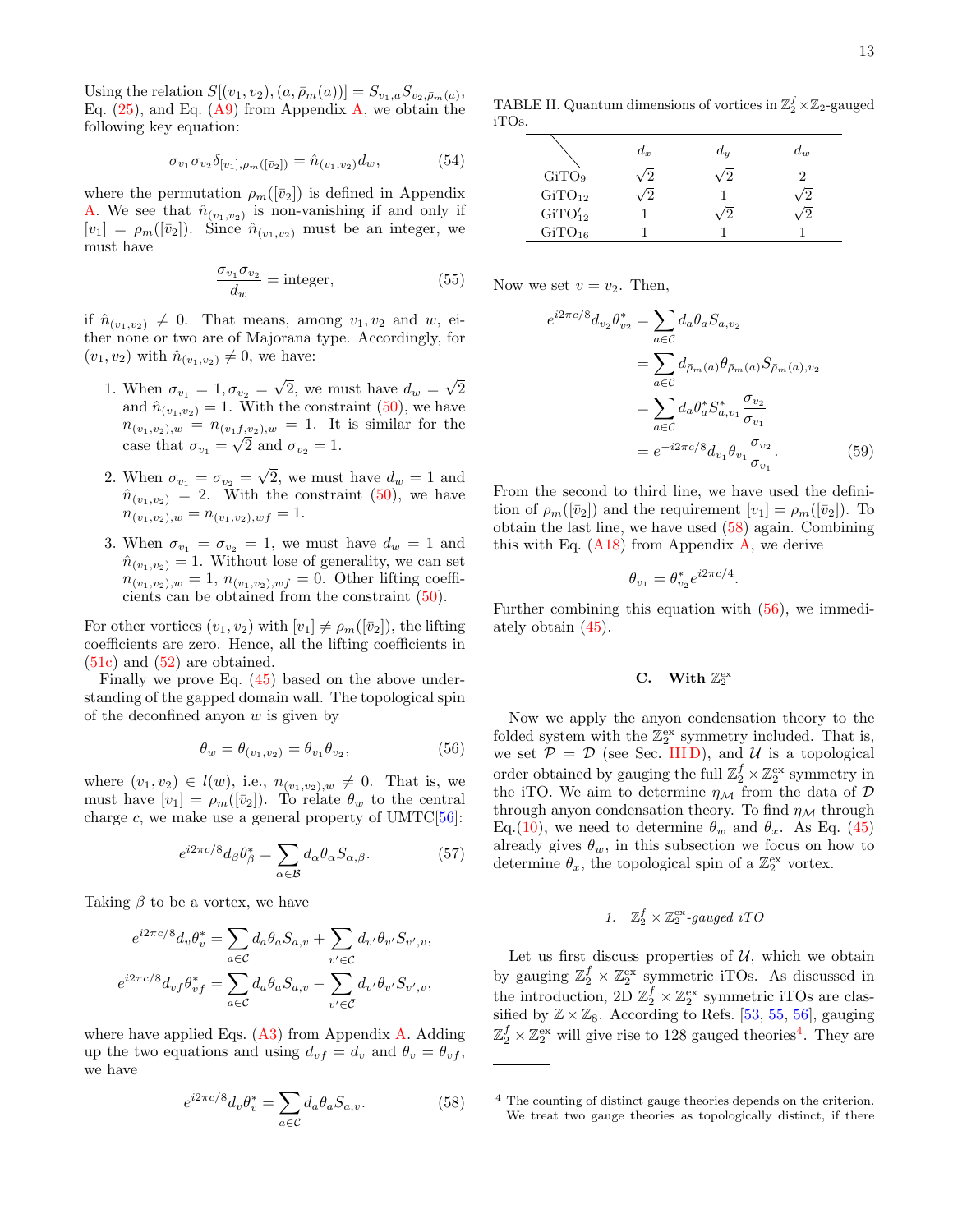distinguished by the two quantities

$$
\theta_w = e^{i\pi\mu_1/8}, \n(\theta_x)^2 = e^{i\pi\mu_2/4},
$$
\n(60)

where  $w$  denotes a fermion parity vortex,  $x$  denotes a  $\mathbb{Z}_2^{\text{ex}}$  vortex, and  $\mu_1, \mu_2$  are integers discussed in Sec. [II B.](#page-3-0) Note that there may exist many fermion-parity vortices and  $\mathbb{Z}_2^{\text{ex}}$  vortices, but all of them give the same values of  $\theta_w$  and  $(\theta_x)^2$ .

Depending on the number of anyons, we divide the 128 gauged theories into four categories

$$
GiTO9: 1±, f±, x±, y±, w
$$
  
\n
$$
GiTO12: 1±, f±, x±, y±, y±, w±
$$
  
\n
$$
GiTO12': 1±, f±, x±, x±, y±, w±
$$
  
\n
$$
GiTO16: 1±, f±, x±, x±, y±, y±, w±, w±
$$

where GiTO stands for "gauged invertible topological order" and the subscript is the number of anyons in the theory. Our notation is explained as follows. The four charge excitations are the vacuum  $1^+$ , the  $\mathbb{Z}_2^{\text{ex}}$  charge  $1^-$ , the pure fermion  $f^+$ , and the  $\mathbb{Z}_2^{\text{ex}}$ -charged fermion  $f^-$ . We use "x" to denote a vortex carrying  $\mathbb{Z}_2^{\text{ex}}$  flux, use " $w$ " to denote a fermion-parity vortex, and use " $y$ " to denote a vortex carrying both  $\mathbb{Z}_2^{\text{ex}}$  and fermion-parity flux. There exist several  $x$ -,  $y$ -, and  $w$ -vortices, differing by attaching charge excitations. Note that the sign "±" in our notation only has a relative meaning that vortices differ by a  $\mathbb{Z}_2^{\text{ex}}$  charge. All charges are Abelian anyons, while vortices may be non-Abelian. In a fixed GiTO, all x-vortices have the same quantum dimension, which we denote as  $d_x$ . Similarly, all y-vortices or w-vortices have the same quantum dimension, which we denote as  $d_y$ and  $d_w$  respectively. Quantum dimensions for different GiTOs are listed in Table [II.](#page-12-5) By matching chiral central charge, one can show that  $GiTO_9$  and  $GiTO_{16}$  occur only for c being even multiples of  $1/4$ , while  $\text{GiTO}_{12}$  and  $GITO'_{12}$  occur for c being odd multiples of  $1/4$ , where c is the central charge of B.

We list a few fusion rules. Since fermion-parity vortices have been studied in the above section (Sec. [IV B\)](#page-10-5), here we focus on the  $x$ - and  $y$ -vortices. First, we have

$$
x^{+} \times 1^{-} = x^{-}, \quad y^{+} \times 1^{-} = y^{-}.
$$
 (61)

Second, when  $d_x =$  $\overline{2}$ , the two *x*-vortices  $x^{\pm}$  satisfy

$$
x^{+} \times f^{+} = x^{-}, \quad x^{+} \times f^{-} = x^{+}.
$$
 (62)

It is similar for y-vortices when  $d_y =$ 2. Third, when  $d_x = 1$ , there are four x-vortices  $x^{\pm}$  and  $x^{\pm}$ , and they satisfy

$$
x^{+} \times f^{+} = x_{f}^{-}, \quad x^{+} \times f^{-} = x_{f}^{+}.
$$
 (63)

It is similar for Abelian y-vortices.

The topological spins satisfy

$$
\theta_{x^-} = -\theta_{x^+}, \quad \theta_{y^-} = -\theta_{y^+}.\tag{64}
$$

In the presence of  $x_f^{\pm}$  and/or  $y_f^{\pm}$ , the topological spins satisfy

$$
\theta_{x_f^+} = \theta_{x^+} = -\theta_{x_f^-}, \n\theta_{y_f^+} = \theta_{y^+} = -\theta_{y_f^-}.
$$
\n(65)

The first equality in each line is conventional: One can show that  $\theta_{x^+}$  must be equal to either  $\theta_{x^+_f}$  or  $\theta_{x^-_f}$ , and we use the convention that  $x_f^+$  is the one that has the same topological spin as  $x^+$ . We also list some elements of the S matrix of  $U$ :

$$
S_{x^+,1^+} = S_{x^+,f^+} = -S_{x^+,1^-} = -S_{x^+,f^-} = \frac{d_x}{D_u},
$$
  
\n
$$
S_{y^+,1^+} = -S_{y^+,f^+} = -S_{y^+,1^-} = S_{y^+,f^-} = \frac{d_y}{D_u},
$$
 (66)

where  $D_{\mathcal{U}} = 4$  is the total quantum dimension (the same for all GiTOs).

### <span id="page-13-1"></span>2. Anyon condensation

Like in Sec. [IV B,](#page-10-5) our goal is to determine  $U$  out of the 128 possible GiTOs, provided that  $P = D$  and certain properties of the gapped domain are given. Properties of anyons in  $\mathcal D$  are given in Sec. [III D.](#page-9-2) The fusion category  $\mathcal T$  that lives on the domain wall contains the following anyons

<span id="page-13-0"></span>
$$
\mathcal{T} = \{ \underbrace{1^{\pm}, f^{\pm}, a^{\pm}, \dots}_{\text{anyons from } C}, \underbrace{x_1^{\pm}, x_2^{\pm}, \dots}_{x\text{-vortices}}, \underbrace{y_1^{\pm}, y_2^{\pm}, \dots}_{y\text{-vortices}}, \underbrace{w_1, \dots}_{\text{others}} \}.
$$

It is an extension of the fusion category  $\mathcal T$  in Sec. [IV B](#page-10-5) by gauging  $\mathbb{Z}_2^{\text{ex}}$  symmetry. We do not aim to understand  $\mathcal T$  completely. A partial understanding is enough for us to achieve our goal.

Several properties of  $\mathcal T$  are as follows. First, objects in  ${\mathcal T}$  can be divided into those from  ${\mathcal C}$  (with additional  ${\mathbb Z}_2^{\mathrm{ex}}$ charge attached), x-vortices, y-vortices, and others (including w-vortices and  $\mathbb{Z}_2^{\text{extra}}$  vortices), similarly to those in  $U$ . Second, every anyon  $a \in \mathcal{C}$  is further decorated by a  $\mathbb{Z}_2^{\text{ex}}$  charge, denoted by "' $a^{\pm}$ ". It is similar for the xand y-vortices. However, w-vortices may not display this decoration as it may absorb the  $\mathbb{Z}_2^{\text{ex}}$  charge  $1^-$ . Third, the deconfined anyons form the category  $U$ , discussed in Sec. [IV C 1.](#page-12-0) We use the convention that  $x_1^{\pm} \equiv x^{\pm}$ and  $y_1^{\pm} \equiv y^{\pm}$  are always deconfined x- and y-vortices. There may exist additional deconfined  $x$ - and  $y$ -vortices. Fourth, the topological spin of deconfined w-vortices is determined by  $(45)$  before gauging  $\mathbb{Z}_2^{\text{ex}}$ , so we will not discuss it below. Its value does not change after we gauge  $\mathbb{Z}_2^{\mathrm{ex}}$ .

is no mapping between them such that properties of fusion and braiding and properties of gauge charge and flux are preserved. If only fusion and braiding properties are preserved, the counting of distinct GiTOs will be reduced.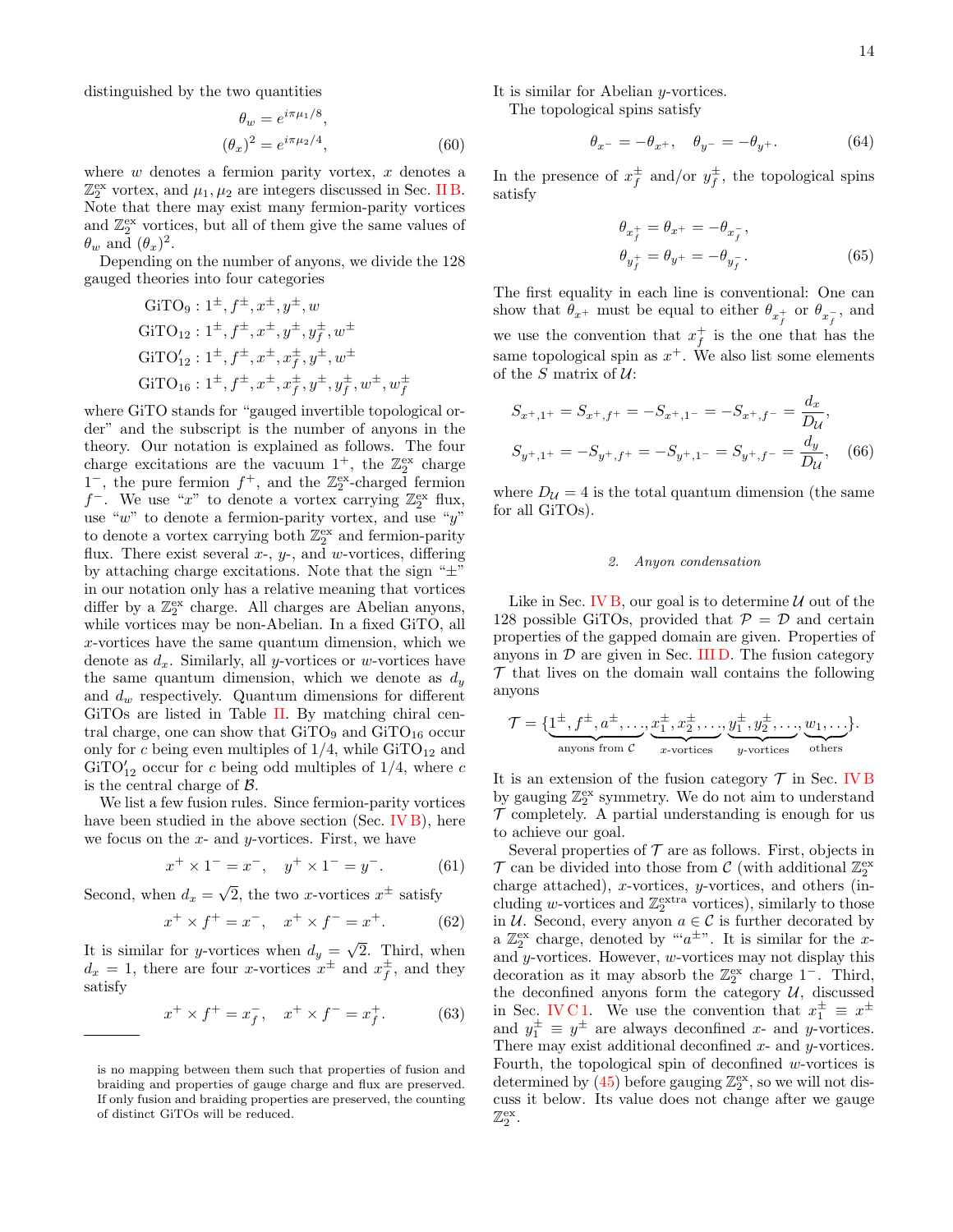We first discuss the restriction maps. We claim that the restriction maps are given as follows:

$$
r\{[a,b]\} = \sum_{c} N^{c}_{a\rho_m(b)}(c^+ + c^-),\tag{67a}
$$

$$
r\{(a,a)^{+}\} = \sum_{c} N^{c}_{a\rho_m(a)} c^{\mu[a,\rho_m(a);c]}, \qquad (67b)
$$

$$
r\{(a,a)^{-}\} = \sum_{c} N_{a\rho_m(a)}^{c} c^{-\mu[a,\rho_m(a);c]}, \qquad (67c)
$$

$$
r\{[v_1, v_2]\} = w\text{-vortices only},\tag{67d}
$$

$$
r\{(v,v)^{\pm}\} = w\text{-vortices only},\tag{67e}
$$

$$
r\{[a, v]\} = \text{confined anyons only},\tag{67f}
$$

$$
r\{X_a^{\pm}\} = \text{confined anyons only},\tag{67g}
$$

$$
r\{X_v^{\pm}\} = x\text{- and } y\text{-vortices only},\tag{67h}
$$

where we use  $r\{\cdot\}$  to denote restriction maps for notational clarity. They are some kind of extensions of the restriction maps in [\(46\)](#page-11-9). The restriction maps [\(67a\)](#page-14-1)-  $(67c)$  can be inferred from  $(46a)$  and the mirror symmetry properties of the anyons, as discussed in Sec. [III C.](#page-7-1) The sign  $\mu[a, \rho_m(a); c]$  is not known generally. However, if  $c = 1$  or f, we must have  $\mu[a, \rho_m(a); c] = \mu_a$ , the mirror eigenvalue defined in Eq. [\(14\)](#page-5-1). Special cases of Eqs.  $(67a)-(67c)$  $(67a)-(67c)$  $(67a)-(67c)$  are

$$
r\{(1,1)^{\pm}\} = 1^{\pm},
$$
  
\n
$$
r\{(f,f)^{\pm}\} = 1^{\mp},
$$
  
\n
$$
r\{[1,f]\} = f^{+} + f^{-}.
$$
 (68)

The correlation of " $\pm$ " signs between [\(67b\)](#page-14-3) and [\(67c\)](#page-14-2) follows from the relation that  $r\{(a,a)^+\}\times r\{(1,1)^-\}$  $r\{(a, a)^-\}$ . The restriction maps  $(67d)-(67f)$  $(67d)-(67f)$  $(67d)-(67f)$  follow from [\(46b\)](#page-11-2)-[\(46d\)](#page-11-5). Since we are only interested in the deconfined  $x$ - and  $y$ -vortices in this subsection, these restriction maps are unimportant. To understand the map  $(67g)$ , we consider the mutual statistics between  $(f, f)$ <sup>-</sup> and  $X_{\alpha}^{\pm}$ , which is

<span id="page-14-0"></span>
$$
M_{(f,f)^{-},X_{\alpha}^{\pm}} = -M_{f,\alpha} = \begin{cases} -1, & \text{if } \alpha \in \mathcal{C} \\ 1, & \text{if } \alpha \in \overline{\mathcal{C}} \end{cases}
$$

which follows from the  $S$  matrix  $(36)$  and the fact that  $(f, f)$ <sup>-</sup> is Abelian. Since  $(f, f)$ <sup>-</sup> becomes the vacuum  $1^+$  in U,  $X_a^{\pm}$  restricts to confined anyons only. In fact,  $(f, f)$ <sup>-</sup> is the condensed charge of the  $\mathbb{Z}_2^{\text{extra}}$  symmetry. Then,  $X_v^{\pm}$  restricts to x- and y-vortices only, giving rise to [\(67h\)](#page-14-7).

The restriction map [\(67h\)](#page-14-7) is an important one. We expand it in more detail:

$$
r\{X_v^+\} = n_v x^+ + p_v y^+ + (n'_v x_f^+ + p'_v y_f^+) + \dots \quad (69)
$$

where  $n_v, p_v, n'_v, p'_v$  are integers (to be determined), and "..." are confined anyons. Only vortices with "+" sign appear on the right-hand side, because all deconfined anyons must have the same topological spins and vortices

<span id="page-14-1"></span>with different signs cannot have equal topological spin due to our convention. The vortices  $x_f^+$  and/or  $y_f^+$  may or may not appear in  $(69)$ , depending on the details of the condensation, and thereby we put a parenthesis around them. The restriction map  $r\{X_v^-\}$  can be induced from  $r\{X_v^+\}\,$ , using the fact  $r\{X_v^+\}\times r\{(1,1)^-\} = r\{X_v^-\}.$ Therefore, we have

<span id="page-14-8"></span><span id="page-14-3"></span>
$$
r\{X_v^-\} = n_v x^- + p_v y^- + (n'_v x^-_f + p'_v y^-_f) + \dots \quad (70)
$$

<span id="page-14-5"></span><span id="page-14-4"></span><span id="page-14-2"></span>In addition, from the commutativity [\(40\)](#page-10-3) with  $\alpha = X_v^+$ and  $\beta = [1, f]$ , we obtain

<span id="page-14-6"></span>
$$
r\{X_{vf}^+\} + r\{X_{vf}^-\} = r\{X_v^+\} \times f^+ + r\{X_v^+\} \times f^-, \tag{71}
$$

<span id="page-14-7"></span>where the subscript  $\mathit{vf}$  should be identified to  $\mathit{v}$  if it is of Majorana type. Expanding the restriction maps in [\(71\)](#page-14-8) for various GiTOs, we obtain the following relations

<span id="page-14-11"></span>
$$
GiTO9 : nvf = nv, pvf = pv\n
$$
GiTO12 : nvf = nv, p'v = pvf, p'vf = pv
$$
\n
$$
GiTO12' : n'v = nvf, n'vf = nv, pv = pvf
$$
\n
$$
GiTO16 : n'v = nvf, n'vf = nv, p'v = pvf, p'vf = pv
$$
\n(72)
$$

Accordingly,  $\{n'_v\}$  and  $\{p'_v\}$ , if needed, are completely determined by  $\{n_v\}$  and  $\{p_v\}$ . Hence, only  $\{n_v, p_v\}$  are independent in the restriction maps. In addition, we may have the constraint  $n_v = n_{vf}$  and/or  $p_v = p_{vf}$ , depending on the scenario.

From the restriction maps, it is straightforward to read out the lifting maps for the deconfined anyons in  $U$ . We have

<span id="page-14-13"></span><span id="page-14-12"></span>
$$
l(1^{\pm}) = \sum_{a=\bar{p}_m(a)} (a, a)^{\pm \mu_a} + \sum_{a \neq \bar{p}_m(a)} [a, \bar{p}_m(a)], \qquad (73a)
$$

$$
l(f^{\pm}) = \sum_{af = \bar{\rho}_m(a)} (a, a)^{\pm \mu_a} + \sum_{af \neq \bar{\rho}_m(a)} [af, \bar{\rho}_m(a)], \quad (73b)
$$

<span id="page-14-14"></span>
$$
l(x^{\pm}) = \sum_{v \in \bar{\mathcal{C}}} n_v X_v^{\pm},\tag{73c}
$$

<span id="page-14-15"></span>
$$
l(y^{\pm}) = \sum_{v \in \bar{\mathcal{C}}} p_v X_v^{\pm},\tag{73d}
$$

<span id="page-14-9"></span>
$$
l(x_f^{\pm}) = \sum_{v \in \bar{C}} n_v' X_v^{\pm},\tag{73e}
$$

<span id="page-14-10"></span>
$$
l(y_f^{\pm}) = \sum_{v \in \bar{\mathcal{C}}} p_v' X_v^{\pm},\tag{73f}
$$

where " $\sum'$ " means that it sums only one anyon in  ${a, \bar{\rho}_m(a)}$  or " ${af, \bar{\rho}_m(a)}$ ", when the two are not the same. The " $\pm$ " signs in all the lifting maps are correlated on two sides of the equations. The lifting maps [\(73e\)](#page-14-9) and [\(73f\)](#page-14-10) may or may not be needed, depending on details of the condensation. We will say  $X_v^+ \in l(x^+)$  if  $n_v \neq 0$ , and similarly for other lifting maps.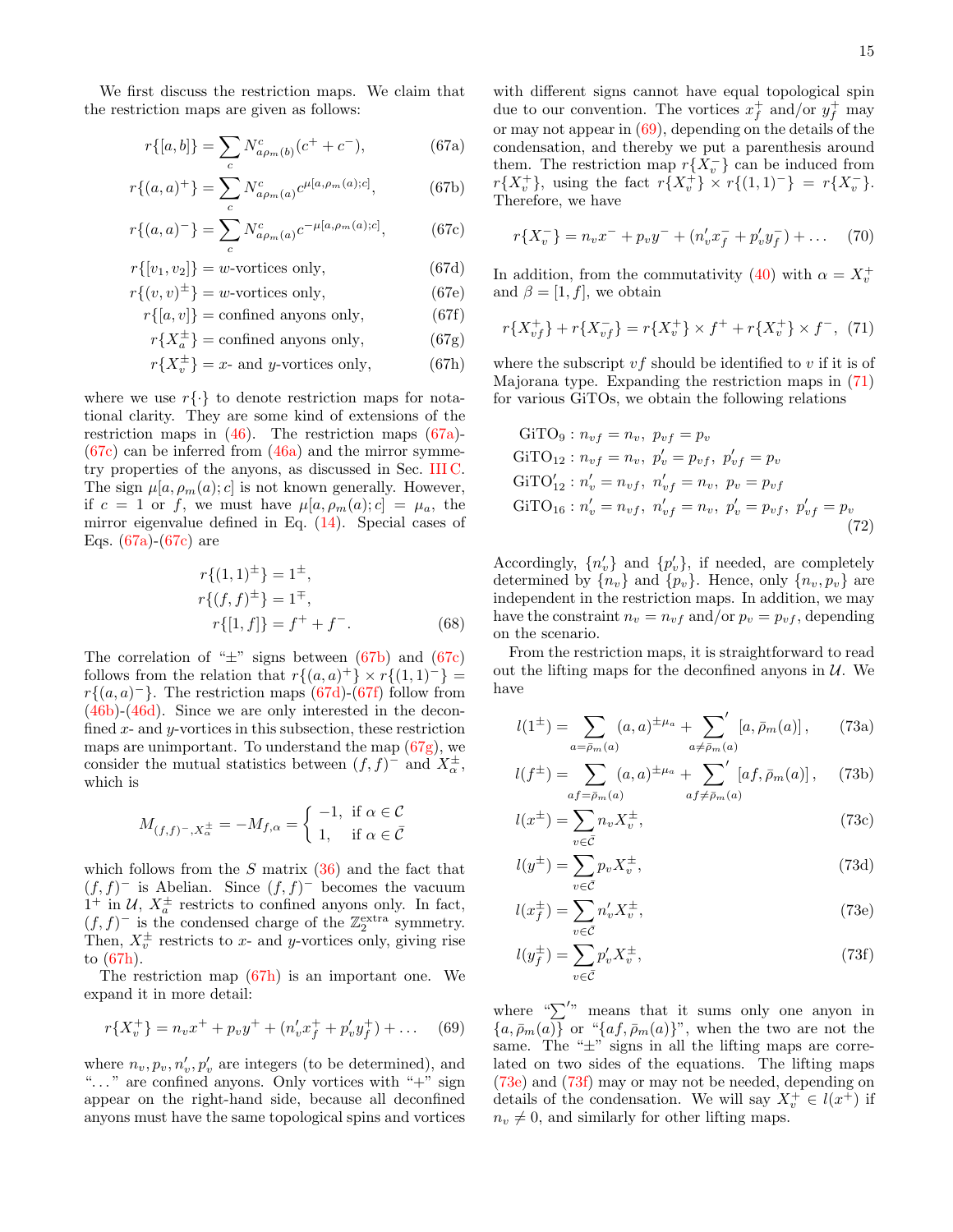TABLE III. Some entries of the matrix  $n_{\alpha,t}$  for  $\alpha \in \mathcal{D}$  and  $t \in \mathcal{U}$ .

| ι<br>$\alpha$    | -                           | $\sim$                       |                          | $\mathbf{r}$                    | $\sim$<br>v |       | $\sim$<br>w | y.    |
|------------------|-----------------------------|------------------------------|--------------------------|---------------------------------|-------------|-------|-------------|-------|
| $(a,a)^{\mu_a}$  | $\partial_{a,\bar{p}_m}(a)$ |                              | $o_{af,\bar{\rho}_m(a)}$ |                                 |             |       |             |       |
| $(a,a)^{-\mu_a}$ |                             | $\partial_{a,\bar{p}_m(a)}$  | U                        | $\partial_{af,\bar{\rho}_m(a)}$ |             |       |             |       |
| [a, b]           | $\partial_{b,\bar{p}_m}(a)$ | $\delta_{b,\bar{\rho}_m(a)}$ | $o_{bf,\bar{\rho}_m(a)}$ | $\partial_{bf,\bar{\rho}_m(a)}$ |             |       |             |       |
| $X_v^+$          |                             |                              |                          |                                 | $n_v$       | $p_v$ | $n_v$       | $p_v$ |

### 3. Relation between  $\{\mu_a\}$  and  $\{n_v, p_v\}$

The original mirror SETs are characterized by  $\rho_m$  and  $\{\mu_a\}$ . Above, we have defined the lifting/restriction maps, and introduced the integers  $\{n_v, p_v\}$ , as well as  ${n'_v, p'_v}$ . The latter integers  ${n'_v, p'_v}$  are determined by  $\{n_v, p_v\}$  through [\(72\)](#page-14-11). These integers are so far unknown. Below we show that the two sets of data,  $\{\mu_a\}$ and  $\{n_v, p_v\}$ , are closely related.

We describe the relation by answering the following two questions:

- 1. How do we determine if we need  $\{n'_{v}\}$  and/or  $\{p'_{v}\}$ ?
- 2. How do we determine the values of  $\{n_v, p_v\}$ , provided that  $\{\mu_a\}$  are given?

To answer the first question, it is enough to compute  $d_x$ and  $d_y$ , as the two quantum dimensions determine the GiTO type of  $U$  as shown in [II.](#page-12-5) The type of  $U$  determines if we need  $\{n'_v\}$  and/or  $\{p'_v\}$ . To the second question, we find that, instead of  $\{n_v, p_v\}$ , it is easier to determine  $\{\hat{n}_v, \hat{p}_v\}$ , which are defined as

<span id="page-15-0"></span>
$$
\hat{n}_v = \begin{cases} n_v, & \text{if } d_x = \sqrt{2} \\ n_v + n_{vf}, & \text{if } d_x = 1 \end{cases} \tag{74}
$$

and

<span id="page-15-1"></span>
$$
\hat{p}_v = \begin{cases} p_v, & \text{if } d_y = \sqrt{2} \\ p_v + p_{vf}, & \text{if } d_y = 1 \end{cases}
$$
\n(75)

Note that the two definitions are meaningful only after we have obtained  $d_x$  and  $d_y$ . Again, it is understood that  $vf \equiv v$  if v is a Majorana-type vortex. Unfortunately, we do not know how to determine  $\{n_v, p_v\}$  from  $\{\hat{n}_v, \hat{p}_v\}$  in general; we will comment on this in Sec. [IV C 4](#page-16-1) through an example. Nevertheless, the knowledge of  $\{\hat{n}_v, \hat{p}_v\}$  will be enough for us to derive the anomaly indicator, as we will show in Sec. [V.](#page-16-0)

Now we claim that (partial) answers to the above two questions are implied by the following relations,

$$
\begin{cases}\n\sum_{[a]} \Lambda_{a,v} \mu_a = \frac{d_x \hat{n}_v}{\sigma_v}, \\
\sum_{[a]} \Lambda_{a,v} \mu_a \xi_a = \frac{d_y \hat{p}_v}{\sigma_v},\n\end{cases}
$$
\n(76)

and its inverse

<span id="page-15-3"></span>
$$
\begin{cases}\n\sum_{[v]} \Lambda_{a,v} \left( \frac{d_x \hat{n}_v}{\sigma_v} \right) &= \mu_a, \\
\sum_{[v]} \Lambda_{a,v} \left( \frac{d_y \hat{p}_v}{\sigma_v} \right) &= \mu_a \xi_a,\n\end{cases}
$$
\n(77)

where summations are over all pairs  $[\alpha] = {\alpha, \alpha f}$  (with  $\alpha = a$  or v), or equivalently, only one anyon in each pair is summed over. One can check such summations are well-defined (i.e., independent of which anyon to use in each pair). The left- and right-hand sides are inverse transformations of each other, since  $\Lambda$  can be viewed as a unitary matrix when its indices only go through the pairs  $\{\alpha\}$  (see [A](#page-20-0)ppendix A for properties of the  $\Lambda$  matrix).

Before deriving [\(76\)](#page-15-2) and [\(77\)](#page-15-3), let us see why they imply answers to the above two questions. First, they determine  $d_x$  and  $d_y$ . We assume that  $\rho_m$  and  $\{\xi_a, \mu_a\}$  of mirror SETs, and  $\Lambda$  and  $\{\sigma_v\}$  of  $\beta$  are given. Plugging into [\(76\)](#page-15-2), we claim that the left-hand side must be intemto ( $\overline{0}$ ), we claim that the left-hand side must be integer or multiples of  $\sqrt{2}$ , in order to be equal to the righthand side; if not, the original SET data  $\rho_m$  and  $\{\mu_a\}$  are problematic. Since  $\{\hat{n}_v, \hat{p}_v\}$  are integers, whether  $d_x$  and problematic. Since  $\{u_v, p_v\}$  are integers, whether  $a_x$  and  $d_y$  are 1 or  $\sqrt{2}$  can be immediately computed. Once  $d_x$ and  $d_y$  are known, the quantities  $\{\hat{n}_v\}$  and  $\{\hat{p}_v\}$  are welldefined through [\(74\)](#page-15-0) and [\(75\)](#page-15-1). Then, we can compute  $\{\hat{n}, \hat{p}\}\$ from  $\{\mu_a\}$  by [\(76\)](#page-15-2).

The derivation of  $(76)$  and  $(77)$  can be done in a caseby-case way for  $\rm{GiTO_{9}}, \rm{GiTO_{12}}, \rm{GiTO'_{12}}$  or  $\rm{GiTO_{16}}$  separately. The procedure is very similar in each case. Here we show the derivation in the case that  $\mathcal{U}$  is GiTO<sub>9</sub>, i.e.,  $d_x = d_y = \sqrt{2}$ . Taking  $\alpha = X_v^+ \in l(x^+)$  and  $t = 1^+$  in Eq. [\(43\)](#page-10-4), inserting the restriction and lifting coefficients in  $(67)$  and  $(73)$ , and using the S matrix elements in Eqs.  $(36)$  and  $(66)$ , we obtain

<span id="page-15-4"></span>
$$
\sum_{a=\bar{p}_m(a)} S_{a,v}\mu_a = \frac{d_x}{2}n_v + \frac{d_y}{2}p_v.
$$
 (78)

Similarly, if we take  $\alpha = X_v^+ \in l(x^+)$  and  $t = f^+$  in Eq.  $(43)$ , we obtain

<span id="page-15-5"></span>
$$
\sum_{i=\bar{p}_m(a)} S_{a,v}\mu_a = \frac{d_x}{2}n_v - \frac{d_y}{2}p_v.
$$
 (79)

<span id="page-15-2"></span>Then, combining [\(78\)](#page-15-4) and [\(79\)](#page-15-5) and using the definitions  $(16)$  and  $(15)$ , we immediately obtain  $(76)$ . The same results can be obtained if we take  $\alpha = X_v^-$  and  $t = 1^-, f^-$ 

 $af$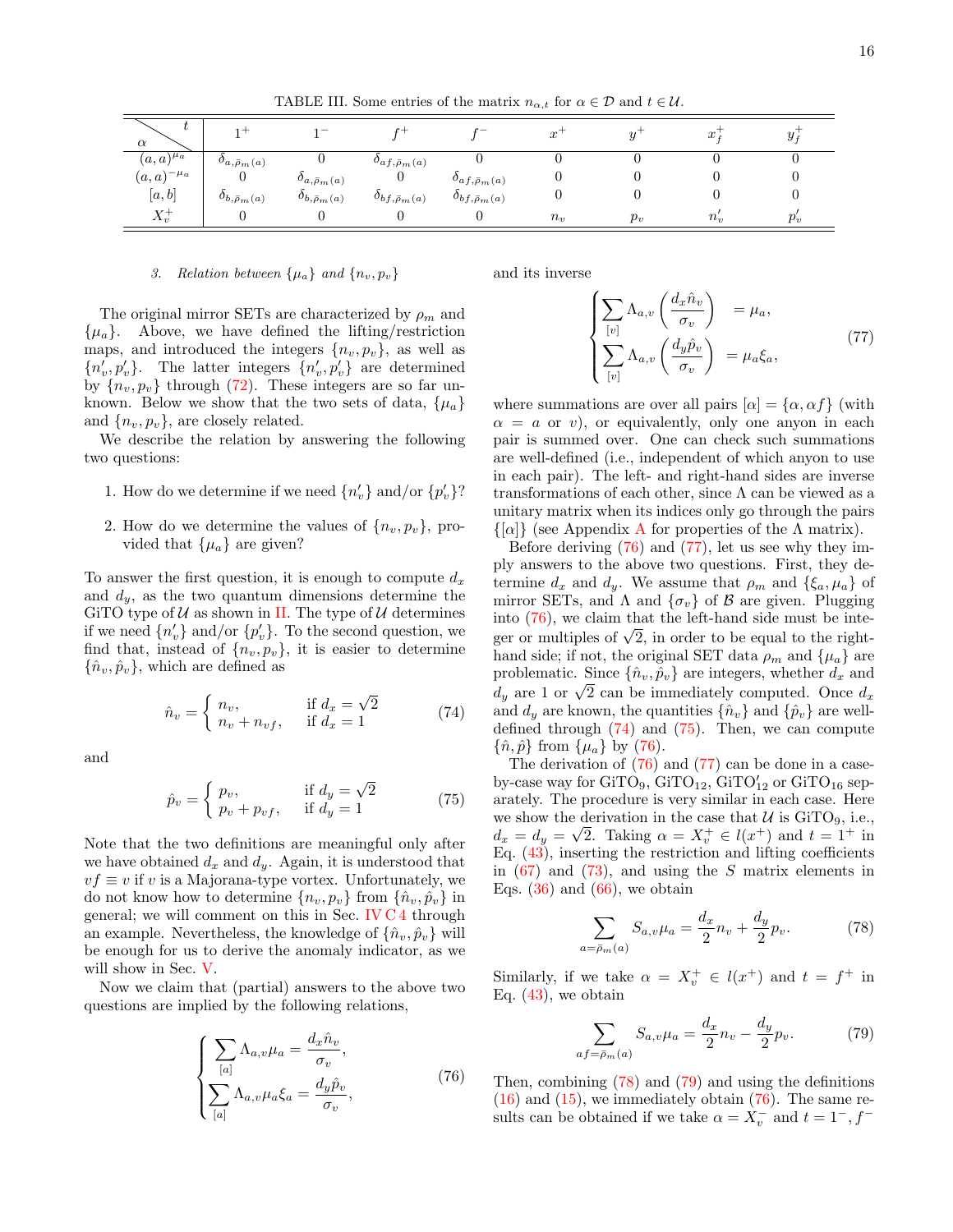in [\(43\)](#page-10-4). Instead, if  $\alpha = (a, a)^+$  and  $t = x^+, y^+,$  with some straightforward computations, we immediately obtain [\(77\)](#page-15-3).

### <span id="page-16-1"></span>4. Additional properties

The relations [\(76\)](#page-15-2) and [\(77\)](#page-15-3) are very useful. They are consequences of the constraint [\(43\)](#page-10-4), and can be used to determine  $\{\hat{n}_v, \hat{p}_v\}$  from  $\{\xi_a, \mu_a\}$ , and vice versa. However, they are not all the constraints. Equation [\(40\)](#page-10-3) is very restrictive and we have not used its full power. For example, by considering  $\alpha = X_v^{\pm}$  and  $\beta = X_{v'}^{\pm}$  or  $[a, b]$ in [\(40\)](#page-10-3), one can further constrain  $\{n_v, p_v\}$  beyond the simple relations [\(72\)](#page-14-11). Combining with [\(76\)](#page-15-2), one may be able to determine  $\{n_v, p_v\}$ , instead of just  $\{\hat{n}_v, \hat{p}_v\}$ , from  $\{\xi_a, \mu_a\}$ . In other cases, we may not know what are the valid choices of  $\{\mu_a\}$ , given a permutation  $\rho_m$ . Then, if we are able to find constraints on  $\{n_v, p_v\}$ , then they can be used to constrain  $\{\mu_a\}$  through [\(77\)](#page-15-3).

However, we will not explore the full power of [\(40\)](#page-10-3) generally. On the one hand, it requires more knowledge of the  $\mathbb{Z}_2^f$ -gauged theory  $\mathcal{B}$ , e.g., fusion rules of fermionparity vortices, which are not generally known. On the other hand, [\(76\)](#page-15-2) and [\(77\)](#page-15-3) are enough for us to derive the expression [\(1\)](#page-1-0) for the anomaly indicator  $\eta_{\mathcal{M}}$ . In Sec. [VI B,](#page-18-0) we will discuss one example to showcase that additional constraints on  $\{n_v, p_v\}$  can be obtained from  $(40).$  $(40).$ 

Here, we show one general property obtained from [\(40\)](#page-10-3). We claim that

$$
\sum_{v \in \bar{C}} \hat{n}_v d_v = D_{\mathcal{B}} / d_x,
$$
  

$$
\sum_{v \in \bar{C}} \hat{p}_v d_v = D_{\mathcal{B}} / d_y.
$$
 (80)

To derive this result, we make use of a corollary of [\(40\)](#page-10-3)

<span id="page-16-2"></span>
$$
qd_t = \sum_{\alpha \in \mathcal{P}} n_{\alpha, t} d_\alpha, \tag{81}
$$

where  $t \in \mathcal{U}$  and  $q = \sum_{\alpha \in \mathcal{P}} n_{\alpha,1} d_{\alpha}$  (e.g., see Ref. [69](#page-22-43) for a derivation). Taking  $P = D$  and using the lifting map  $(73a)$ , we find

<span id="page-16-3"></span>
$$
q = D_{\mathcal{C}}^2 = D_{\mathcal{B}}^2 / 2. \tag{82}
$$

Applying  $(81)$  with the lifting maps  $(73c)$  and  $(73d)$ , we obtain

$$
qd_x = D_B \sum_v n_v d_v, \quad qd_y = D_B \sum_v p_v d_v \tag{83}
$$

where we used  $d_{X_v^{\pm}} = d_v D_{\mathcal{B}}$ . Combining [\(82\)](#page-16-3) and [\(83\)](#page-16-4) with the definitions  $(74)$  and  $(75)$ , we immediately obtain  $(80).$  $(80).$ 

### <span id="page-16-0"></span>V. ANOMALY INDICATOR

In this section, we derive the formula  $(1)$  for the anomaly indicator  $\eta_{\mathcal{M}}$ , i.e., express  $\eta_{\mathcal{M}}$  in terms of topological and symmetry properties of  $C$ . According to the definition [\(10\)](#page-4-2),  $\eta_{\mathcal{M}}$  is determined by two topological spins,  $\theta_w$  and  $(\theta_{x+})^2$ . The spin  $\theta_w$  is expressed in terms of the chiral central charge c of  $\mathcal C$  in [\(45\)](#page-11-0). The spin  $\theta_{x+}$  is equal to  $\theta_{X_v^+}$  for any  $X_v^+ \in l(x^+),$  i.e., for any v with  $n_v \neq 0$ . With the expression [\(34\)](#page-9-4), we immediately have

<span id="page-16-6"></span>
$$
\eta_{\mathcal{M}} = \theta_w (\theta_{X_v^+}^*)^2 = e^{i2\pi c/8} \theta_v^*.
$$
 (84)

We emphasize that for all v's with  $n_v \neq 0, X_v^+$  must have the same topological spin. We note that [\(84\)](#page-16-6) expresses  $\eta_{\mathcal{M}}$  in terms of quantities in  $\mathcal{B}$ .

Now we claim that the formulas [\(1\)](#page-1-0) and [\(84\)](#page-16-6) are equivalent. To prove the claim, we multiply Eq.  $(1)$  on both sides by  $e^{-i2\pi c/8}$  and do the following steps:

$$
\eta_{\mathcal{M}}e^{-i2\pi c/8} = \frac{1}{D_B^2} \sum_{a \in \mathcal{C}} d_a \theta_a \mu_a \sum_{\alpha \in \mathcal{B}} d_{\alpha}^2 \theta_{\alpha}^*
$$
\n
$$
= \frac{1}{D_B^2} \sum_{a,\alpha} \theta_a \mu_a \theta_{\alpha}^* d_{\alpha} \sum_{\beta \in \mathcal{B}} N_{a\alpha}^{\beta} d_{\beta}
$$
\n
$$
= \frac{1}{D_B} \sum_{a,\beta} \mu_a d_{\beta} \theta_{\beta}^* \left( \frac{1}{D_B} \sum_{\alpha} \frac{\theta_a \theta_{\beta}}{\theta_{\alpha}} N_{a\overline{\beta}}^{\overline{\alpha}} d_{\alpha} \right)
$$
\n
$$
= \frac{1}{D_B} \sum_{a,\beta} \mu_a d_{\beta} \theta_{\beta}^* S_{a,\beta}^*
$$
\n
$$
= \frac{1}{D_B} \sum_{v \in \overline{\mathcal{C}}} d_v \theta_v^* \frac{\sigma_v}{2} \sum_a \mu_a \Lambda_{a,v}^*
$$
\n
$$
= \frac{1}{D_B} \sum_v d_v \theta_v^* \hat{n}_v d_x
$$
\n
$$
= \frac{1}{D_B} \theta_v^* d_x \sum_v d_v \hat{n}_v
$$
\n
$$
= \theta_v^*, \qquad (85)
$$

<span id="page-16-7"></span><span id="page-16-5"></span>where  $v$  in the last equation can be any fermion parity vortex with  $n_v \neq 0$ . In the first line, we have inserted the formula [\(28\)](#page-7-2) and used the relation  $D_{\mathcal{B}} = \sqrt{2D_{\mathcal{C}}}$ . In the second line, the relation  $d_a d_{\alpha} = \sum_{\beta} N_{a\alpha}^{\beta} d_{\beta}$  is inserted. In the third line, we have used  $N_{a\alpha}^{\beta} = N_{a\bar{\beta}}^{\bar{\alpha}}$ . The term inside the parenthesis is the definition of  $S_{a,\beta}$ , which leads to the forth line. In the fifth line, we have reduced the summation over  $\beta$  to summation over vortices v only, as summing over  $a \in \mathcal{C}$  is 0. We have also inserted the definition of  $\Lambda$  matrix. In the sixth line, we have used Eq. [\(76\)](#page-15-2). In the seventh line, we have used the fact that  $\theta_v$  are all equal as long as  $n_v \neq 0$ . Finally, we use the relation  $(80)$ . Equation  $(85)$  is equivalent to Eq.  $(84)$ . Hence, we prove our claim.

<span id="page-16-4"></span>This equivalence shows that [\(1\)](#page-1-0) is indeed a formula for the anomaly indicator. The above derivation is adapted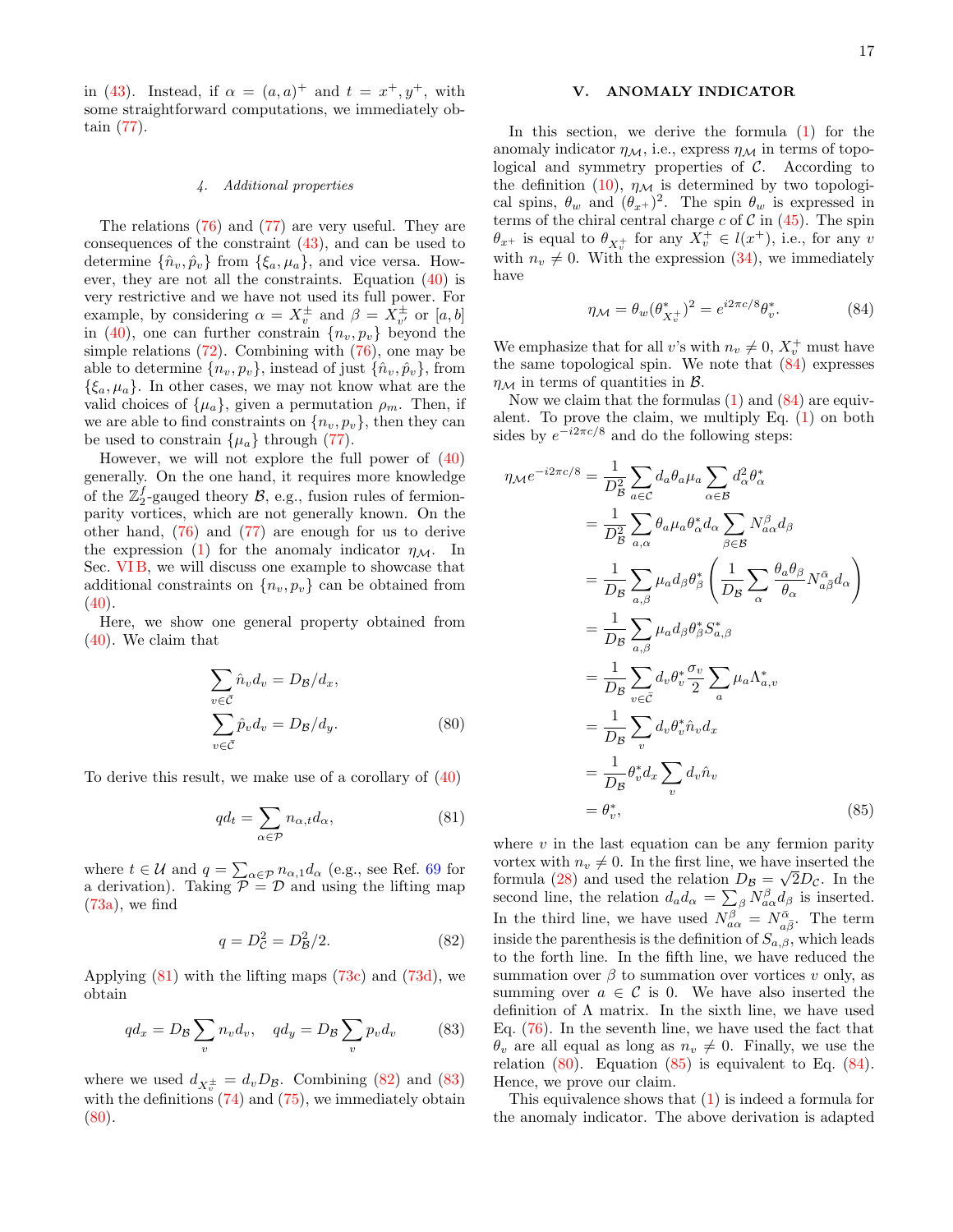TABLE IV. Data for  $SF_{\kappa}$  with  $\kappa = \pm 1$ . Lifting coefficients for both Abelian and non-Abelian  $\beta$  are listed.

<span id="page-17-2"></span>

|                                   | SET data                                                    |                                                  | non-Abelian $\mathcal{B}$ ; $d_x = d_y = 1$                                   |                                                                               |  |  |  |  |  |
|-----------------------------------|-------------------------------------------------------------|--------------------------------------------------|-------------------------------------------------------------------------------|-------------------------------------------------------------------------------|--|--|--|--|--|
| $\mu_a$<br>$\xi_a$                | $\boldsymbol{s}$<br>$1 \quad t$<br>$-1 \kappa$<br>$1 -1 -1$ | s f<br>$\sigma_v$<br>$-\kappa$<br>$n_v$<br>$p_v$ | $\tau$<br>$\sqrt{2}$<br>$(1 - \kappa)/2$                                      | $\tau s$<br>$\sqrt{2}$<br>$(1 + \kappa)/2$ $(1 - \kappa)/2$<br>$(1+\kappa)/2$ |  |  |  |  |  |
| Abelian B; $d_x = d_y = \sqrt{2}$ |                                                             |                                                  |                                                                               |                                                                               |  |  |  |  |  |
|                                   | $\tau$                                                      | $\tau t$                                         | $\tau s$                                                                      | $\tau s f$                                                                    |  |  |  |  |  |
|                                   |                                                             |                                                  |                                                                               |                                                                               |  |  |  |  |  |
| $\sigma_v$                        |                                                             | $\mathbf{1}$                                     | 1                                                                             |                                                                               |  |  |  |  |  |
| $n_v$<br>$p_v$                    |                                                             | $(1 - \kappa)/2$ $(1 - \kappa)/2$                | $(1+\kappa)/2$ $(1+\kappa)/2$ $(1-\kappa)/2$ $(1-\kappa)/2$<br>$(1+\kappa)/2$ | $(1+\kappa)/2$                                                                |  |  |  |  |  |

from a very similar derivation of anomaly indicator in the bosonic case  $|45|$ .

One may observe that the  $x$ - and  $y$ -vortices, as well as  ${n_v}$  and  ${p_v}$ , appear in parallel in the anyon condensation formulation. Indeed, we may define an alternative mirror symmetry,  $\mathcal{M}' = \mathcal{M}P_f$ , which corresponds to the y-vortices after folding and gauging. The anomaly indicator  $(1)$  should work equally well for  $\mathcal{M}'$ . It is not hard to see that the new mirror eigenvalue  $\mu'_a = \mu_a \xi_a$ . Then, we have

<span id="page-17-1"></span>
$$
\eta_{\mathcal{M}'} = \frac{1}{\sqrt{2}D_c} \sum_{a \in \mathcal{C}} d_a \theta_a \mu_a \xi_a.
$$
 (86)

This expression can also be derived by replacing  $x$ vortices with y-vortices in  $(84)$  and following similar steps as in [\(85\)](#page-16-7). The two indicators are not independent. One can show that  $\eta_{\mathcal{M}'} = \eta_{\mathcal{M}}^*$ . This relation can be proven either by directly comparing the expressions [\(1\)](#page-1-0) and [\(86\)](#page-17-1), or by using the definition  $(10)$  and checking the topological spins of the  $x$ -,  $y$ -, w-vortices in the GiTOs.

### <span id="page-17-0"></span>VI. EXAMPLES

In this section, we give a few explicit examples, with an emphasis on the application of the general procedure discussed in Sec. [IV.](#page-9-0) Most examples that we discuss are originally proposed in time-reversal symmetric systems. However, they can be easily adapted into mirrorsymmetric topological orders.

#### A. Semion-fermion topological order

The semion-fermion (SF) topological order is the simplest nontrivial fermionic topological order. It contains four anyons,

<span id="page-17-4"></span>
$$
\mathcal{C}_{\rm SF} = \{1, f, s, sf\},\
$$

where  $f$  is the transparent fermion, and  $s$  is a semion with  $\theta_s = i$ . It is an Abelian topological order. One of the fusion rules is  $s \times s = 1$  and others can be easily deduced. The only possible permutation by the mirror symmetry is as follows

$$
\rho_m(1) = 1
$$
,  $\rho_m(f) = f$ ,  $\rho_m(s) = sf$ ,  $\rho_m(sf) = s$ . (87)

Under this permutation, there are two possible mirror symmetry fractionalizations, characterized by  $\mu_s = \kappa$ , with  $\kappa = \pm 1$ . Data for the values of  $\{\mu_a\}$  and  $\{\xi_a\}$  are summarized in Table [IV.](#page-17-2) These two mirror-enriched SF topological orders are referred to as "SF<sub>+</sub>" and "SF<sub>−</sub>", respectively.

There are sixteen possible  $\mathbb{Z}_2^f$ -gauged theories. Among them, let us first consider the Abelian ones; the non-Abelian ones will be discussed at the end. The Abelian  $\mathbb{Z}_2^f$ -gauged theories all contain 8 anyons:

$$
\mathcal{B} = \{1, f, s, sf, \tau, \tau f, \tau s, \tau s f\} = \{1, f, \tau, \tau f\} \boxtimes \{1, s\},
$$

where  $\tau$  denotes a fermion-parity vortex. All anyons are Abelian. The labelling scheme follows their fusion are Abelian. The labelling scheme follows their fusion<br>rules. The total quantum dimension  $D_B = 2\sqrt{2}$ . The eight possibilities are distinguished by the topological spin  $\theta_{\tau} = e^{i2\pi z/8}$ , with  $z = 0, 1, ..., 7$ . There are four fermion-parity vortices  $\tau$ ,  $\tau f$ ,  $\tau s$  and  $\tau s f$ , all of which are of non-Majorana type. From Eq. [\(28\)](#page-7-2), we can compute the chiral central charge of  $\mathcal{B}$ , which is given by

$$
c = z + 1 \pmod{8}.\tag{88}
$$

Since we only care about  $c$  modulo 8, this equation is enough. Mutual statistics can be determined by the formula  $M_{\alpha,\beta} = \theta_\alpha \theta_\beta \theta_{\alpha \times \beta}$ , where the fusion product  $\alpha \times \beta$ contains a unique anyon since all anyons are Abelian. With  $\beta$ , we can obtain the double-layer topological order  $\mathcal{B} \boxtimes \mathcal{B}$ , and the topological order  $\mathcal{D}$  after further gauging  $\mathbb{Z}_2^{\text{ex}}$ , for which we refer the readers to the general discussions in Sec. [III.](#page-4-1)

Now we make use of the relations in [\(76\)](#page-15-2) and [\(77\)](#page-15-3) to determine the topological order  $\mathcal{U}$ . The matrix  $\Lambda_{a,v}$  can be read out from the mutual statistics between anyons. Taking  $a = \{1, s\}$  and  $v = \{\tau, \tau s\}$ , we write  $\Lambda_{a,v}$  in a matrix form

<span id="page-17-3"></span>
$$
\Lambda = \frac{1}{\sqrt{2}} \begin{pmatrix} 1 & 1 \\ 1 & -1 \end{pmatrix} . \tag{89}
$$

Applying [\(76\)](#page-15-2) with  $\mu_a$ ,  $\xi_a$ , and  $\sigma_v$  in Table [IV,](#page-17-2) we obtain

$$
(1 + \kappa, 1 - \kappa) / \sqrt{2} = (\hat{n}_{\tau}, \hat{n}_{\tau s}) d_x,
$$
  

$$
(1 - \kappa, 1 + \kappa) / \sqrt{2} = (\hat{p}_{\tau}, \hat{p}_{\tau s}) d_y.
$$
 (90)

We must have  $d_x = d_y =$ √ 2 to have integer solutions for  $\hat{n}$  and  $\hat{p}$ . Hence, U must be a GiTO<sub>9</sub> topological order.

Specializing to SF<sub>+</sub> with  $\kappa = +1$ , we have  $\hat{n}_{\tau} = \hat{p}_{\tau s}$ 1 and  $\hat{n}_{\tau s} = \hat{p}_{\tau} = 0$ . With the definitions [\(74\)](#page-15-0) and [\(75\)](#page-15-1) of  $\{\hat{n}_v\}$  and  $\{\hat{p}_v\}$ , and properties in [\(72\)](#page-14-11), we have  $n_\tau =$  $n_{\tau f} = p_{\tau s} = p_{\tau s f} = 1$  and  $n_{\tau s} = n_{\tau s f} = p_{\tau} = p_{\tau f} = 0$ .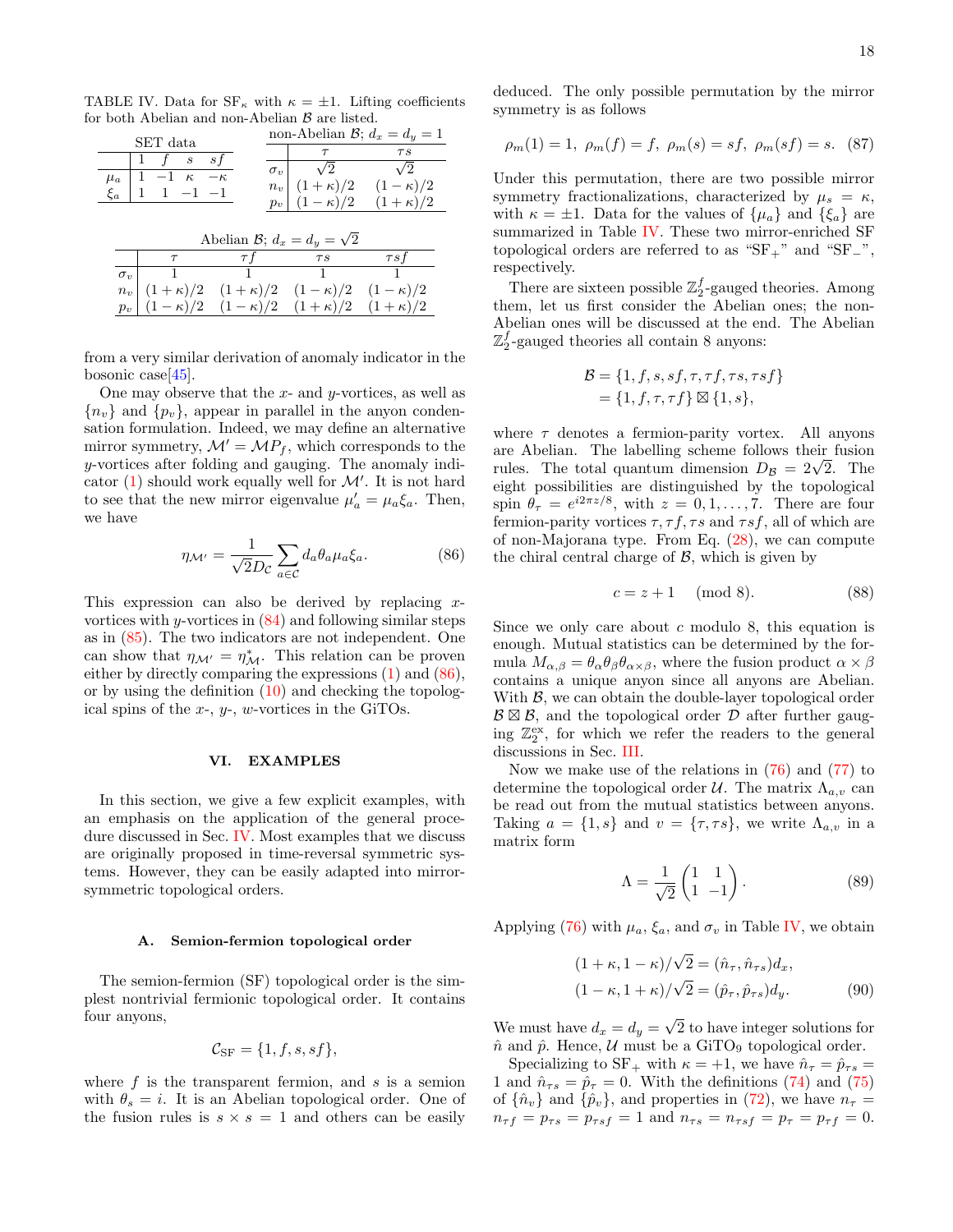Then, the lifting maps are given by

$$
l(1^{+}) = (1, 1)^{+} + (f, f)^{+} + [s, sf],
$$
  
\n
$$
l(f^{+}) = [1, f] + (s, s)^{+} + (sf, sf)^{-},
$$
  
\n
$$
l(x^{+}) = X_{\tau}^{+} + X_{\tau f}^{+},
$$
  
\n
$$
l(y^{+}) = X_{\tau s}^{+} + X_{\tau sf}^{+}.
$$
\n(91)

The lifting maps for  $1^-, f^-, x^-$  and  $y^-$  are similar. We have the topological spin

$$
\theta_{x^+} = \theta_{X_\tau^+} = e^{i2\pi c/16} \sqrt{\theta_\tau} = e^{i2\pi (2z+1)/16}.\tag{92}
$$

The anomaly indicator is given by  $\eta_{\mathcal{M}} = e^{i2\pi c/4} (\theta_{x+}^*)^2 =$  $e^{i\pi/4}$ , independent of z. This shows that  $SF_+$  has an index  $\nu = 2$ , i.e., it lives on the surface of a 3D TCSC with index  $\nu = 2$ . Of course, one may directly apply the formula [\(1\)](#page-1-0) to obtain the same result. Similar calculations can be done for SF−, which is also anomalous and corresponds to an index  $\nu = 14$ .

Above, we have considered only the cases that the  $\mathbb{Z}_2^f$ gauged theory  $\beta$  is Abelian. One may also consider the remaining 8 possible non-Abelian  $\mathcal{B}$ 's. They are given by

$$
\mathcal{B} = \{1, f, s, sf, \tau, \tau s\}
$$

$$
= \{1, f, \tau\} \boxtimes \{1, s\},
$$

where  $\tau$  is non-Abelian with  $d_{\tau} =$ √ 2. The vortex  $\tau$  is Majorana-type. The topological spin  $\theta_{\tau} = e^{i2\pi z/8}$ , with  $z = 1/2, 3/2, \ldots, 15/2$ . The matrix  $\Lambda$  is again given by [\(89\)](#page-17-3). Similar calculations can be done as above. One finds that  $d_x = d_y = 1$ , i.e., U is a GiTO<sub>16</sub>. Other quantities can be straightforwardly obtained, which are listed in Table [IV.](#page-17-2) As expected, we again find that  $\eta_{\mathcal{M}} =$ 2 and 14 for  $SF_+$  and  $SF_$  respectively.

### <span id="page-18-0"></span> $\mathbf{B}$ . SF  $\boxtimes$  SF

As mentioned in Sec. [IV C 4,](#page-16-1) Eqs.  $(76)$  and  $(77)$  are only enough to determine  $\hat{n}_v$  and  $\hat{p}_v$ . However, to determine  $n_v$  and  $p_v$ , one usually needs additional constraints. In this section, we discuss an example that additional constraints are needed.

This example is a double semion-fermion topological order SF $\boxtimes$  SF. It contains eight anyons,

$$
\mathcal{C}_{\text{SF}\boxtimes\text{SF}} = \{1, f\} \boxtimes \{1, s_1\} \boxtimes \{1, s_2\},\tag{93}
$$

where  $s_1$  and  $s_2$  are two semions. Note that when stacking two SF's into SF $\boxtimes$ SF, the transparent fermions from each layer should be identified. Fusion rules and topological spins can be easily deduced from those of a single SF topological order. The permutation  $\rho_m$  is given by

$$
1 \leftrightarrow 1, f \leftrightarrow f, s_1 \leftrightarrow s_1 f, s_2 \leftrightarrow s_2 f,
$$
  

$$
s_1 s_2 \leftrightarrow s_1 s_2, s_1 s_2 f \leftrightarrow s_1 s_2 f,
$$

The mirror eigenvalues are  $\mu_{s_1} = \kappa_1$ ,  $\mu_{s_2} = \kappa_2$ ,  $\mu_{s_1 s_2} =$  $\kappa_1 \kappa_2$ , and others can be obtained by composition.

It is insufficient to determine  $\{n_v, p_v\}$  by Eqs. [\(76\)](#page-15-2) and  $(77)$  only when there are non-Majorana vortices in  $\beta$ . So, we consider the Abelian  $\mathbb{Z}_2^f$ -gauged theories of  $\mathcal{C}_{\text{SF}\boxtimes \text{SF}}$ :

$$
\mathcal{B} = \{1, f, \tau, \tau f\} \boxtimes \{1, s_1\} \boxtimes \{1, s_2\},\
$$

where  $\theta_{\tau} = e^{i2\pi z/8}$ . The chiral central charge  $c = z +$ 2 (mod 8) and total quantum dimension  $D_{\mathcal{B}} = 4$ . Taking  $a = \{1, s_1, s_2, s_1 s_2\}$  and  $v = \{\tau, \tau s_1, \tau s_2, \tau s_1 s_2\}$ , we have the matrix  $\Lambda_{a,v}$ :

$$
\Lambda = \frac{1}{2} \begin{pmatrix} 1 & 1 & 1 & 1 \\ 1 & -1 & 1 & -1 \\ 1 & 1 & -1 & -1 \\ 1 & -1 & -1 & 1 \end{pmatrix} . \tag{94}
$$

Substituting it into [\(76\)](#page-15-2) together with  $\{\mu_a\}$  and  $\{\xi_a\}$ , we obtain

$$
\frac{1}{2} \begin{pmatrix} (1+\kappa_1)(1+\kappa_2) \\ (1-\kappa_1)(1+\kappa_2) \\ (1+\kappa_1)(1-\kappa_2) \\ (1-\kappa_1)(1-\kappa_2) \end{pmatrix} = d_x \begin{pmatrix} \hat{n}_{\tau} \\ \hat{n}_{\tau s_1} \\ \hat{n}_{\tau s_2} \\ \hat{n}_{\tau s_1 s_2} \end{pmatrix},
$$
\n
$$
\frac{1}{2} \begin{pmatrix} (1-\kappa_1)(1-\kappa_2) \\ (1+\kappa_1)(1-\kappa_2) \\ (1-\kappa_1)(1+\kappa_2) \\ (1+\kappa_1)(1+\kappa_2) \end{pmatrix} = d_y \begin{pmatrix} \hat{p}_{\tau} \\ \hat{p}_{\tau s_1} \\ \hat{p}_{\tau s_2} \\ \hat{p}_{\tau s_1 s_2} \end{pmatrix} . \tag{95}
$$

Accordingly,  $d_x = d_y = 1$  in order to have integer solutions for  $\hat{n}_v$  and  $\hat{p}_v$ .

Let us consider the case that  $\kappa_1 = \kappa_2 = +1$ . Substi-tuting this into [\(95\)](#page-18-1), we have  $\hat{n}_{\tau} = \hat{p}_{\tau s_1 s_2} = 2$ , and others are zero. That is,

<span id="page-18-2"></span><span id="page-18-1"></span>
$$
n_{\tau} + n_{\tau f} = 2,
$$
  

$$
p_{\tau s_1 s_2} + p_{\tau s_1 s_2 f} = 2.
$$
 (96)

Then,  $l(x^{+})$  contains either  $X_{\tau}^{+}$ , or  $X_{\tau f}^{+}$ , or both. At this stage, it is already enough to determine the topological spin of  $x^+$ , which is given by

$$
\theta_{x^{+}} = e^{i2\pi c/16} \sqrt{\theta_{\tau}} = e^{i2\pi (2c-2)/16}.
$$
 (97)

Then, the anomaly indicator is given by  $\eta_{\mathcal{M}} = i$ , i.e., it lives on the surface of a  $\nu=4$  bulk TCSC. The analysis is similar for other values of  $\kappa_1$  and  $\kappa_2$ .

However, from Eq.  $(96)$ , we do not know the precise values of  $n_{\tau}$ ,  $n_{\tau f}$  and  $p_{\tau s_1 s_2}$ ,  $p_{\tau s_1 s_2 f}$ . The properties in [\(72\)](#page-14-11) do not help either. We need to look for other constraints. Here we consider a constraint from [\(40\)](#page-10-3), by taking  $\alpha = X_{\tau}^{+}$  and  $\beta = (s_1, s_1)^{+}$ . They follow the fusion rule

$$
X_{\tau}^{+} \times (s_1, s_1)^{+} = X_{\tau}^{q}, \tag{98}
$$

where  $q = \pm$  and the precise value is not important (though it can be determined if one follows Ref. [45\)](#page-22-18). Their restriction maps are

$$
r\{X_{\tau}^{+}\}=n_{\tau}x^{+}+n_{\tau f}x_{f}^{+}+\dots
$$

$$
r\{(s_{1}, s_{1})^{+}\}=f^{+}, \qquad (99)
$$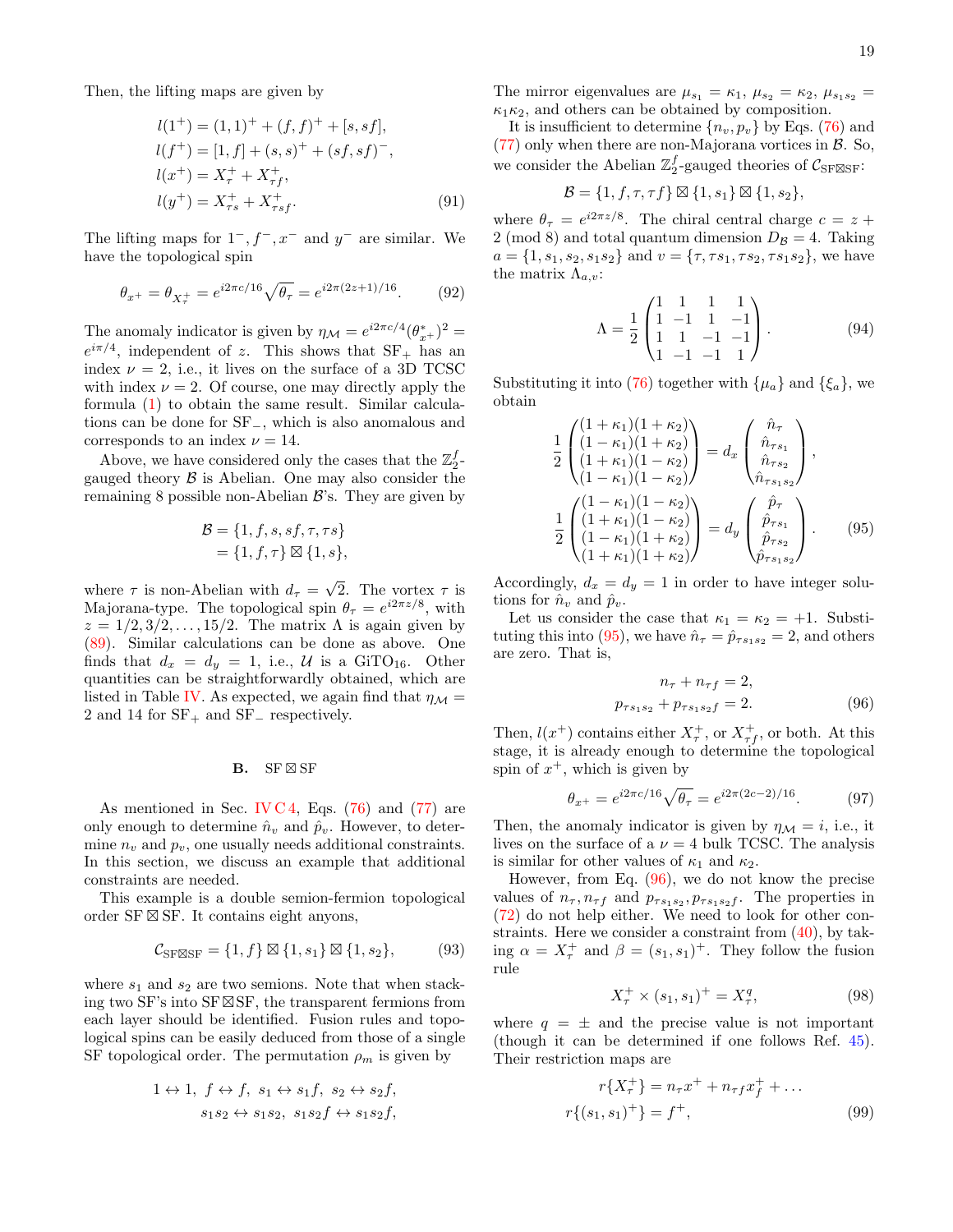TABLE V. SET data, lifting coefficients as well as some other data for  $SO(3)_{3}^{\kappa}$  with  $\kappa = \pm 1$ .

<span id="page-19-1"></span>

| SET data |  |                                            |                                                          |                                                                                                    |  |       |             |                    |                                     |
|----------|--|--------------------------------------------|----------------------------------------------------------|----------------------------------------------------------------------------------------------------|--|-------|-------------|--------------------|-------------------------------------|
|          |  |                                            |                                                          | $1 \quad f \quad s \quad sf$                                                                       |  |       |             |                    |                                     |
|          |  |                                            |                                                          | $\begin{array}{c cccc}\n\mu_a & 1 & -1 & \kappa & -\kappa \\ \xi_a & 1 & 1 & -1 & -1\n\end{array}$ |  |       |             |                    |                                     |
|          |  |                                            | $\xi_a$                                                  |                                                                                                    |  |       |             |                    |                                     |
|          |  |                                            |                                                          |                                                                                                    |  |       |             |                    |                                     |
|          |  |                                            | $\kappa = +1; d_x = \sqrt{2}, d_y = 1$                   |                                                                                                    |  |       |             |                    | $\kappa = -1$ ; $d_x = 1$ , $d_y =$ |
|          |  | $\begin{array}{ccc} v_1 & v_1 \end{array}$ | $v_2$                                                    |                                                                                                    |  |       |             | $v_1$ $v_1$ f      | v <sub>2</sub>                      |
|          |  |                                            | $\sigma_v$   1 1 $\sqrt{2}$                              |                                                                                                    |  |       |             | $\sigma_v$   1   1 | $\sqrt{2}$                          |
|          |  |                                            | $\begin{array}{c cc} \hline n_v & 1 & 1 & 0 \end{array}$ |                                                                                                    |  |       |             | $n_v$ 0 0          | $\sim$ 1                            |
| $p_v$    |  |                                            |                                                          |                                                                                                    |  | $p_v$ | $1 \quad 1$ |                    |                                     |

where we have used properties in  $(72)$ . In order to satisfy [\(40\)](#page-10-3), we find that  $n_{\tau}$  and  $n_{\tau}$  must be equal. Accordingly,

$$
n_{\tau} = n_{\tau f} = 1. \tag{100}
$$

√ 2

Similarly, one can show that  $p_{\tau s_1 s_2} = p_{\tau s_1 s_2 f} = 1$  by considering  $\alpha = X_{\tau s_1 s_2}$  and  $\beta = (s_1, s_1)^+$  in [\(40\)](#page-10-3).

### C.  $SO(3)_3$  topological order

Next, we consider the simplest non-Abelian fermionic topological order, the  $SO(3)_3$  topological order[\[21\]](#page-22-35). Similarly to the SF topological order, it also contains four anyons

$$
\mathcal{C}_{SO(3)_3} = \{1, f, s, sf\},\tag{101}
$$

where s is again a semion with  $\theta_s = i$ . However, now s is non-Abelian and obeys the fusion rule  $s \times s = 1 + s + sf$ . Other fusion rules and topological data can be found in Refs. [21.](#page-22-35) Mirror permutation on the anyons is the same as in SF, given by Eq. [\(87\)](#page-17-4). There are two possible mirror fractionalizations, with  $\mu_s = \kappa = \pm 1$ . The two mirrorenriched topological orders are referred as  $SO(3)<sup>+</sup><sub>3</sub>$  and  $SO(3)_{3}^-$ , respectively. The values of  $\{\mu_a\}$  and  $\{\xi_a\}$  in  $SO(3)$ <sup> $\pm$ </sup> are summarized in Table [V.](#page-19-1)

Again, there are 16 possible  $\mathbb{Z}_2^f$ -gauged theories. They all lead to similar results. Let us focus on one of the possibilities, the  $SU(2)_6$  topological order. It contains 7 anyons

$$
\mathcal{B} = \{1, f, s, sf, v_1, v_1 f, v_2\},\tag{102}
$$

where  $v_1$  and  $v_1f$  are non-Majorana vortices and  $v_2$  is a Majorana vortex. The topological spins are  $\theta_{v_1} =$  $\theta_{v_1f} = e^{i3\pi/16}$  and  $\theta_{v_2} = e^{i15\pi/16}$ , and the central charge is  $c = 9/4$ . We refer the readers to Ref. [21](#page-22-35) and references therein for other topological data, such as fusion rules and S matrix.

Now, we determine the topological order  $\mathcal{U}$ . The matrix  $\Lambda_{a,v}$  is defined through Eq. [\(25\)](#page-6-2) using the S matrix of  $\mathcal{B}$ . Taking  $a = \{1, s\}$  and  $v = \{v_1, v_2\}$ , we obtain the same unitary  $\Lambda$  matrix as the one in Eq. [\(89\)](#page-17-3). Applying

[\(76\)](#page-15-2) with  $\mu_a$ ,  $\xi_a$ , and  $\sigma_v$  in Table [V,](#page-19-1) we obtain

$$
\left(\frac{1+\kappa}{\sqrt{2}}, 1-\kappa\right) = (\hat{n}_{v_1}, \hat{n}_{v_2})d_x,
$$
\n
$$
\left(\frac{1-\kappa}{\sqrt{2}}, 1+\kappa\right) = (\hat{p}_{v_1}, \hat{p}_{v_2})d_y.
$$
\n(103)

To solve the equations with integer  $\hat{n}$  and  $\hat{p}$ , we consider  $\kappa = +1$  and  $\kappa = -1$  separately:

- 1. if  $\kappa = +1$ , then  $d_x =$ √  $2, d_y = 1, \, \hat{n}_{v_1} = 1, \, \hat{n}_{v_2} = 0,$  $\hat{p}_{v_1} = 0, \, \hat{p}_{v_2} = 2.$ √
- 2. if  $\kappa = -1$ , then  $d_x = 1$ ,  $d_y =$  $2, \hat{n}_{v_1} = 0, \hat{n}_{v_2} = 2,$  $\hat{p}_{v_1} = 1, \, \hat{p}_{v_2} = 0.$

Compared with the quantum dimensions in Table [II,](#page-12-5) we find that U is  $\text{GiTO}_{12}$  if  $\kappa = +1$ , and  $\text{GiTO}_{12}'$  if  $\kappa = -1$ .

For  $\kappa = +1$ , we have  $n_{v_1} = n_{v_1f} = p_{v_2} = 1$  using Eqs.[\(72\)](#page-14-11), [\(74\)](#page-15-0) and [\(75\)](#page-15-1). Then, from Eq. [\(73\)](#page-14-12), we obtain the following lifting maps

$$
l(1^+) = (1,1)^+ + (f,f)^- + [s,sf],
$$
  
\n
$$
l(f^+) = (s,s)^{\kappa} + (sf,sf)^{-\kappa} + [1,f],
$$
  
\n
$$
l(x^+) = X_{v_1}^+ + X_{v_1f}^+,
$$
  
\n
$$
l(y^+) = X_{v_2}^+,
$$
\n(104)

For  $\kappa = -1$ , the last two lifting maps are different. Again using Eqs.[\(72\)](#page-14-11), [\(74\)](#page-15-0) and [\(75\)](#page-15-1), we have  $n_{v_2} = p_{v_1}$  $p_{v_1f} = 1$  and the following lifting maps

$$
l(x^{+}) = X_{v_2}^{+},
$$
  
\n
$$
l(y^{+}) = X_{v_1}^{+} + X_{v_1f}^{+}.
$$
\n(105)

The lifting coefficients are summarized in Table [V.](#page-19-1) The anomaly indicator  $\eta_{\mathcal{M}}$  can be obtained by Eq. [\(84\)](#page-16-6). We obtain

$$
\eta_{\mathcal{M}} = e^{i\kappa 3\pi/8}.\tag{106}
$$

It shows that  $SO(3)_3^+$  lives on the surface of 3D TCSCs with an index  $\nu = 3$ , and  $SO(3)_{3}^{-}$  lives on the surface of 3D TCSCs with an index  $\nu = 13$ . This agrees, and should agree, with Eq. [\(1\)](#page-1-0).

There are many other mirror SETs that our method can be applied for. For example, the time-reversal symmetric  $(T-Pfaffian)_\pm$  theories discussed in Refs. [\[13,](#page-22-36) [15,](#page-22-37) [22\]](#page-22-19) can be easily adapted into mirror SETs. We have checked with our method that the mirror version of (T- $Pfaffian)_+$  is anomaly-free, while  $(T-Pfaffian)_-$  is anomalous with  $\eta_{\mathcal{M}} = -1$ , agreeing with the result of Ref. [70.](#page-22-44) The calculation is straightforward and similar to the above, so we do not show it here.

### <span id="page-19-0"></span>VII. CONCLUSIONS

In summary, we have explored general fermionic topological orders enriched by the mirror symmetry. We have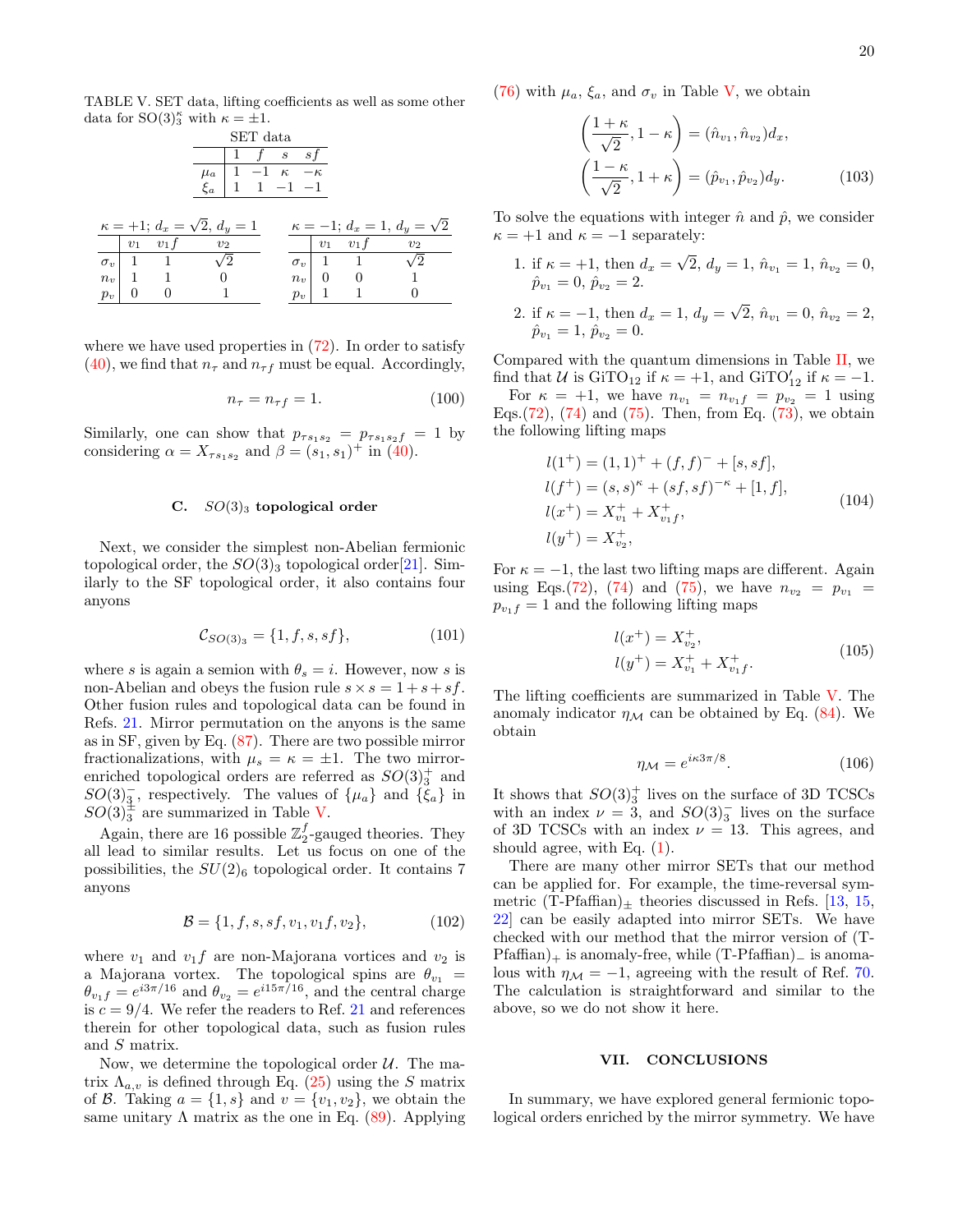followed and extended the folding approach, proposed in Ref. [45,](#page-22-18) to fermion systems. In particular, we have derived the expression [\(1\)](#page-1-0) for the mirror anomaly indicator  $\eta_{\mathcal{M}}$ . The derivation makes use of dimensional reduction and anyon condensation theory.

Similarly to Ref. [45,](#page-22-18) we have defined an alternative set of data  ${n_v, p_v}$  through anyon condensation, in addition to the original ones  $\{\mu_a\}$ , to describe mirror symmetry fractionalization. The two sets of data are "dual" to each other, as shown in relations [\(76\)](#page-15-2) and [\(77\)](#page-15-3). However, compared to the results in the bosonic case  $[45]$ , our results are not as complete. We have not derived a (relatively) complete set of constraints on  $\{n_v, p_v\}$ . If we are able to do so, the constraints on  $\{n_v, p_v\}$  can help to constrain possible values of  $\{\mu_a\}$  and thereby provide a better understanding of mirror SETs beyond mirror anomaly. One of the obstacles to derive these constraints is that we do not know the complete  $\mathbb{Z}_2^f$ -gauged theory  $\mathcal B$  in general, but only know part of its properties such as the  $\Lambda$  matrix. To study general properties of  $\beta$  is an interesting problem by itself.

It is interesting to extend this approach to other anomaly indicators. For example, Ref. [71](#page-22-45) obtained several anomaly indicators for the surface topological orders that live on the boundary of 3D bosonic and fermionic topological insulators, i.e., systems with  $\mathcal T$  and a  $U(1)$ symmetry group. Similar indicators should exist for 3D topological crystalline insulators, i.e., systems with M and  $U(1)$ . Also, one may study anomalies for systems with M and an internal symmetry group  $G = \mathbb{Z}_2$ ,  $SU(2)$ , etc. We expect that our approach applies, after proper extensions, for deriving the mixed anomaly between M and  $G$  (the anomaly solely due to  $G$  cannot be obtained in this way). In principle, one can first gauge  $G$  or a proper subgroup of G, then perform the folding trick and study the gapped domain by anyon condensation theory. However, one may encounter difficulties in practice, e.g., the gauged SET is not known in general for an arbitrary G. We leave these generalizations to future studies.

#### ACKNOWLEDGMENTS

C.W. is grateful to Yang Qi and Chao-Ming Jian for a previous collaboration, on which this work heavily relies. We thank S. Q. Ning for very helpful discussions. This work was supported by Research Grant Council of Hong Kong (ECS 21301018).

### <span id="page-20-0"></span>Appendix A: Some properties of  $\Lambda$

In this appendix, we prove two properties of the  $\Lambda$ matrix, defined in Eq. [\(25\)](#page-6-2). This matrix is a block of the  $S$  matrix of  $\beta$ , up to some normalization.

First, we would like to prove [\(26\)](#page-6-3), which we repeat

here for convenience:

<span id="page-20-5"></span>
$$
\sum_{[a]} \Lambda_{a,v} \Lambda_{a,v'}^* = \delta_{[v],[v']},\tag{A1}
$$

<span id="page-20-8"></span>
$$
\sum_{[v]} \Lambda_{a,v} \Lambda_{a',v}^* = \delta_{a,a'} - \delta_{af,a'}, \tag{A2}
$$

where  $a, a' \in \mathcal{C}$ , and  $v, v' \in \overline{\mathcal{C}}$ , and the summation over [a] ([v]) means that only one anyon in the pair  $[a]$  ([v]) is summed over. To show the two relations, we notice that the  $S$  matrix of  $\beta$  satisfies

<span id="page-20-3"></span><span id="page-20-2"></span>
$$
S_{af,b} = S_{a,b}, \ S_{af,v} = -S_{a,v},
$$
  
\n
$$
S_{a,vf} = S_{a,v}, \ S_{v',vf} = -S_{v',v},
$$
\n(A3)

which can be easily obtained from  $(12)$ ,  $(22)$  and the fact that f is Abelian. (If one of the two vortices  $v$  and  $v'$  is Majorana-type, the last equality shows that  $S_{v,v'} = 0.$ ) Since  $S$  is a unitary and symmetric matrix, we have

$$
\delta_{v,v'} = \sum_{\alpha \in \mathcal{B}} S_{\alpha,v} S_{\alpha,v'}^*
$$
\n
$$
= 2 \sum_{[a]} S_{a,v} S_{a,v'}^* + \sum_{[w]} \frac{2}{\sigma_w^2} S_{w,v} S_{w,v'}^*, \quad (A4)
$$
\n
$$
\delta_{vf,v'} = \sum_{\alpha \in \mathcal{B}} S_{\alpha,v} f S_{\alpha,v'}^*
$$
\n
$$
= 2 \sum_{[a]} S_{a,v} S_{a,v'}^* - \sum_{[w]} \frac{2}{\sigma_w^2} S_{w,v} S_{w,v'}^*.
$$
\n(A5)

Adding up  $(A4)$  and  $(A5)$ , and making use of the definition  $(25)$  of  $\Lambda$ , we have

<span id="page-20-4"></span>
$$
\sum_{[a]} \Lambda_{a,v} \Lambda_{a,v'}^* = \frac{1}{\sigma_v \sigma_{v'}} (\delta_{v,v'} + \delta_{vf,v'}) = \delta_{[v],[v']}, \quad (A6)
$$

which is exactly  $(A1)$ . Similarly, we have

<span id="page-20-6"></span>
$$
\delta_{a,a'} = \sum_{\beta \in \mathcal{B}} S_{a,\beta} S_{a',\beta}^*
$$
\n
$$
= 2 \sum_{[b]} S_{a,b} S_{a',b}^* + \sum_{[v]} \frac{2}{\sigma_v^2} S_{a,v} S_{a',v}^*, \quad (A7)
$$

$$
\delta_{af,a'} = \sum_{\beta \in \mathcal{B}} S_{af,\beta} S_{a',\beta}^*
$$
\n
$$
= 2 \sum_{[b]} S_{a,b} S_{a',b}^* - \sum_{[v]} \frac{2}{\sigma_v^2} S_{a,v} S_{a',v}^*.
$$
\n(A8)

Subtracting  $(A7)$  with  $(A8)$  and making use of the definition of  $\Lambda$ , we immediately obtain  $(A2)$ .

Next, we show the following relation

<span id="page-20-7"></span><span id="page-20-1"></span>
$$
\sum_{[a]} \Lambda_{a,v} \Lambda_{\rho_m(a),v'} = \delta_{[v],\rho_m([v'])},\tag{A9}
$$

where  $a \in \mathcal{C}$  and  $v, v' \in \overline{\mathcal{C}}$ . This relation holds only if  $\mathcal{C}$ is mirror symmetric. To make sense of  $(A9)$ , we need to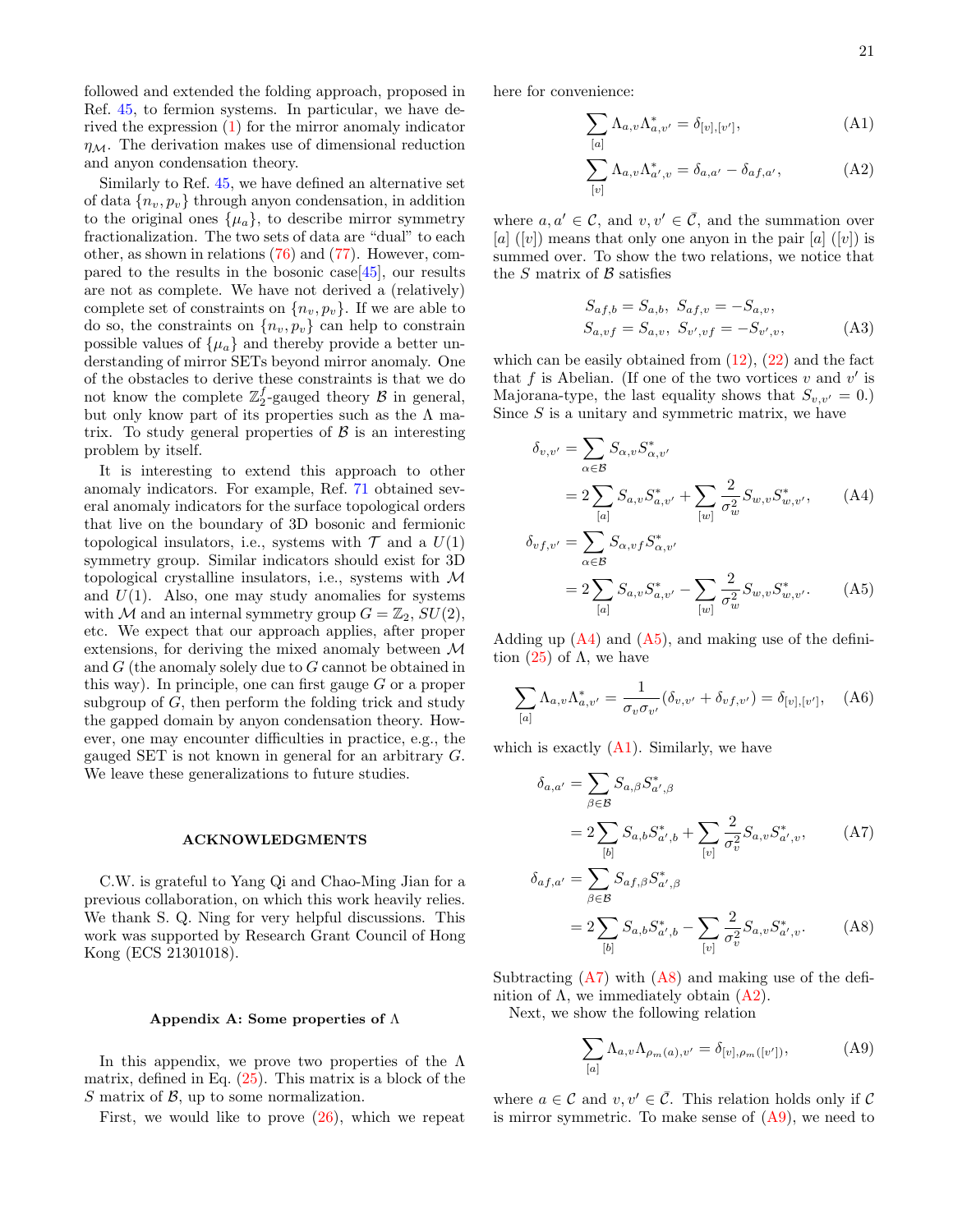define  $\rho_m([v'])$ , i.e., the action of mirror permutation on the pairs  $\{[v]\}$ . Once it is defined, we will see that

<span id="page-21-8"></span>
$$
\Lambda_{\rho_m(a),v'} = \Lambda_{a,w}^*
$$
, with  $[w] = \rho_m([v'])$ . (A10)

Then, [\(A9\)](#page-20-1) follows immediately by combining [\(A1\)](#page-20-5) and  $(A10)$ .

To define the action of  $\rho_m$  on the vortex pairs, we first consider the so-called Verlinde algebra  $\text{Ver}(\mathcal{C})$  associated with the fusion rules in  $\mathcal{C}$ . It is an algebra spanned by the elements  $\mathbf{e}_a$  with  $a \in \mathcal{C}$ , which satisfy

$$
\mathbf{e}_a \mathbf{e}_b = \sum_c N_{ab}^c \mathbf{e}_c, \quad \mathbf{e}_a^\dagger = \mathbf{e}_{\bar{a}}.
$$
 (A11)

This is a commutative algebra since  $N_{ab}^c = N_{ba}^c$ . Therefore, all its irreducible representations are one dimensional, which are called fusion characters and denoted by  $\lambda_i(a)$ . They satisfy

$$
\lambda_j(a)\lambda_j(b) = \sum_c N_{ab}^c \lambda_j(c), \quad \lambda_j(\bar{a}) = \lambda_j^*(a). \tag{A12}
$$

There are in total |C| fusion characters, labelled by  $j =$  $1, \ldots, |\mathcal{C}|$ , since the dimension of the algebra is  $|\mathcal{C}|$ . One can show that all fusion characters can be constructed from the  $S$  matrix of  $\beta$  as follows

<span id="page-21-9"></span>
$$
\lambda_j(a) = \frac{S_{a,\beta}}{S_{1,\beta}},\tag{A13}
$$

where  $j = j(\beta)$ , i.e., each  $\beta \in \mathcal{B}$  can be mapped to a fusion character  $j(\beta)$ . The fact that [\(A13\)](#page-21-9) is a fusion character follows from the Verlinde formula [\[56\]](#page-22-31) and the fact that Verlinde algebra  $\text{Ver}(\mathcal{C})$  is a subalgebra of the Verlinde algebra  $\text{Ver}(\mathcal{B})$ . It is not hard to see that  $\beta$ and  $\beta f$  are mapped to the same fusion character, due to properties in [\(A3\)](#page-20-2). One can show that there exists a oneto-one mapping between the pair  $[\beta]$  and fusion character index  $j$  [\[63\]](#page-22-41).

In the presence of mirror symmetry, the fusion multiplicity satisfies  $N_{ab}^c = N_{\rho_m(a)}^{\rho_m(c)}$  $\varphi_{m}(a)_{\rho_m}(b)$ . Then, we have

$$
\lambda_j(\rho_m(a))\lambda_j(\rho_m(b)) = \sum_c N_{\rho_m(a)\rho_m(b)}^{\rho_m(c)}\lambda_j(\rho_m(c))
$$

$$
= \sum_c N_{ab}^c\lambda_j(\rho_m(c)), \qquad (A14)
$$

Accordingly,  $\lambda_j(\rho_m(a))$  is also a fusion character of the Verlinde algebra  $\text{Ver}(\mathcal{C})$ . Then, there must be an index  $\tilde{j}$ , such that  $\lambda_{\tilde{j}}(a) = \lambda_{j}^{*}(\rho_{m}(a))$ . In the case that  $j =$  $j(b)$ , one can show that  $\tilde{j} = j(\rho_m(b))$ , consistent with the original action of  $\rho_m$  on C. In the case that  $j = j(v)$ , the action of  $\rho_m$  on v is not defined yet. We make use of the one-to-one mapping between j and  $\lbrack \beta \rbrack$  to define such an action: given  $v$ , there must exist  $\tilde{v}$  such that

<span id="page-21-10"></span>
$$
\frac{S_{a,\tilde{v}}}{S_{1,\tilde{v}}} = \frac{S_{\rho_m(a),v}^*}{S_{1,v}},
$$
\n(A15)

where we explicitly used  $(A13)$ . As discussed above,  $\tilde{v}$  is not unique, but  $[\tilde{v}]$  is. So, we define

$$
\rho_m([v]) \equiv [\tilde{v}]. \tag{A16}
$$

Inserting the definition  $(25)$  of  $\Lambda$  into  $(A15)$  and using the relation  $S_{1,\beta} = d_{\beta}/D_{\beta}$ , we obtain

$$
\frac{\sigma_{\tilde{v}}}{d_{\tilde{v}}} \frac{d_v}{\sigma_v} \Lambda_{a,\tilde{v}} = \Lambda^*_{\rho_m(a),v}.
$$
 (A17)

Note that while we can only determine  $|\tilde{v}|$  through  $(A15)$ ,  $\sigma_{\tilde{v}}$  and  $d_{\tilde{v}}$  are the same for either anyon in [ $\tilde{v}$ ]. Given v and  $\tilde{v}$ , both  $\{\Lambda_{a,\tilde{v}}\}_{a\in\mathcal{C}}$  and  $\{\Lambda_{\rho_m(a),v}\}_{a\in\mathcal{C}}$  are vectors of length 2. Accordingly, we must have

<span id="page-21-7"></span>
$$
\frac{d_v}{\sigma_v} = \frac{d_{\tilde{v}}}{\sigma_{\tilde{v}}}.\tag{A18}
$$

Then, Eq.  $(A10)$  results, which further gives rise to  $(A9)$ .

We comment that defining  $\rho_m([v])$  extends the domain of  $\rho_m$  from C to B. However, this extension is different from the one discussed in Sec. [III B.](#page-6-5) There, we define  $\rho_m : \mathcal{B}_l \to \mathcal{B}_r$ , which is an anti-equivalence between two topological orders. In this appendix,  $\rho_m$  is extended to be a map between vortex pairs of a single topological order B. In general,  $\rho_m$  can not be further extended such that it becomes an anti-autoequivalence of B.

- <span id="page-21-0"></span>[1] M. Z. Hasan and C. L. Kane, [Rev. Mod. Phys.](http://dx.doi.org/10.1103/RevModPhys.82.3045) 82, 3045 [\(2010\).](http://dx.doi.org/10.1103/RevModPhys.82.3045)
- <span id="page-21-1"></span>[2] X.-L. Qi and S.-C. Zhang, [Rev. Mod. Phys.](http://dx.doi.org/10.1103/RevModPhys.83.1057) 83, 1057  $(2011)$
- <span id="page-21-2"></span>[3] X. Chen, Z.-C. Gu, Z.-X. Liu, and X.-G. Wen, [Phys.](http://dx.doi.org/10.1103/PhysRevB.87.155114) Rev. B 87[, 155114 \(2013\).](http://dx.doi.org/10.1103/PhysRevB.87.155114)
- <span id="page-21-3"></span>[4] T. Senthil, [Annual Review of Condensed Matter Physics](http://dx.doi.org/10.1146/annurev-conmatphys-031214-014740) 6[, 299–324 \(2015\).](http://dx.doi.org/10.1146/annurev-conmatphys-031214-014740)
- <span id="page-21-4"></span>[5] C. Xu and J. E. Moore, Phys. Rev. B 73[, 045322 \(2006\).](http://dx.doi.org/10.1103/PhysRevB.73.045322) [6] C. Wu, B. A. Bernevig, and S.-C. Zhang, [Phys. Rev.](http://dx.doi.org/10.1103/PhysRevLett.96.106401)
- Lett. **96**[, 106401 \(2006\).](http://dx.doi.org/10.1103/PhysRevLett.96.106401) [7] X. Chen, Z.-X. Liu, and X.-G. Wen, [Phys. Rev. B](http://dx.doi.org/10.1103/PhysRevB.84.235141) 84,
- [235141 \(2011\).](http://dx.doi.org/10.1103/PhysRevB.84.235141)
- <span id="page-21-5"></span>[8] M. Levin and Z.-C. Gu, Phys. Rev. B 86[, 115109 \(2012\).](http://dx.doi.org/10.1103/PhysRevB.86.115109)
- <span id="page-21-6"></span>[9] A. Vishwanath and T. Senthil, [Phys. Rev. X](http://dx.doi.org/10.1103/PhysRevX.3.011016) 3, 011016 [\(2013\).](http://dx.doi.org/10.1103/PhysRevX.3.011016)